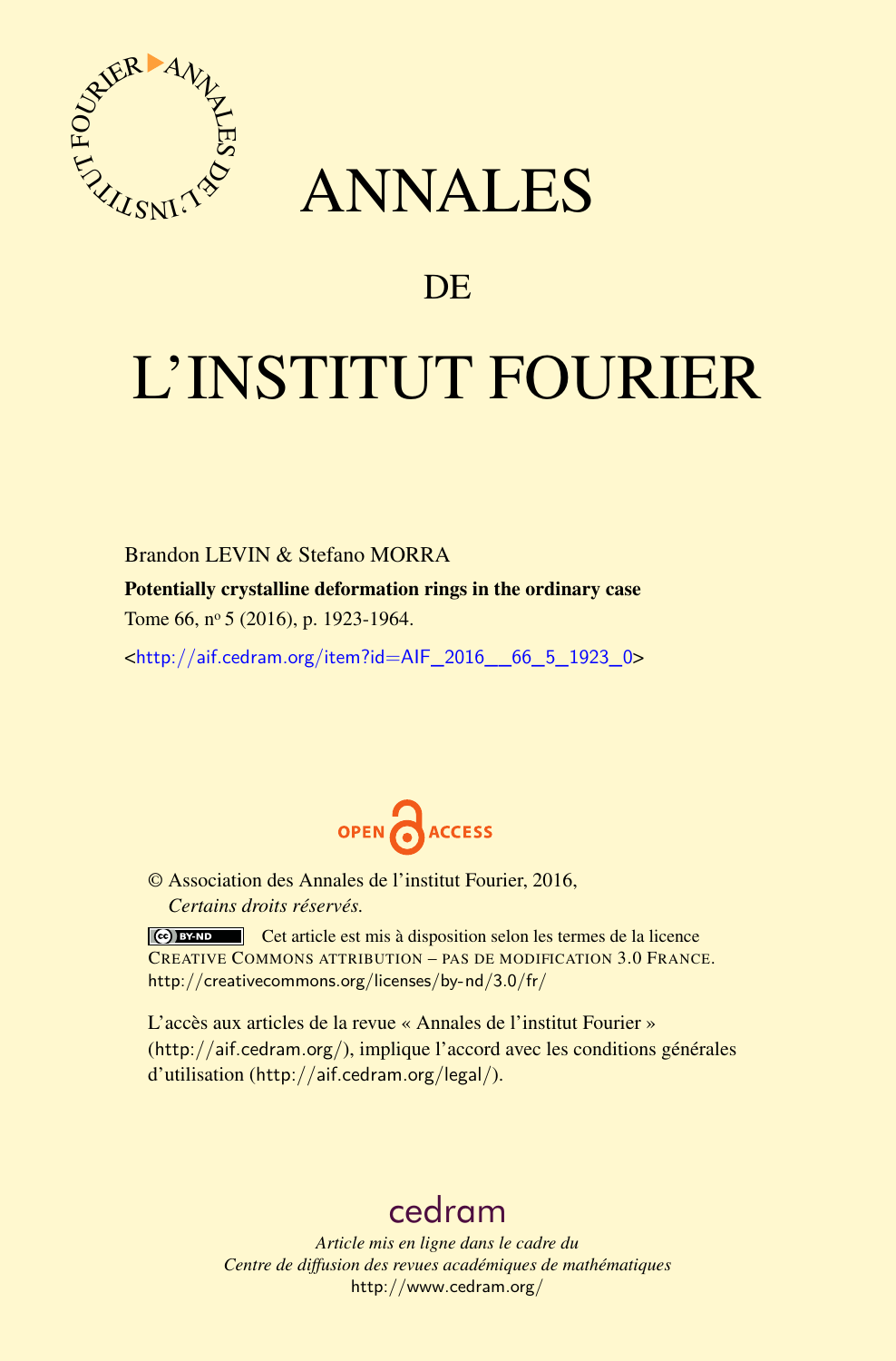### POTENTIALLY CRYSTALLINE DEFORMATION RINGS IN THE ORDINARY CASE

#### **by Brandon LEVIN & Stefano MORRA (\*)**

ABSTRACT. — We study potentially crystalline deformation rings for a residual, ordinary Galois representation  $\overline{\rho}: G_{\mathbf{Q}_p} \to \mathbf{GL}_3(\mathbf{F}_p)$ . We consider deformations with Hodge-Tate weights  $(0, 1, 2)$  and inertial type chosen to contain exactly one Fontaine-Laffaille modular weight for *ρ*. We show that, in this setting, the potentially crystalline deformation space is formally smooth over  $\mathbf{Z}_p$  and any potentially crystalline lift is ordinary. The proof requires an understanding of the condition imposed by the monodromy operator on Breuil modules with descent datum, in particular, that this locus mod *p* is formally smooth.

Résumé. — Nous étudions les anneaux de déformation potentiellement cristallins pour une représentation Galoisienne ordinaire  $\bar{\rho}: G_{\mathbf{Q}_p} \to \mathbf{GL}_3(\mathbf{F}_p)$ . Nous considérons des déformations à poids de Hodge-Tate (0*,* 1*,* 2) et type inertiel choisi de telle sorte qu'il contient un poids Fontaine-Laffaille pour *ρ* et un seul. Nous montrons que dans cette situation l'espace de déformation potentiellement cristallin est formellement lisse sur **Z***<sup>p</sup>* et que tout relèvement potentiellement cristallin de *ρ* est ordinaire. La preuve nécessite une étude fine des conditions imposées par l'opérateur de monodromie sur les modules de Breuil avec donnée de descente, en particulier que la fibre spéciale du lieu de monodromie est formellement lisse sur  $\mathbf{F}_p$ .

#### **1. Introduction**

One of the aims of the *p*-adic Local Langlands correspondence is a description of *p*-adic automorphic forms in terms of Galois parameters. From this perspective, Serre-type weight conjectures (cf. [\[28\]](#page-42-0), [\[9\]](#page-41-0), [\[20\]](#page-42-1), [\[17\]](#page-42-2)) are the first milestone to investigate a *p*-modular correspondence  $([3], [8], [5])$  $([3], [8], [5])$  $([3], [8], [5])$  $([3], [8], [5])$  $([3], [8], [5])$  $([3], [8], [5])$  $([3], [8], [5])$ 

Keywords: potentially crystalline deformation rings, Serre-type conjectures, integral *p*adic Hodge theory.

Math. classification: 11F33.

<sup>(\*)</sup> The authors express their gratitude to Florian Herzig for his suggestions, insight and remarks. For several enlightening discussions while conceiving this work the second author would like to thank Christophe Breuil, Ariane Mézard and Benjamin Schraen.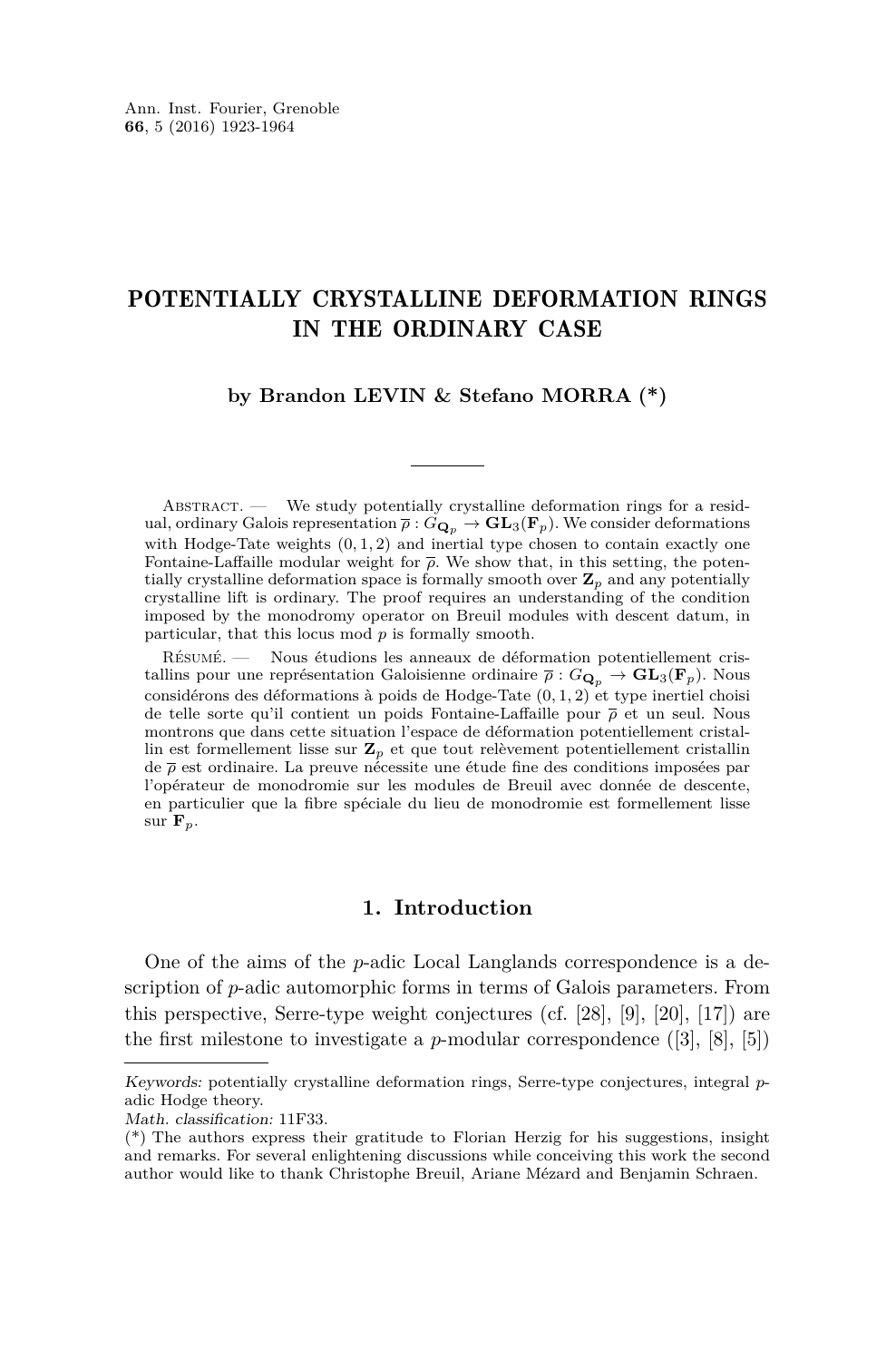and predict the structure of certain local deformation rings which are relevant for the refined modularity lifting techniques ([\[24\]](#page-42-3), [\[19\]](#page-42-4)).

The Breuil-Mézard conjecture ([\[6\]](#page-41-4), [\[7\]](#page-41-5), [\[12\]](#page-41-6)) is intimately related to the above phenomena and gives an explicit relation between the irreducible components of the special fiber of local deformation rings and the representation theory of  $\mathbf{GL}_n(\mathbf{F}_q)$ . In the case of  $\mathbf{GL}_2$ , the conjecture is known in the potentially Barsotti-Tate case by [\[19\]](#page-42-4) using modularity lifting techniques. In general, the conjecture is closely related to deep modularity results ([\[12,](#page-41-6) Theorem 5.5.2]). In this paper, we confirm an instance of the Breuil-Mézard conjecture for potentially crystalline deformation rings for **GL**<sup>3</sup> with Hodge-Tate weights (0*,* 1*,* 2).

Let us be more precise. If  $\overline{\rho}: G_{\mathbf{Q}_p} \to \mathbf{GL}_n(\mathbf{F})$  is a continuous Galois representation, where  $\mathbf{F}/\mathbf{F}_p$  is a finite extension (the "field of coefficients") one can consider the Galois deformation ring  $R_{\overline{\rho}}^{\square,\tau,\lambda}$  parameterizing potentially semistable lifts of  $\bar{\rho}$  having constraints from *p*-adic Hodge theory -a *p*-adic Hodge type  $\lambda \in \mathbb{Z}^n$  and an inertial type  $\tau: I_{\mathbf{Q}_p} \to \mathbf{GL}_n(E)$ , where  $I_{\mathbf{Q}_p}$  is the inertia subgroup of  $G_{\mathbf{Q}_p}$  and  $E/\mathbf{Q}_p$  is a finite extension of  $\mathbf{Q}_p$ , with residue field **F**.

If  $\lambda = (\lambda_1, \ldots, \lambda_n)$  with  $\lambda_i < \lambda_{i+1}$  (i.e., regular Hodge-Tate weights), then one can naturally associate a semisimple  $GL_n(\mathbf{F}_p)$ -representation *F*( $\lambda$ ,  $\tau$ ) with **F** coefficients to the constraints  $(\lambda, \tau)$ ; in particular, if  $\sigma$ denotes a weight, i.e. an isomorphism class of irreducible  $\mathbf{GL}_n(\mathbf{F}_p)$ -representation, we can consider the multiplicity  $m_{\sigma}(\lambda, \tau) \in \mathbf{N}$  of  $\sigma$  appearing in  $F(\lambda, \tau)$ .

CONJECTURE 1.1 (Breuil-Mézard conjecture). — There exists integers  $\mu_{\sigma}(\overline{\rho}) \in \mathbb{N}$  such that, for any regular Hodge type  $\lambda \in \mathbb{Z}^n$  and any inertial type  $\tau$ , one has

$$
\mathrm{HS}\left(R_{\overline{\rho}}^{\square,\tau,\lambda}\otimes\mathbf{F}\right)=\sum_{\sigma}m_{\sigma}(\lambda,\tau)\mu_{\sigma}(\overline{\rho})
$$

where HS  $\left(R_{\overline{\rho}}^{\square,\tau,\lambda}\otimes\mathbf{F}\right)$  denotes the Hilbert-Samuel multiplicity of the special fiber of the deformation space  $R_{\overline{\rho}}^{\square,\tau,\lambda}$ .

When the Hodge type is given by  $\lambda = (0, 1, \ldots, n-1)$  then  $F(\lambda, \tau)$  is the mod-p reduction of an automorphic type, and the Serre weight conjectures can be considered as a prediction for the intrinsic multiplicities  $\mu_{\sigma}(\overline{\rho})$ . As soon as  $n \geqslant 3$ , several complications arise in questions related to Breui-Mézard and modularity lifting. On the representation theory side, the mod *p* irreducible representations of  $GL_n(\mathbf{F}_p)$  no longer arise as reductions of lattices in algebraic representations over **Z***p*. This leads to the phenomenon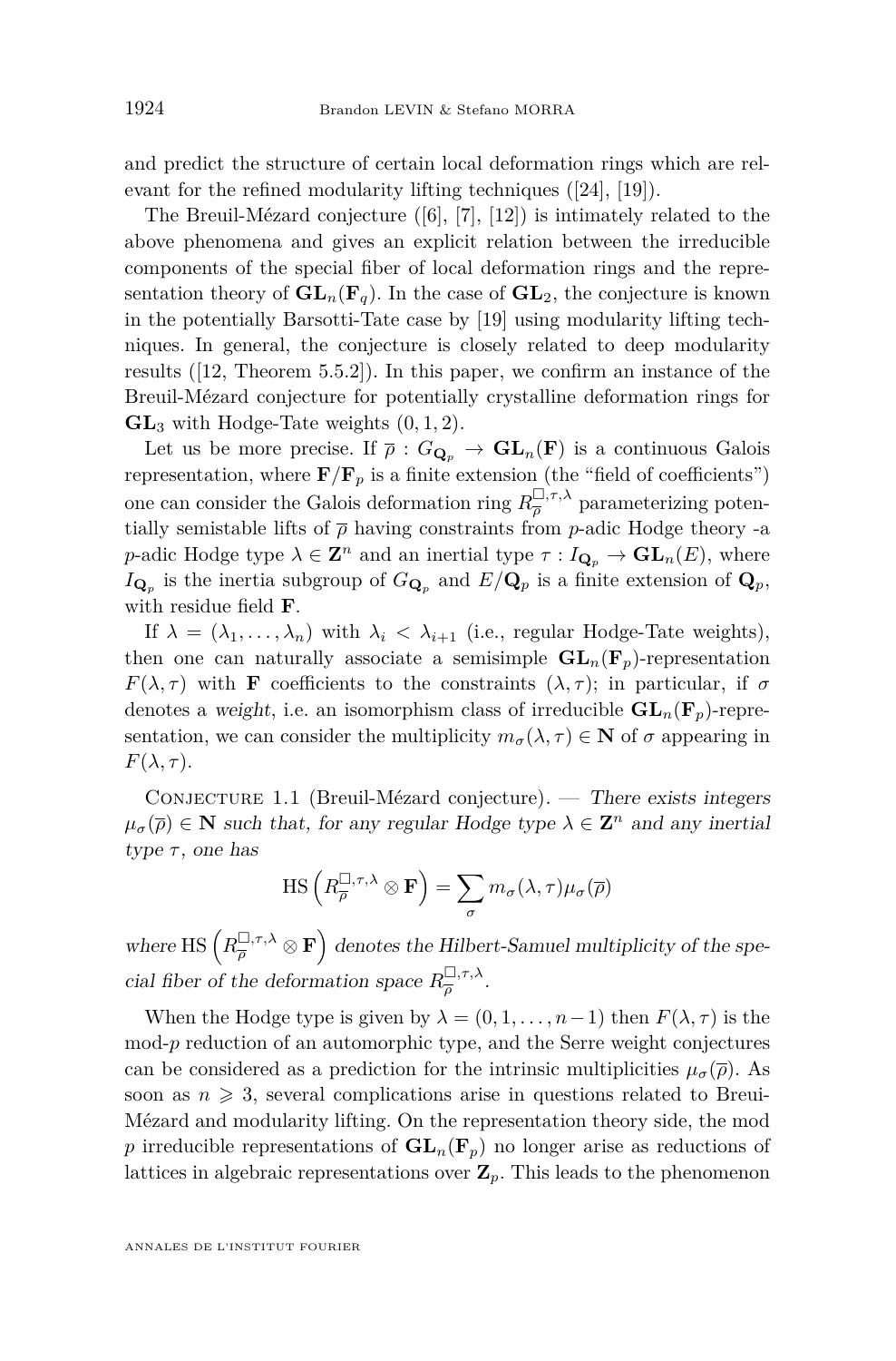of shadow weights (see [\[20\]](#page-42-1), [\[13,](#page-41-7) §6]). On the Galois side, the integral *p*adic Hodge theory used to study potentially crystalline deformation rings of type  $\lambda$  becomes more subtle.

More precisely, let  $K/\mathbf{Q}_p$  finite extension (which we assume to be totally ramified for simplicity) and let  $\pi$  be a uniformizer of *K*. Choose a compatible system of *p*-power roots  $\pi^{1/p^n}$  and define  $K_{\infty} = \cup_n K(\pi^{1/p^n}) \subset \overline{K}$ . Let  $G_K$  denote the absolute Galois group of *K* and let  $G_{K_\infty} := \text{Gal}(\overline{K}/K_\infty)$ . In general, the restriction functor

$$
\mathrm{Rep}_{G_K}^{\mathrm{cris}}(\overline{\mathbf{Q}_p}) \to \mathrm{Rep}_{G_{K_\infty}}(\overline{\mathbf{Q}_p})
$$

is fully faithful and its image is contained in the *finite height*  $G_{K_{\infty}}$ -representations ([\[22,](#page-42-5) Corollary 2.1.14]). Both these categories are described by linear algebra data using *p*-adic Hodge theory. From that perspective, the essential image of the functor is characterized by a Griffiths transversality condition. In the Barsotti-Tate case (i.e., height  $\leq 1$ ), Griffiths transversality is always satisfied and this gives more precise control over Barsotti-Tate deformation rings. The difficulty that arises in higher weight situations is to understand which representations of  $G_{K_{\infty}}$  descend to (potentially) crystalline representations of  $G_K$  (integrally as well). In this paper, we address this question for tamely potentially crystalline deformation rings for  $\mathbf{Q}_p$ and  $GL_3$  with Hodge-Tate weights  $(0, 1, 2)$  with some assumptions on  $\overline{\rho}$ .

In order to state the main theorem, we let  $\bar{\rho}: G_{\mathbf{Q}_p} \to \mathbf{GL}_3(\mathbf{F})$  be an ordinary three dimensional Galois representation of the form

<span id="page-3-0"></span>(1.1) 
$$
\overline{\rho}|_{I_{\mathbf{Q}_p}} \cong \begin{pmatrix} \omega^{a_2+2} & * & * \\ 0 & \omega^{a_1+1} & * \\ 0 & 0 & \omega^{a_0} \end{pmatrix}
$$

where  $\omega: I_{\mathbf{Q}_p} \to \mathbf{F}_p$  denotes the mod p cyclotomic character and  $a_i \in \mathbf{N}$ . Recall that  $\widetilde{\omega}: I_{\mathbf{Q}_p} \to \mathbf{Z}_p^{\times}$  denotes the Teichmüller lift of  $\omega$ .

<span id="page-3-1"></span>THEOREM 1.2 (Theorem [5.7\)](#page-40-0). — Let  $\bar{\rho}: G_{\mathbf{Q}_p} \to \mathbf{GL}_3(\mathbf{F})$  be an ordinary Galois representation as in [\(1.1\)](#page-3-0). Assume that the integers  $a_i \in \mathbb{N}$  verify  $a_1 - a_0$ ,  $a_2 - a_1 > 3$  and  $a_2 - a_0 < p - 4$  and define the inertial type  $\tau \stackrel{\text{def}}{=} \widetilde{\omega}^{a_2} \oplus \widetilde{\omega}^{a_1} \oplus \widetilde{\omega}^{a_0}.$ <br> *L*<sub>ot</sub>  $p^{\Box,(0,1,2),\text{cris},\tau}$ 

Let  $R_{\overline{a}}^{\square, (0,1,2), \text{cris}, \tau}$  $\frac{\mu}{\rho}$ , (0,1,2), cris,<sup>*T*</sup> be the framed potentially crystalline deformation ring for  $\bar{\rho}$ , with Galois type  $\tau$  and Hodge type  $(0, 1, 2)$  and assume that  $\text{Spf} R_{\overline{a}}^{\square, (0,1,2), \text{cris}, \tau}$  $\frac{\Box,(0,1,2),\mathrm{cris},\tau}{\overline{\rho}}$  *is non-empty. Then*  $R_{\overline{\rho}}^{\Box,(0,1,2),\mathrm{cris},\tau}$  $\frac{\Box_{\gamma}(0,1,2),\mathrm{cris},\tau}{\overline{\rho}}$  is formally smooth of relative dimension 12.

Theorem [1.2](#page-3-1) is obtained by explicitly constructing a formally smooth morphism  $R_{\overline{\mathcal{M}}}^{\square, \tau} \to R_{\overline{\rho}}^{\square, (0,1,2), \text{cris}, \tau}$  $\frac{\Box,(0,1,2),\mathrm{cris},\tau}{\overline{\rho}}$ , where  $R\frac{\Box,\tau}{\overline{\mathcal{M}}}$  $\frac{\Box, \tau}{\mathcal{M}}$  is a moduli space of strongly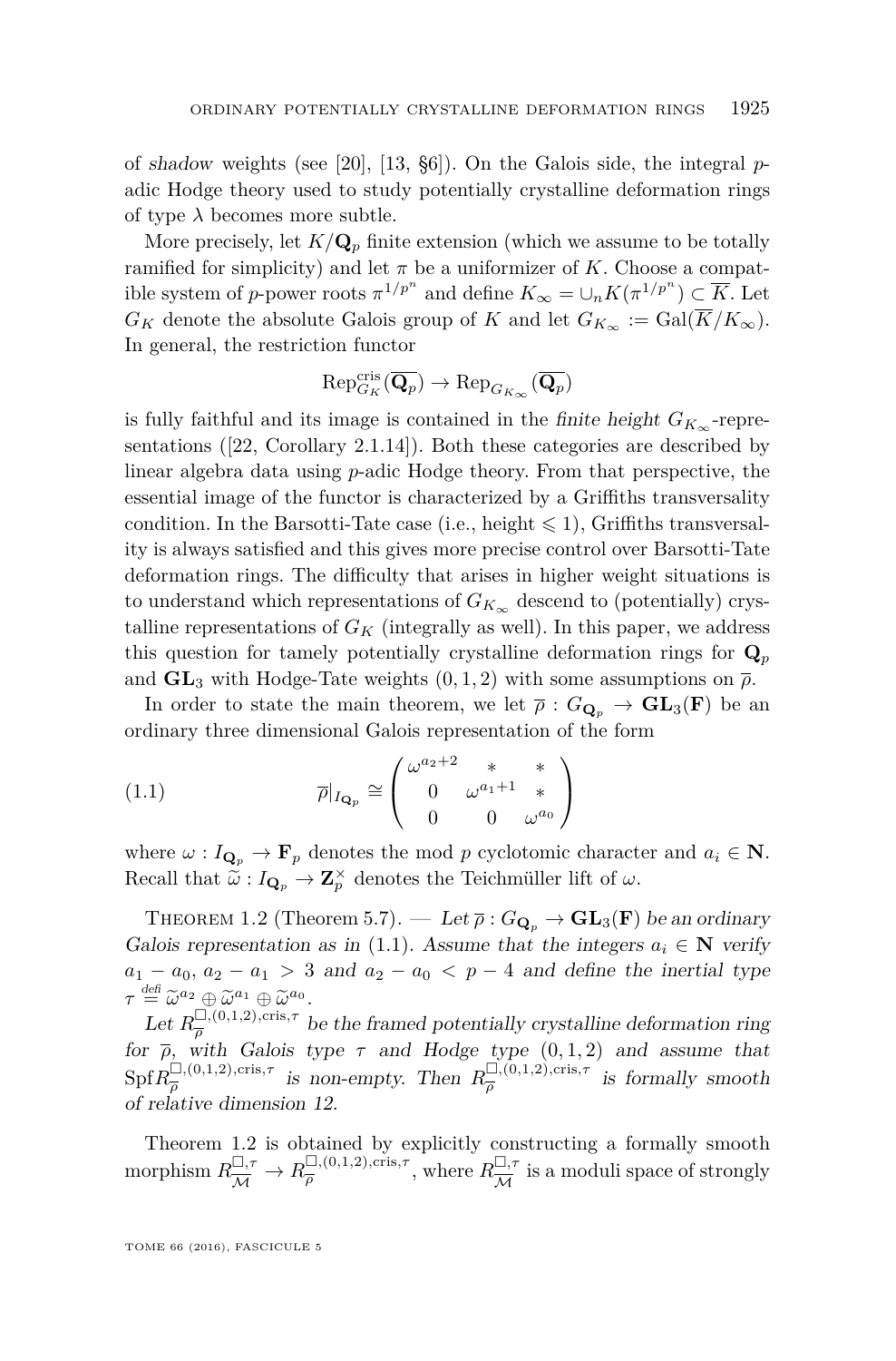divisible modules M lifting  $\bar{\rho}$  which we can control by means of integral *p*-adic Hodge theory. There are two key ingredients. First, for our choice of *τ* , a detailed study of the filtration and Frobenius building on techniques of [\[4\]](#page-41-8) shows that any strongly divisible module lifting  $\bar{\rho}$  is ordinary. This gives us a formally smooth family of ordinary quasi-Breuil modules (i.e., with no monodromy operator). Secondly, as a consequence of the genericity assumptions on  $\tau$ , the condition imposed by the existence of monodromy on an ordinary rank 3 Breuil module mod *p* turns out to be exceedingly simple. In this case, the vanishing of a single variable of the smooth family of quasi-Breuil modules.

We now briefly discuss how Theorem [1.2](#page-3-1) is predicted by the Breuil-Mézard conjecture. Recall that isomorphism classes of regular Serre weights are in bijection with triples  $(a_2, a_1, a_0) \in \mathbb{Z}^3$  satisfying  $p-1 > a_2 - a_1, a_1 - a_2$  $a_0 \geq 0$  and  $p-1 > a_0 \geq 0$ . In the hypotheses of Theorem [5.7,](#page-40-0) the inertial type  $\tau$  contains exactly one weight  $\sigma(a_2, a_1, a_0)$  in the conjectural set of Serre weights for  $\bar{\rho}$ ; it is an obvious weight for  $\bar{\rho}$  in the terminology of [\[18\]](#page-42-6), in the Fontaine-Laffaille range. In particular, the Breuil-Mézard conjecture then predicts that  $R_{\overline{o}}^{\square,(\tilde{0},1,2),\text{cris},\tau}$  $\frac{\omega_{\gamma}(0,1,2),\text{cris},\gamma}{\overline{\rho}}$  should be formally smooth and so Theorem [1.2](#page-3-1) confirms an instance of the conjecture for **GL**3.

Remark  $1.3$ . — While proving Theorem [1.2,](#page-3-1) we also explicitly exhibit the geometric Breuil-Mézard conjecture of [\[12\]](#page-41-6) in this setting. Namely, we show that the special fiber of  $\text{Spf} R_{\overline{a}}^{\square, (0,1,2), \text{cris}, \tau}$  $\frac{\Box_{\gamma}(0,1,2),\mathrm{cris},\gamma}{\overline{\rho}}$  inside the unrestricted universal framed Galois deformation space coincides with the special fiber of the (Fontaine-Laffaille) crystalline deformation ring with Hodge-Tate weights  $(a_2 + 2, a_1 + 1, a_0)$ .

As a consequence of our careful study of the filtration and Frobenius on strongly divisible modules, we get the following corollary:

<span id="page-4-0"></span>THEOREM 1.4. — Let  $\bar{\rho}: G_{\mathbf{Q}_p} \to \mathbf{GL}_3(\mathbf{F})$  be an ordinary Galois repre-sentation as in [\(1.1\)](#page-3-0). Assume that the inertial type  $\tau$  is as in Theorem [5.7](#page-40-0) and that the integers  $a_i$  verify  $p - 4 > a_2 - a_1, a_1 - a_0 > 3$ . Then, any potentially crystalline lift  $\rho$  of  $\bar{\rho}$ , with Hodge type  $(0, 1, 2)$  and inertial type *τ* is ordinary.

We remark that for Theorem [1.4,](#page-4-0) we do not require a Fontaine-Laffaille condition on the inertial weights.

Remark 1.5. — Work in progress of the two authors and Bao V. Le Hung and Daniel Le will use Kisin modules with descent datum to study potentially crystalline deformation rings for  $GL_3$  for more general  $\bar{\rho}$  (for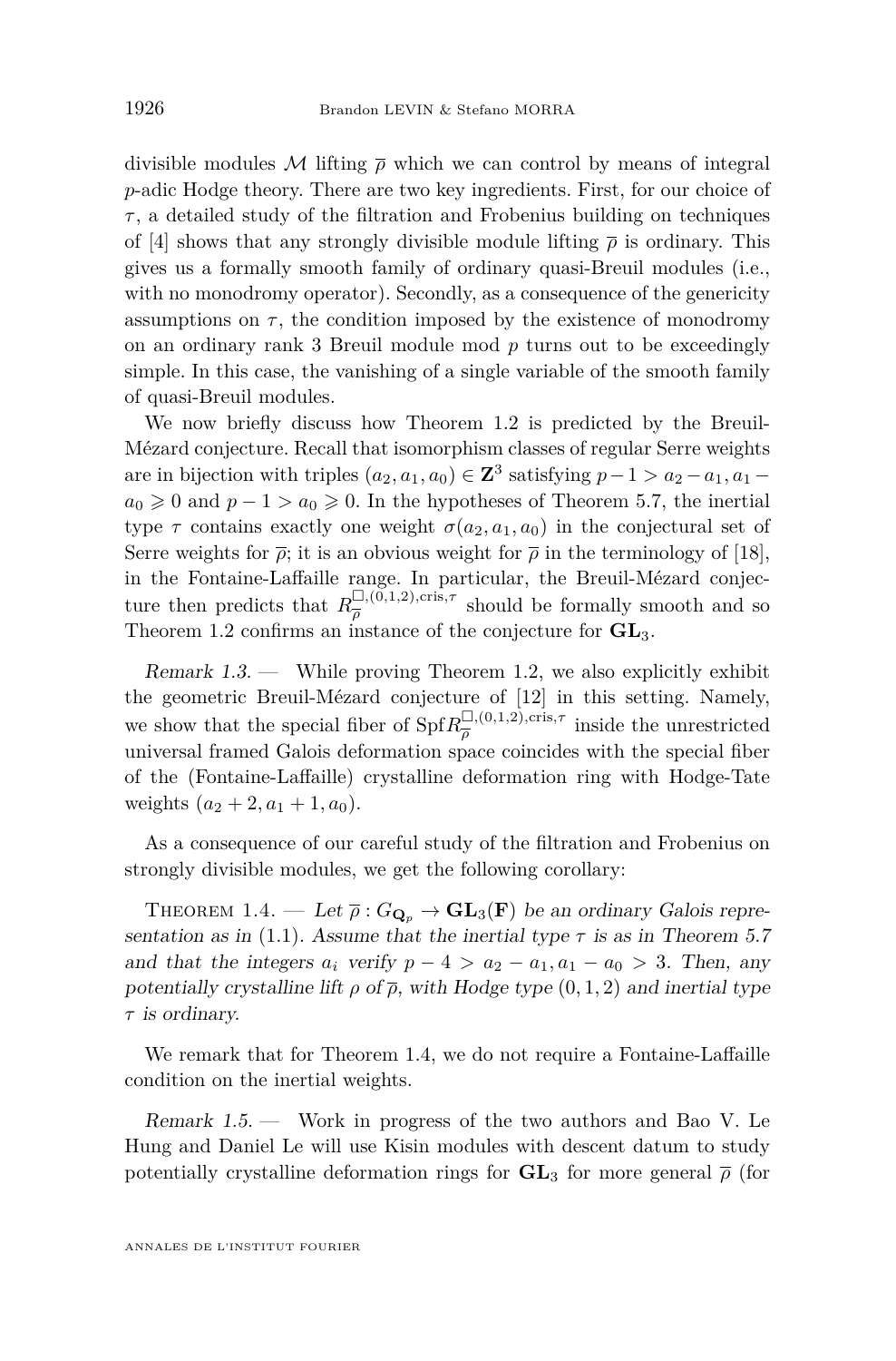example, semi-simple) where one expects the deformation ring not to be formally smooth. This will have applications to Serre weight conjectures, Breuil-Mézard and modularity lifting.

The paper is organized as follows.

In §2, we recall various categories of semilinear algebra objects with descent data: Breuil modules, strongly divisible lattices, étale *ϕ*-modules. We elucidate the relations among such categories and with the categories of Galois representations. We work in families, i.e. allowing coefficients in local, complete, Noetherian O*E*-algebras.

The technical heart of the paper is in §3. After proving the uniqueness of framed Breuil module M associated to *ρ*, we perform a *p*-adic convergence argument which provides us with a complete description of the filtration and Frobenius on strongly divisible lattices lifting *ρ*.

In §4, we study the monodromy operator on Breuil modules associated to  $\bar{\rho}$ . The main result, Proposition [4.3,](#page-31-0) provides us with explicit equations for the space of Breuil modules sitting inside the space of finite height modules.

The main results of the paper are in §5. We employ the techniques of [\[14,](#page-41-9) §7] to study the moduli space  $R_{\overline{11}}^{\square,\tau}$  $\frac{\Box, \tau}{\mathcal{M}}$  of framed strongly divisible modules lifting  $\overline{\mathcal{M}}$ . From the formal smoothness of the special fiber we deduce the main result on the formal smoothness of the potentially crystalline deformation ring over  $\mathbf{Z}_p$  (Theorem [5.7\)](#page-40-0). For this, we use the technique of  $|7|$ to compare the deformation space of strongly divisible lattices and the potentially crystalline deformation ring [\(5.5\)](#page-39-0).

#### **1.1. Notations**

<span id="page-5-0"></span>We write  $\varepsilon_p$  for the *p*-adic cyclotomic character and  $\omega$  for its mod *p* reduction. We normalize the Hodge-Tate weights in such a way that  $\varepsilon_p$  has a Hodge–Tate weight −1.

We consider the tamely, totally ramified extension  $K/\mathbf{Q}_p$  defined by  $K \stackrel{\text{def}}{=} \mathbf{Q}_p(\sqrt[e]{-p})$  where  $e = p - 1$ . Recall that the choice of a uniformizer  $\pi \in K$  provides us with a character

$$
\begin{array}{rcl} \widetilde{\omega}_{\pi} : \text{Gal}(K / \mathbf{Q}_p) & \to & \mathbf{Z}_p^{\times} \\ & & \\ \sigma & \mapsto & \frac{\sigma(\pi)}{\pi} \end{array}
$$

which induces an isomorphism  $\omega_{\pi}$  : Gal( $K/\mathbf{Q}_p$ )  $\stackrel{\sim}{\to}$   $\mathbf{F}_p^{\times}$  after reduction modulo *p*. If no confusion is possible, we will simply write  $\omega$  instead of  $\omega_{\pi}$ .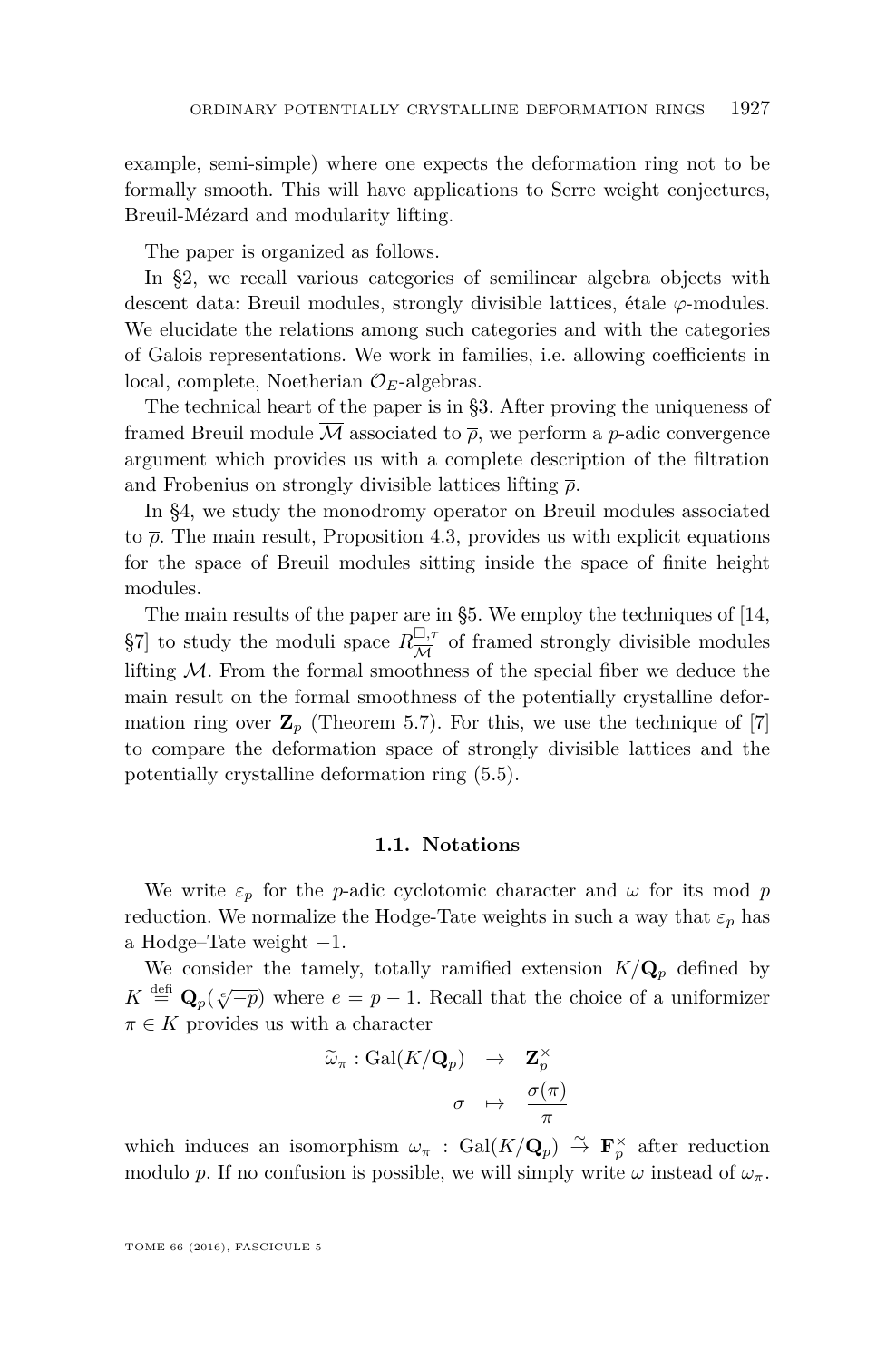We fix a finite extension  $E/\mathbf{Q}_p$  such that  $\text{Hom}(K, E) = \text{Hom}(K, \overline{\mathbf{Q}_p})$ . We write  $\mathcal{O}_E$  for its ring of integers, **F** its residue field and  $\varpi = \varpi_E \in \mathcal{O}_E$  to denote an uniformizer. If  $x \in \mathbf{F}_p$ , we write  $\tilde{x}$  to denote its Teichmüller lift and, conversely, the mod *p* reduction of an element  $x \in \mathbb{Z}_p$  will be denoted by  $\overline{x}$ .

We fix an embedding  $K \hookrightarrow E$ . Nothing in what follows depends on this choice. We usually write *R* (resp.  $\overline{R}$ ) to denote a local, complete noetherian  $\mathcal{O}_E$ -algebra (resp. local artinian **F**-algebra). If *R* is such an algebra, we write  $\overline{R}$  to denote its special fiber  $R \otimes_{\mathcal{O}_F} \mathbf{F}$ . All the representations and modules considered in this paper will be realized over one of the above rings  $E, \mathcal{O}_E, R$ .

Given a potentially semistable *p*-adic representation  $\rho: G_{\mathbf{Q}_p} \to \mathbf{GL}_n(E)$ , we write  $WD(\rho)$  to denote the associated Weil-Deligne representation as defined in [\[11\]](#page-41-10), Appendix B.1. We refer to  $WD(\rho)|_{I_{\mathbf{Q}_p}}$  as the inertial type associated to  $\rho$ . Note that, in particular,  $WD(\rho)$  is defined via the covariant Dieudonné module  $D_{st}(\rho) \stackrel{\text{def}}{=} \lim_{\substack{\longrightarrow \longrightarrow \infty}} (B_{st} \otimes_{\mathbf{Q}_p} \rho)^{G_H}.$ 

$$
H/\dot{\mathbf{Q}}_p
$$

#### **2. Integral** *p***-adic Hodge Theory**

<span id="page-6-0"></span>The aim of this section is to recall and extend a comparison result between Fontaine-Laffaille modules and Breuil modules with coefficients.

We write *S***Z***<sup>p</sup>* to denote the usual Breuil ring: the *p*-adic completion of the divided power envelope of  $\mathbf{Z}_p[u]$  with respect to the ideal generated by the Eisenstein polynomial  $E(u) \stackrel{\text{def}}{=} u^e + p$  (compatibly with the divided power on the ideal  $p\mathbf{Z}_p[u]$ ). We write  $\overline{S}_{\mathbf{F}_p} \stackrel{\text{def}}{=} S_{\mathbf{Z}_p}/(p, \text{Fil}^p S_{\mathbf{Z}_p}),$  recalling that  $\overline{S}_{\mathbf{F}_p} \cong \mathbf{F}_p[u]/(u^{ep}).$ 

If *R* (resp.  $\overline{R}$ ) is a local noetherian  $\mathcal{O}_E$ -algebra (resp. local artinian **F**algebra), we write  $S_R$  (resp.  $S_{\overline{R}}$ ) to denote the  $\mathfrak{m}_R$ -adic completion of the ring  $S_{\mathbf{Z}_p} \otimes_{\mathbf{Z}_p} R$  (resp. the ring  $\overline{S}_{\mathbf{F}_p} \otimes_{\mathbf{F}_p} \overline{R}$ ). Note that  $\overline{S}_{\mathbf{F}_p} \otimes_{\mathbf{F}_p} \overline{R} \cong$  $\overline{R}[u]/(u^{ep})$ . If the rings  $R, \overline{R}$  are clear from the context, we simply write *S*, *S*.

The rings  $S_{\mathbf{Z}_p}$ ,  $S_{\mathbf{F}_p}$  are endowed with additional structures. Namely, we have a continuous, semilinear Frobenius  $\varphi$  (defined by  $\varphi(u) = u^p$ ), a monodromy operator  $N = -u \frac{d}{du}$  and a continuous semilinear action of  $\Delta \stackrel{\text{def}}{=} \text{Gal}(K/\mathbf{Q}_p)$  (defined by  $\hat{g} \cdot u \stackrel{\text{def}}{=} \omega(g)u$ ). By base change, we obtain the evident additional structures (Frobenius, monodromy and  $\Delta$  action) on  $S_R$ ,  $S_{\overline{R}}$ , endowing *R*, *R* with the trivial Frobenius, monodromy and ∆-action.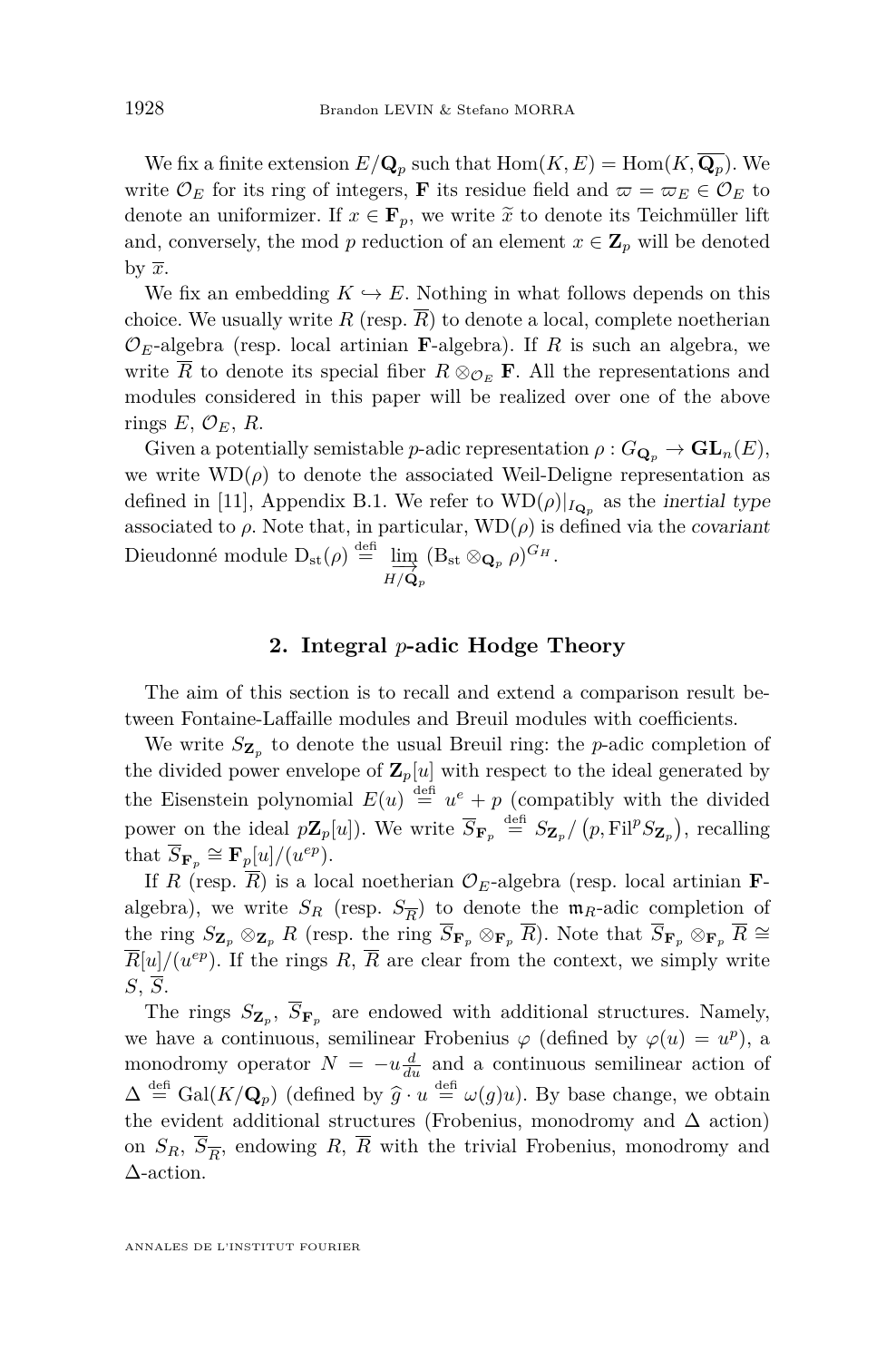We now introduce the various categories of modules (Breuil modules, strongly divisible modules, étale  $\varphi$ -modules) and their relation to Galois representations.

A *Breuil module over*  $\overline{R}$  is the datum of a quadruple  $(\overline{\mathcal{M}}_{\overline{R}},\mathrm{Fil}^r\overline{\mathcal{M}}_{\overline{R}},\varphi_r,N)$ where

- (1)  $\overline{\mathcal{M}} \stackrel{\text{def}}{=} \overline{\mathcal{M}}_{\overline{R}}$  is a finitely generated, free  $\overline{S}_{\overline{R}}$ -module;
- (2) Fil<sup>*r*</sup> $\overline{\mathcal{M}}$  is a  $\overline{S}_{\overline{R}}$ -submodule of  $\overline{\mathcal{M}}$ , verifying  $u^{er}\overline{\mathcal{M}} \subseteq$  Fil<sup>*r*</sup> $\overline{\mathcal{M}}$ ;
- (3) the morphism  $\varphi_r : \mathrm{Fil}^r \overline{\mathcal{M}} \to \overline{\mathcal{M}}$  is  $\varphi$ -semilinear and the associated fibered product  $\overline{S}_{\mathbf{F}_p} \otimes_{\mathbf{F}_p} \text{Fil}^r \overline{\mathcal{M}} \to \overline{\mathcal{M}}$  is surjective;
- (4) the operator  $N : \overline{M} \to \overline{M}$  is  $\overline{R}$ -linear and satisfies the following properties:
	- (a)  $N(P(u)x) = P(u)N(x) + N(P(u))x$  for all  $x \in M$ ,  $P(u) \in S_{\overline{R}}$ ;
	- (b)  $u^e N(\text{Fil}^r \overline{\mathcal{M}}) \subseteq \text{Fil}^r \overline{\mathcal{M}};$
	- (c)  $\varphi_r(u^e N(x)) = N(\varphi_r(x))$  for all  $x \in \text{Fil}^r \overline{\mathcal{M}}$ .

A morphism of Breuil modules is defined as an  $S_{\overline{R}}$ -linear morphism which is compatible, in the evident sense, with the additional structures (monodromy, Frobenius, filtration). If  $\overline{R}$  is clear from the context, we simply write  $\mathcal M$  instead of  $\mathcal M_{\overline{R}}$ .

A descent data relative to  $\mathbf{Q}_p$  on a Breuil module  $\overline{\mathcal{M}}$  is the datum of an action of  $\Delta$  on  $\overline{\mathcal{M}}$  by semilinear automorphisms and which are compatible, in the evident sense, with the additional structures on  $\overline{\mathcal{M}}$ . We write  $\overline{R}$ -BrMod $^r_{\text{dd}}$  to denote the category of Breuil modules with descent data and  $\overline{R}$  coefficients.

We recall ([\[21\]](#page-42-7), §2.2.1) that  $\overline{R}$ -BrMod $^r_{\text{dd}}$  is an exact category and we have an exact, faithful, contravariant functor

$$
\begin{array}{rcl} \mathrm{T}_{\mathrm{st}}^* : \overline{R}\text{-}\mathrm{BrMod}^r_{\mathrm{dd}} & \to & \mathrm{Rep}_{\overline{R}}(G_{\mathbf{Q}_p}) \\ & \overline{\mathcal{M}}_{\overline{R}} & \mapsto & \mathrm{T}_{\mathrm{st}}(\overline{\mathcal{M}}) \overset{\mathrm{def}}{=} \mathrm{Hom}(\overline{\mathcal{M}}_{\overline{R}}, \widehat{A}) \end{array}
$$

where  $\widehat{A}$  is the period ring defined in [\[13,](#page-41-7) §3.2] based on [\[1,](#page-41-11) §2.2].

We define, in the evident analogous way, the category  $\overline{R}$ -BrMod $_{\text{dd},0}^{r}$  of quasi-Breuil module with descent data and coefficients: the objects and morphisms are defined as for  $\overline{R}$ -BrMod<sub>d</sub>, the only difference being that we do not require  $M$  to be endowed with a monodromy operator.

Recall that for a sequence  $(p_n)_n \in (\overline{\mathbf{Q}}_p)^{\mathbf{N}}$  verifying  $p_n^p = p_{n-1}$  for all *n* we define the Kummer extension  $(Q_p)_{\infty} \stackrel{\text{defi}}{=} \bigcup_{n \in \mathbb{N}} Q_p(p_n)$ . We have a faithful functor  $T^*_{\text{qst}} : \overline{R}$ -BrMod $^r_{\text{dd}} \to \text{Rep}_{\overline{R}}(G_{(\mathbf{Q}_p)_{\infty}})$  by replacing  $\widehat{A}$  with  $A_{\text{cris}}$ . The functors  $T_{\text{st}}^*$ ,  $T_{\text{qst}}^*$  verify the obvious compatibilities with respect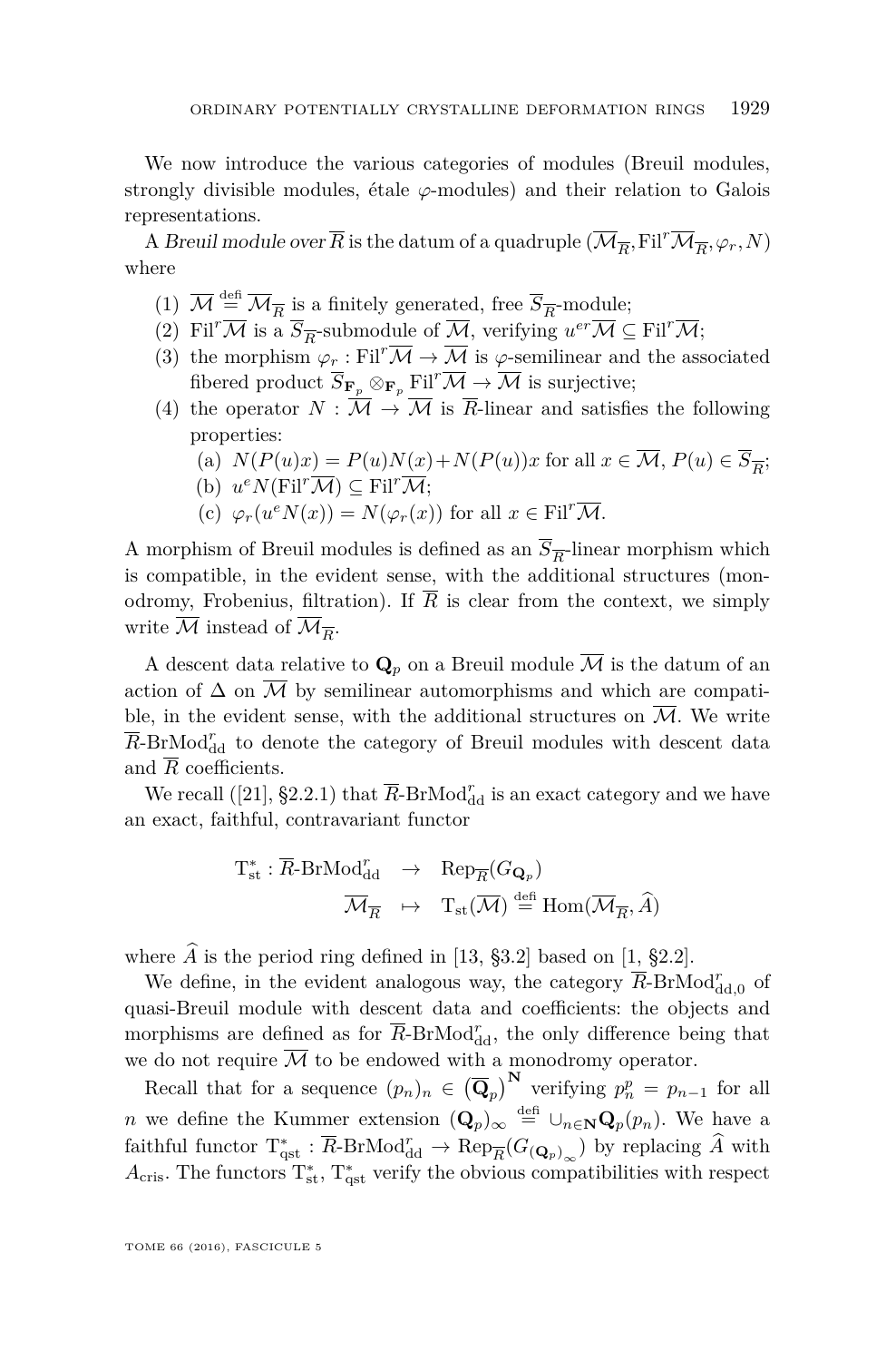to the restriction and forgetful functors:  $T^*_{qst}(\overline{\mathcal{M}}) = T^*_{st}(\overline{\mathcal{M}})|_{G_{({\mathbf{Q}}_p)}_\infty}$  if  $\overline{\mathcal{M}} \in$  $\overline{R}$ -BrMod $_{\text{dd}}^r$ .

A Fontaine-Laffaille module  $(M_{\overline{R}}, \text{Fil}^\bullet M_{\overline{R}}, \phi_\bullet)$  over  $\overline{R}$  is the datum of

- (1) a finite free *R*-module  $M = M_{\overline{R}}$ ;
- (2) a separated, exhaustive and decreasing filtration  $\{Fil^{j}M\}_{j\in\mathbf{Z}}$  on M by  $\overline{R}$  submodules which are direct summands (the Hodge filtration);
- (3) a linear Frobenius isomorphism  $\phi_{\bullet} : \text{gr}^{\bullet} M \to M$

Defining the morphisms in the obvious way, we obtain the abelian category  $\overline{R}$ - $\mathcal{FL}$  of Fontaine-Laffaille modules over  $\overline{R}$ . Given a Fontaine-Laffaille module *M* as above, the set of its Hodge-Tate weights is defined as

$$
HT \stackrel{\text{def}}{=} \left\{ i \in \mathbf{N}, \text{ rk}_{\overline{R}}\left(\frac{\text{Fil}^i M}{\text{Fil}^{i+1} M}\right) \neq 0 \right\}.
$$

DEFINITION 2.1. — Let *M* be a Fontaine-Laffaille module over  $\overline{R}$ . An  $\overline{R}$ -basis  $f = (f_1, \ldots, f_n)$  on *M* is compatible with the filtration if for all  $i \in \mathbb{N}$  there exists  $j_i \in \mathbb{N}$  such that  $\text{Fil}^i M = \sum_{j=j_i}^n \overline{R} \cdot f_j$ . In particular, the principal symbols  $(\text{gr}(f_1), \ldots, \text{gr}(f_n))$  provide an  $\overline{R}$ -basis for  $\text{gr}^{\bullet}M$ .

Given a Fontaine-Laffaille module and a compatible basis *f*, it is convenient to describe the Frobenius action via a matrix  $\text{Mat}_f(\phi_{\bullet}) \in \text{GL}_n(\overline{R}),$ defined in the obvious way using the principal symbols  $(\text{gr}(f_1), \ldots, \text{gr}(f_n))$ as a basis on gr•*M*.

It is customary to write  $\overline{R}$ - $\mathcal{FL}^{[0,p-2]}$  to denote the full subcategory of  $\overline{R}$ - $\mathcal{FL}$  formed by those modules *M* verifying Fil<sup>0</sup>*M* = *M* and Fil<sup>*p*-1</sup>*M* = 0 (it is again an abelian category). We have the following description of mod p Galois representations of  $G_{\mathbf{Q}_p}$  via Fontaine-Laffaille modules:

THEOREM  $2.2.$  — There is an exact, fully faithful contravariant functor  $\equiv$   $-$ **s** $[0, p-2]$ 

$$
\mathrm{T}_{\mathrm{cris}}^*:\ \overline{R}\text{-}\mathcal{FL}^{[0,p-2]}\to \mathrm{Rep}_{\overline{R}}(G_{\mathbf{Q}_p})
$$

We finally recall the categories of étale  $\varphi$ -modules over  $\overline{R}(\!(\pi)\!)$  introduced by Fontaine ([\[15\]](#page-41-12)). Let  $\mathbf{F}_p((p))$  be the field of norms associated to  $(\mathbf{Q}_p, p)$ . In particular,  $p$  is identified with a sequence  $(p_n)_n \in (\overline{\mathbf{Q}}_p)^{\mathbf{N}}$  verifying  $p_n^p =$  $p_{n-1}$  for all *n*. We define the category  $\overline{R}$ -Mo whose objects are free  $\overline{R} \otimes_{\mathbf{F}_n}$  $\mathbf{F}_p(p)$ -modules of finite rank  $\mathfrak D$  endowed with a semilinear Frobenius map  $\varphi : \mathfrak{D} \to \mathfrak{D}$  whose action is étale.

A formal modification (allowing  $\overline{R}$ -coefficients) of work of Fontaine [\[15\]](#page-41-12) provides an anti-equivalence

$$
\begin{array}{rcl}\n\overline{R}\text{-}{\mathfrak{Mod}} & \xrightarrow{\sim} & \operatorname{Rep}_{\overline{R}}(G_{({\mathbf{Q}}_p)_{\infty}}) \\
& \mathfrak{D} & \longmapsto & \operatorname{Hom}_{\varphi}\big(\mathfrak{D},\mathbf{F}_p(\underline{p})\big)^{\operatorname{sep}}\big)\,.\n\end{array}
$$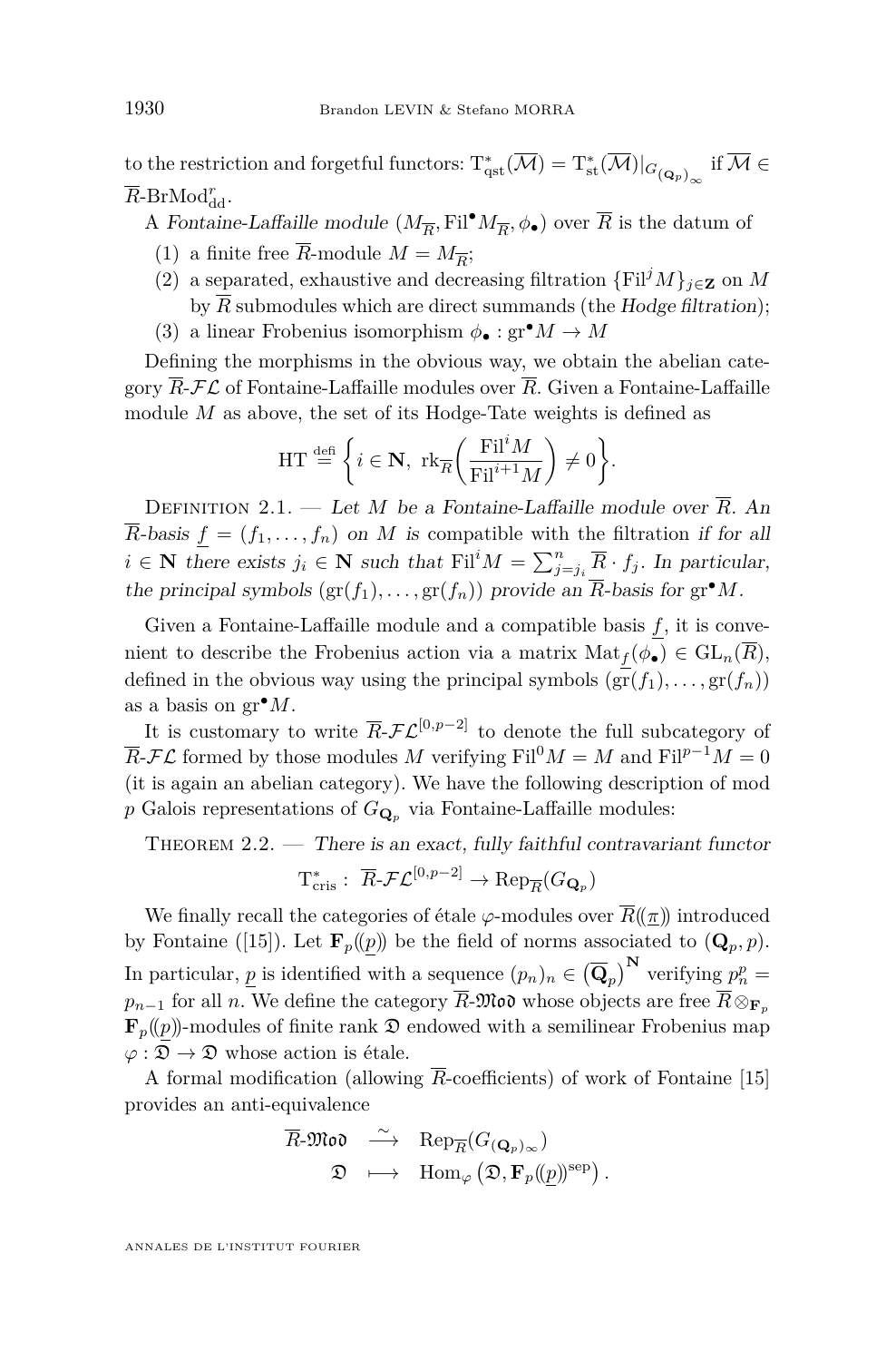Let us consider  $\pi \stackrel{\text{def}}{=} \sqrt[e]{-p} \in K$ . We can fix a sequence  $(\pi_n)_n \in (\overline{\mathbf{Q}}_p)^{\mathbf{N}}$ such that  $\pi_n^e = p_n$  for all  $n \in \mathbb{N}$  and which is compatible with the norm maps  $K(\pi_{n+1}) \rightarrow K(\pi_n)$  (cf. [\[4,](#page-41-8) Appendix A]). Letting  $K_{\infty} \stackrel{\text{def}}{=}$  $\cup_{n\in\mathbb{N}} K(\pi_n)$ , we have a canonical isomorphism  $Gal(K_\infty/(\mathbf{Q}_p)_\infty) \to \Delta$  and we identify  $\omega$  to a character on Gal $(K_{\infty}/(\mathbf{Q}_p)_{\infty})$ .

The field of norms  $\mathbf{F}_p(\underline{\tau})$  associated to  $(K,\tau)$  is then endowed with an action of  $\Delta$  given by  $\hat{g} \cdot \pi = \omega(g)\pi$ . We can therefore define the category  $\overline{R}$ -Mo $\mathfrak{d}_{\text{dd}}$  of étale  $(\varphi, \overline{R} \otimes_{\mathbf{F}_p} \mathbf{F}_p(\underline{\tau}))$ -modules with descent data: an object  $\mathfrak D$  is defined in the analogous, evident way as for the category  $\overline{R}$ - $\mathfrak{Mod}$ , but we moreover require that  $\mathfrak D$  is endowed with a semilinear action of  $Gal(K_{\infty}/(\mathbf{Q}_p)_{\infty})$  and the Frobenius  $\varphi$  is  $Gal(K_{\infty}/(\mathbf{Q}_p)_{\infty})$ -equivariant.

By allowing  $\overline{R}$ -coefficients we deduce from [\[21,](#page-42-7) Appendix A], (building on the classical result of Fontaine) the anti-equivalence

$$
\begin{array}{ccc}\n\overline{R}\text{-}{\mathfrak{Mod}_{\mathrm{dd}}}&\stackrel{\sim}{\longrightarrow}&\mathrm{Rep}_{\overline{R}}(G_{({\mathbf{Q}}_p)_{\infty}})\\
\mathfrak{D}&\mapsto&\mathrm{Hom}_{\varphi}\left(\mathfrak{D},\mathbf{F}_p(\hspace{-0.06cm}\langle \underline{\pi}\rangle\hspace{-0.06cm}\rangle^{\mathrm{sep}})\,.\\
\end{array}
$$

The main result concerning the relations between the various categories and functors introduced so far is the following:

<span id="page-9-0"></span>PROPOSITION  $2.3.$  — There exist faithful functors

$$
M_{\mathbf{F}_p(\underline{\pi})\!} : \overline{R}\text{-}\mathrm{BrMod}^r_{\mathrm{dd}} \to \overline{R}\text{-}\mathfrak{Mod}_{\mathrm{dd}}
$$

and

$$
\mathcal{F}:\overline{R}\text{-}\mathcal{FL}^{[0,p-2]}\to\overline{R}\text{-}\mathfrak{Mod}
$$

fitting in the following commutative diagram:



where the the functor  $\text{Res}\circ \text{T}_{\text{cris}}^*$  is fully faithful.

The functors  $M_{\mathbf{F}_p((\pi))}$ , F are defined in [\[21,](#page-42-7) Appendix A], building on the classical work of Breuil [\[2\]](#page-41-13) and Caruso-Liu [\[10\]](#page-41-14).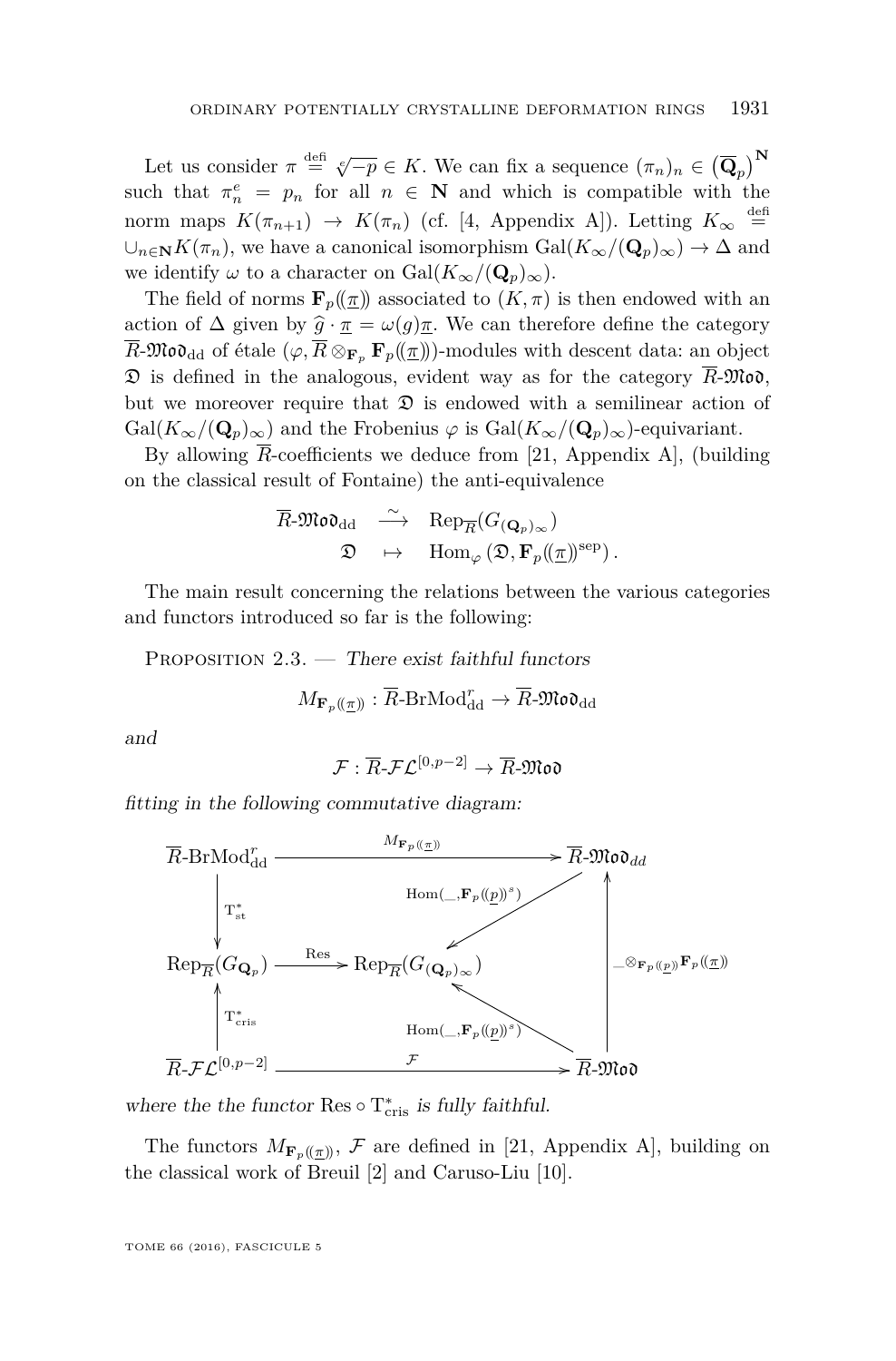In certain cases, the description of the functor  $M_{\mathbf{F}_p((\pi))}$  is particularly concrete. Assume that the Breuil module  $\mathcal{M}_{\overline{R}}$  has rank *n*, with descent data associated to a niveau one Galois type  $\tau: I_{\mathbf{Q}_p} \to \mathrm{GL}_n(\mathcal{O}_E)$ .

By fixing a framing  $\overline{\tau} = \omega^{a_1} \oplus \ldots \omega^{a_n}$  we have a basis  $(e_1, \ldots, e_n)$  for  $\overline{\mathcal{M}}_{\overline{R}}$ and a system of generators  $(f_1, \ldots, f_n)$  for Fil<sup>r</sup> $\overline{\mathcal{M}_{\overline{R}}}$  which are compatible with  $\bar{\tau}$ :

$$
\widehat{g} \cdot e_i = (\omega^{a_i}(g) \otimes 1)e_i, \qquad \widehat{g} \cdot f_i = (\omega^{a_i}(g) \otimes 1)f_i
$$

for all  $i = 1, ..., n$  and all  $g \in \Delta$  (cf. [\[21,](#page-42-7) §2.2.3]).

In this case we say that  $\underline{e}$ ,  $f$  are compatible with the Galois type  $\overline{\tau}$ , or that *e, f* are a framed basis and a framed system of generators respectively (in the terminology of [\[21\]](#page-42-7) one would say that  $\mathcal{M}_{\overline{R}}$  is of type  $\tau$ , cf. [\[21,](#page-42-7) Definition 2.2.6]).

<span id="page-10-0"></span>LEMMA 2.4. — Let  $\overline{\mathcal{M}}$  be a Breuil module of rank *n* over  $\overline{R}$ , with descent data associated to a Galois type  $\bar{\tau}: I_{\mathbf{Q}_p} \to \mathrm{GL}_n(\mathcal{O}_E)$  and let  $\underline{e}$ ,  $f$  be a basis for  $\overline{\mathcal{M}}$  and a system of generators for Fil<sup>r</sup> $\overline{\mathcal{M}}$  respectively, which are moreover compatible with *τ* .

Write  $V = V_{e,f} \in M_n(\overline{R} \otimes_{\mathbf{F}} \overline{S})$  for the matrix giving the coordinates of *f* in the basis *e* and  $A \stackrel{\text{def}}{=} \text{Mat}_{\underline{e},f}(\varphi_r) \in \text{GL}_n(\overline{R} \otimes_{\mathbf{F}} \overline{S})$  for the matrix describing the Frobenius action on  $\overline{\mathcal{M}}$  with respect to  $\underline{e}$ ,  $f$ .

Then there exists a basis  $\mathfrak{e}$  for  $M_{\mathbf{F}_p((\pi))}(\overline{\mathcal{M}}^*)$  (where  $\overline{\mathcal{M}}^*$  denotes the associated dual Breuil module, cf. [\[13,](#page-41-7) discussion before Corollary 3.2.9]), compatible with the dual descent data, such that the Frobenius action is described by

$$
\mathrm{Mat}_{\underline{\mathbf{c}}}(\phi) = \widehat{V}^t(\widehat{A}^{-1})^t \in M_n(\overline{R} \otimes_{\mathbf{F}_p} \mathbf{F}_p[[\underline{\pi}]])
$$

where  $\hat{V}$ ,  $\hat{A}$  are lifts of *V*,  $A$  in  $M_n(\overline{R} \otimes_{\mathbf{F}_p} \mathbf{F}_p[[\underline{\pi}]])$  via the reduction mor $phism \ \overline{R} \otimes_{\mathbf{F}_p} \mathbf{F}_p[[\pi]] \twoheadrightarrow \overline{R} \otimes_{\mathbf{F}_p} \overline{S}.$ 

We now recall some result in characteristic zero. Fix a positive integer  $r < p-1$  and let R be a complete local noetherian  $\mathcal{O}_E$ -algebra. The category  $R\text{-Mod}^r_{\text{dd}}$  of strongly divisible  $R\text{-modules}$  (in Hodge-Tate weights  $[0, r]$ , with descent data) consists of finitely generated free  $S_R$ -modules M together with a sub  $S_R$ -module Fil<sup>*r*</sup>M, additive maps  $\varphi_r$ : Fil<sup>*r*</sup>M  $\rightarrow$  M,  $N : \mathcal{M} \to \mathcal{M}$  and  $S_R$ -semilinear bijections  $\hat{g} : \mathcal{M} \to \mathcal{M}$  for each  $g \in \Delta$ such that the following conditions hold:

- Fil<sup>*r*</sup>M contains (Fil<sup>*r*</sup> $S_R$ )M;
- Fil<sup>*r*</sup>M  $\cap$  *IM* = *I*Fil<sup>*r*</sup>M for all ideals *I* of *R*;
- $\varphi_r(sx) = \varphi(s)\varphi(x)$  for all  $s \in S_R$  and  $x \in \mathcal{M}$ ;
- $\varphi_r(\text{Fil}^r \mathcal{M})$  generates M over  $S_R$ ;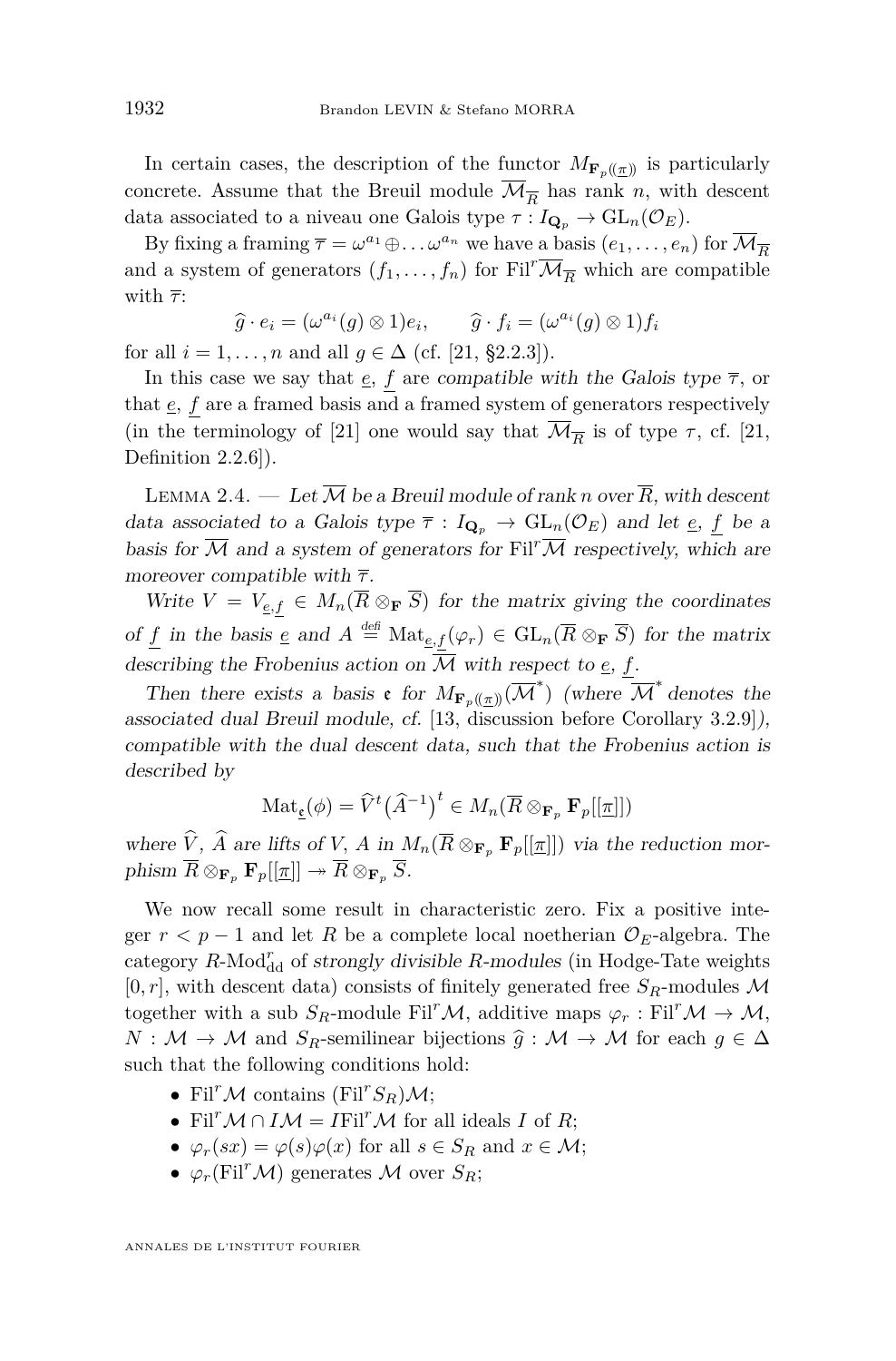- $N(sx) = N(s)x + sN(x)$  for all  $s \in S_R$  and  $x \in M$ ;
- $N\varphi_r = p\varphi_r N;$
- $E(u)N$ (Fil<sup>r</sup>M) ⊂ Fil<sup>r</sup>M;
- for all  $g \in \Delta$ ,  $\hat{g}$  commutes with  $\varphi_r$  and *N*, and preserves Fil<sup>r</sup>M;
- $\widehat{q_1 \circ q_2} = \widehat{q}_1 \circ \widehat{q}_2$  for all  $q_1, q_2 \in \Delta$ .

The morphisms are *S*-module homomorphisms that preserve  $\text{Fil}^r \mathcal{M}$  and commute with  $\varphi_r$ , *N*, and the descent data action.

We have a contravariant functor (cf. [\[27,](#page-42-8) §4 and Corollary 4.12])  $T_{\text{st}}^{*}$ :  $R\text{-Mod}^r_{\text{dd}} \to \text{Rep}_R(G_{\mathbf{Q}_p})$  which is compatible with reduction mod *p*:

$$
T_{st}^*(\mathcal{M})\otimes_R \mathbf{F} \cong T_{st}^*(\mathcal{M} \otimes_R \mathbf{F}).
$$

Let  $\text{Rep}_{\mathcal{O}_E}^{K\text{-st},[-r,0]}(G_{\mathbf{Q}_p})$  be the category of  $G_{\mathbf{Q}_p}$ -stable  $\mathcal{O}_E$ -lattices inside *E*-valued, finite dimensional *p*-adic Galois representation of  $G_{\mathbf{Q}_p}$  becoming semi-stable over *K* and with Hodge–Tate weights in  $[-r, 0]$ . We have a contravariant functor  $T_{st}^* : \mathcal{O}_E$ -Mod<sup>r</sup><sub>dd</sub>  $\to \text{Rep}_{\mathcal{O}_E}^{K-st,[-r,0]}(G_{\mathbf{Q}_p})$  where  $Rep_{\mathcal{O}_E}^{K-st,[-r,0]}(G_{\mathbf{Q}_p})$  is the category of  $G_{\mathbf{Q}_p}$ -stable  $\mathcal{O}_E$ -lattices inside Evalued, finite dimensional *p*-adic Galois representation of  $G_{\mathbf{Q}_p}$  becoming semi-stable over *K* and with Hodge–Tate weights in  $\{-r, 0\}$  (cf. [\[13,](#page-41-7) Section 3.1], where the functor would be noted by  $T_{st}^{Q_p}$ 

The following deep theorem provides the link between lattices in potentially semi-stable Galois representations and strongly divisible modules over  $\mathcal{O}_E$ :

<span id="page-11-0"></span>THEOREM 2.5 ([\[26\]](#page-42-9), [\[13\]](#page-41-7)). — The contravariant functor

$$
\mathrm{T}_{\mathrm{st}}^* : \mathcal{O}_E\text{-Mod}_{\mathrm{dd}}^r \to \mathrm{Rep}_{\mathcal{O}_E}^{K\text{-st},[-r,0]}(G_{\mathbf{Q}_p})
$$

establishes an anti-equivalence of categories if  $r < p - 1$ .

Moreover, by letting  $\rho \stackrel{\text{def}}{=} T_{\text{st}}^*(\mathcal{M}) \otimes_{\mathcal{O}_E} E$  and  $D_{\text{st}}^*(\rho)$  be the associated contravariant filtered  $(\varphi, N)$ -module, we have an isomorphism

(2.1) 
$$
\mathcal{M} \otimes_{S_{\mathcal{O}_E}} E \cong D^*_{\text{st}}(\rho)
$$

via the base change  $S_{\mathcal{O}_E} \to E$  defined by  $u \mapsto 0$ .

As for Breuil modules, we can define the category of quasi-strongly divisible  $R$ -modules  $R$ -Mod $_{\text{dd},0}^r$ , where we omit the requirement for a mon-odromy operator (cf. [\[26,](#page-42-9) §2]). Again we have a contravariant functor  $T_{qst}^*$ towards the category of  $G_{(\mathbf{Q}_p)_{\infty}}$ -representations over  $\mathcal{O}_E$ , inducing an antiequivalence: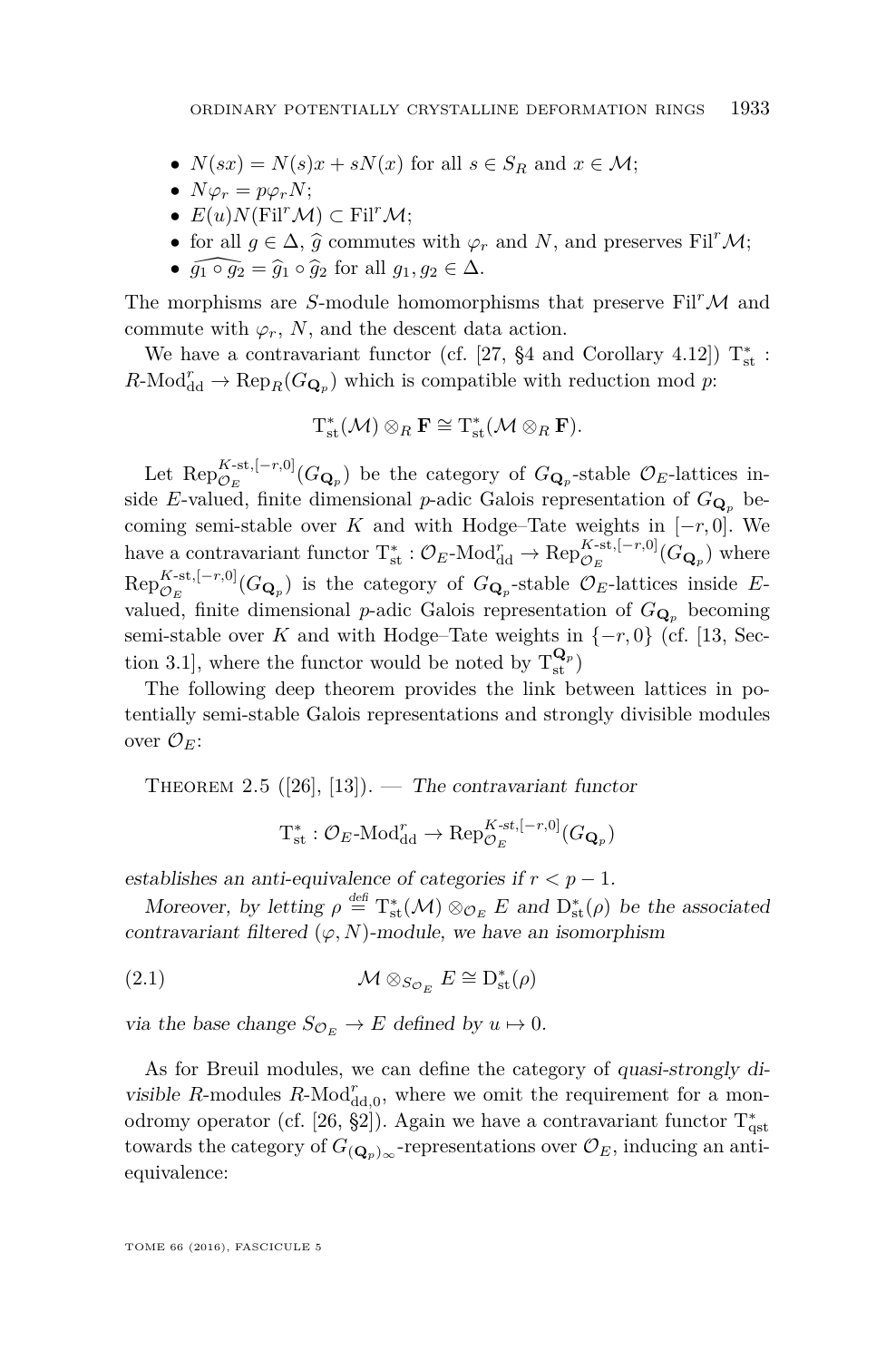THEOREM 2.6  $([26])$  $([26])$  $([26])$ . — The contravariant functor

$$
\mathrm{T}_{\mathrm{qst}}^* : \mathcal{O}_E\text{-}\mathrm{Mod}_{\mathrm{dd},0}^r \to \mathrm{Rep}_{\mathcal{O}_E}^{K\text{-}\mathrm{st},[-r,0]}(G_{(\mathbf{Q}_p)_{\infty}})
$$

establishes an anti-equivalence of categories if  $r < p - 1$ .

Here, we wrote  $Rep_{\mathcal{O}_E}^{K\text{-st},[-r,0]}(G_{(\mathbf{Q}_p)_{\infty}})$  to denote the category of  $G_{(\mathbf{Q}_p)_{\infty}}$ stable  $\mathcal{O}_E$ -lattices inside *E*-valued, finite dimensional *p*-adic Galois representation of  $G_{\mathbf{Q}_p}$  becoming semi-stable over *K* and with Hodge–Tate weights in  $[-r, 0]$ .

We will be mainly concerned with the covariant version of the above functors towards Galois representations. For this reason we define  $T_{\text{st}}^r$ :  $R\text{-Mod}_{\text{dd}}^r \to \text{Rep}_R(G_{\mathbf{Q}_p})$  and  $T_{\text{st}}^r : \overline{R}\text{-BrMod}_{\text{dd}}^r \to \text{Rep}_{\overline{R}}(G_{\mathbf{Q}_p})$  via

$$
T_{st}^r(\widehat{\mathcal{M}}) \stackrel{\text{def}}{=} \left(T_{st}^*(\widehat{\mathcal{M}})\right)^{\vee} \otimes \varepsilon_p^r, \qquad T_{st}^r(\mathcal{M}) \stackrel{\text{def}}{=} \left(T_{st}^*(\mathcal{M})\right)^{\vee} \otimes \omega^r
$$

respectively (where we write  $\bullet^{\vee}$  to denote the usual linear dual).

#### **3. Ordinary strongly divisible lattices**

The aim of this section is to describe quasi-strongly divisible lattices (with a carefully chosen descent datum) associated to potentially crystalline lift of an ordinary residual Galois representation. We first study the filtration modulo  $p$  and then lift to  $\mathcal{O}_E$ . We perform a  $p$ -adic convergent argument generalizing the technique from  $[4, \S5]$  $[4, \S5]$  for  $GL_2$  to diagonalize the Frobenius in this setting. The main result is Theorem [3.7.](#page-18-0)

Let  $\bar{\rho}: G_{\mathbf{Q}_p} \to \mathbf{GL}_3(\mathbf{F})$  be a continuous Galois representation. We assume that  $\bar{\rho}$  is ordinary, of the form

$$
\overline{\rho}\sim\left(\begin{matrix} \omega^{a_2+2}\mu_{\alpha_2}&*&*\\ 0&\omega^{a_1+1}\mu_{\alpha_1}&*\\ 0&0&\omega^{a_0}\mu_{\alpha_0} \end{matrix}\right)
$$

where  $\mu_{\alpha_i}$  denotes the unramified character on  $\mathbf{Z}_p$  verifying  $\mu_{\alpha_i}(p) = \alpha_i \in$  $E^{\times}$  and where the exponents  $a_i \in \mathbb{N}$  verify

(3.1) 
$$
a_1 - a_0, a_2 - a_1 > 3
$$
, and  $a_2 - a_0 < p - 4$ 

Provided the conditions [\(3.1\)](#page-12-0) we say that  $\bar{\rho}$  is strongly generic.

It will be convenient to introduce the following notation for the subquotients of  $\overline{\rho}$ : for  $i \in \{0,1\}$  (resp.  $j \in \{0,1,2\}$ ) we define:

<span id="page-12-0"></span>
$$
\overline{\rho}_j \stackrel{\text{def}}{=} \omega^{a_j+j} \mu_{\alpha_j}, \qquad \overline{\rho}_{i,i+1} \stackrel{\text{def}}{=} \begin{pmatrix} \omega^{a_{i+1}+i+1} & * \\ 0 & \omega^{a_i+1} \end{pmatrix}.
$$

With this formalism, we have  $\bar{\rho}_{0,2} \stackrel{\text{def}}{=} \bar{\rho}$ .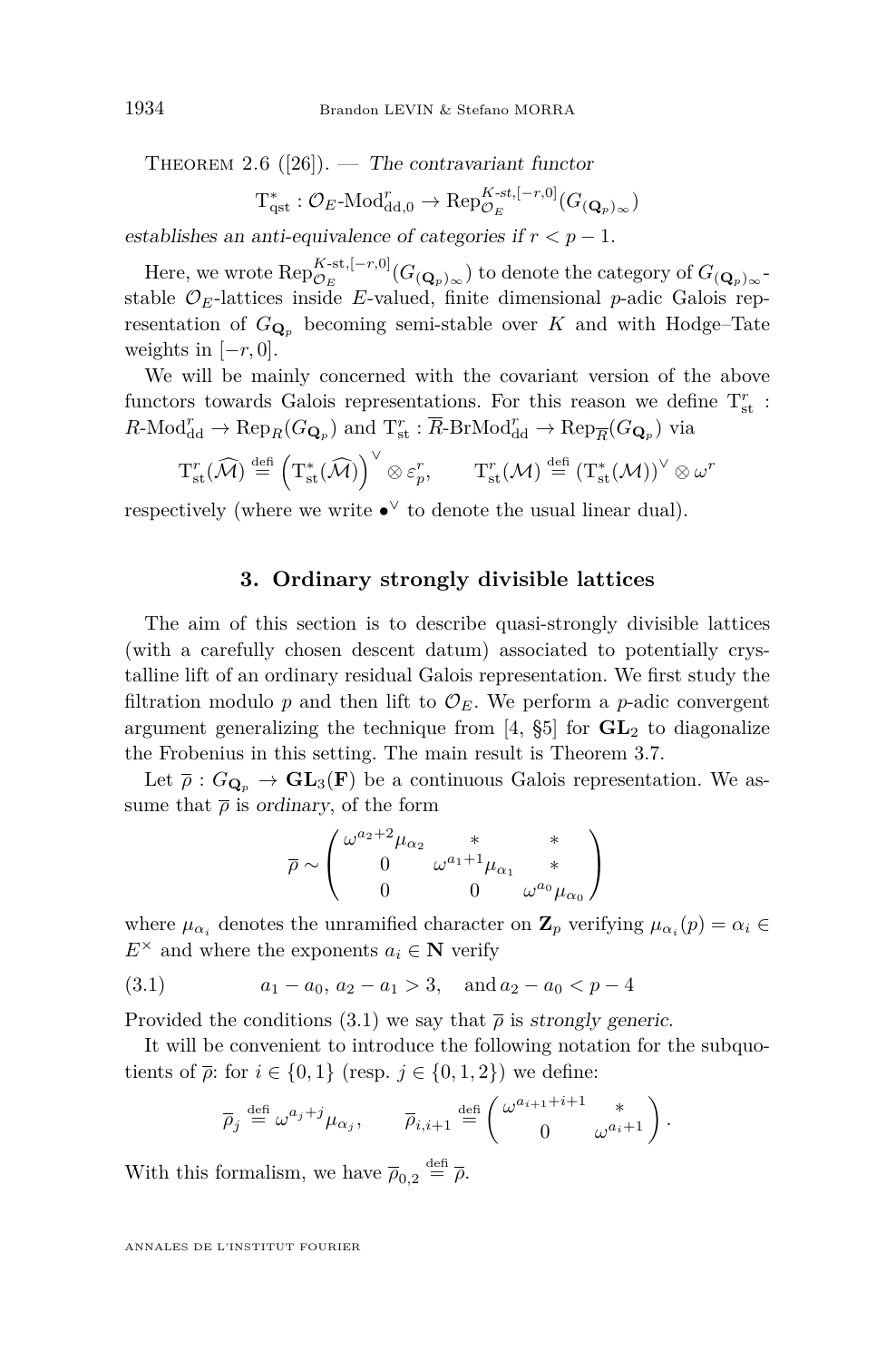#### **3.1. Filtration on ordinary quasi-strongly divisible modules**

We show here that the relative position of the descent data *τ* and the inertial weights of  $\bar{\rho}$  provide strong constraints on the filtration of strongly divisible lattices lifting  $\bar{\rho}$ . The main result is Theorem [3.1,](#page-13-0) which is the first step in the proof of Theorem [3.7.](#page-18-0)

We keep the notations of the previous section. In particular,  $\bar{\rho}: G_{\mathbf{Q}_p} \to$  $GL_3(F)$  is as in section [1.1.](#page-5-0) In all what follows, M (resp.  $\overline{\mathcal{M}}$ ) denotes a quasi-strongly divisible module (resp. quasi-Breuil module) with descent data such that  $T_{\text{qst}}^2(\mathcal{M})$  is a lift of  $\overline{\rho}|_{G_{({\mathbf{Q}}_p)}_{\infty}}$  (resp. such that  $T_{\text{st}}^2(\overline{\mathcal{M}}) \cong$  $\overline{\rho}|_{G_{({\bf Q}_p)}_{\infty}}$ ). We fix once and for all a niveau 1 descent data  $\tau$  on M (resp.  $\overline{\mathcal{M}}$ ), of the form  $\tau \stackrel{\text{def}}{=} \widetilde{\omega}^{a_0} \oplus \widetilde{\omega}^{a_1} \oplus \widetilde{\omega}^{a_2}$ . We refer to  $\tau$  as a principal series type.

If M is such a module, we have a  $S_{\mathcal{O}_E}$ -basis  $\underline{e} = (e_0, e_1, e_2)$  which is compatible with the action of  $\Delta$  (the tame descent). The goal of this section is to prove the following result describing the filtration  ${\rm Fil}^2{\cal M}.$ 

<span id="page-13-0"></span>THEOREM 3.1. — Let  $T_{\text{qst}}^2(\mathcal{M}) \stackrel{\text{def}}{=} \rho$  be a lift of  $\overline{\rho}|_{G_{({\bf Q}_p)_{\infty}}},$  with principal series type  $\tau$ . Assume that the integers  $a_0, a_1, a_2$  verify the strong genericity assumption [\(3.1\)](#page-12-0).

There exists an  $S_{\mathcal{O}_E}$ -basis  $(e_0, e_1, e_2)$  for M, compatible the residual Galois action, such that

$$
\mathrm{Fil}^2 \mathcal{M} = \langle e_0, E(u)e_1, E(u)^2 e_2 \rangle_{S_{\mathcal{O}_E}} + \mathrm{Fil}^p S_{\mathcal{O}_E} \cdot \mathcal{M}.
$$

The remainder of this section is devoted to the proof of Theorem [3.1](#page-13-0) and the first step is to study the filtration on the associated quasi-Breuil module  $M := M \otimes_{S_{\mathcal{O}_E}} S$ . We start from recalling results from [\[21\]](#page-42-7) concerning quasi-Breuil modules and their subobjects. Recall that  $K_0 = \mathbf{Q}_p$  in our setting.

DEFINITION 3.2. — Let  $\overline{\mathcal{M}}$  be an object in **F**-BrMod<sup>r</sup><sub>dd,0</sub>. An  $\overline{S}$ -submodule  $\overline{\mathcal{N}} \subseteq \overline{\mathcal{M}}$  is said to be a quasi-Breuil submodule if  $\overline{\mathcal{N}}$  fulfills the following conditions:

- (*i*)  $\overline{\mathcal{N}}$  is an  $\overline{\mathcal{S}}$ -direct summand in  $\mathcal{M}$ ;
- (*ii*)  $\overline{N}$  is stable under the descent data;
- (*iii*) the Frobenius  $\varphi_r$  on Fil<sup>*r*</sup>M restricts to a  $\varphi$ -semilinear morphism  $\overline{\mathcal{N}} \cap \text{Fil}^r \overline{\mathcal{M}} \to \overline{\mathcal{N}}.$

The relevant properties concerning quasi-Breuil submodules are summarized in the following statements. Their proofs are all contained in [\[21,](#page-42-7) Appendix A].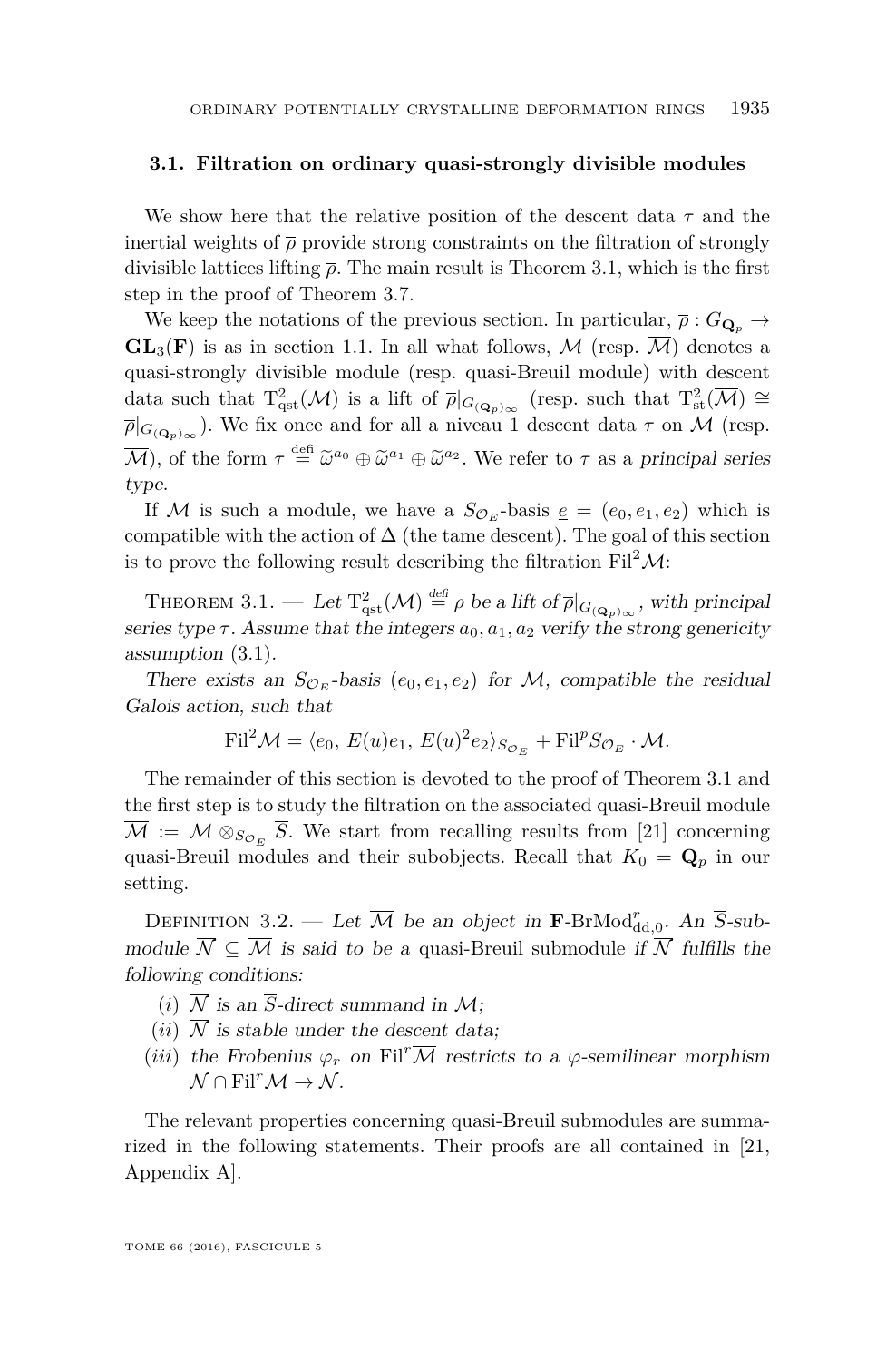PROPOSITION 3.3. — Let  $\mathcal M$  be an object in  $\mathbf F\text{-BrMod}^r_{\mathrm{dd},0}$  and let  $\overline{\mathcal N} \subseteq$  $\overline{\mathcal{M}}$  be a quasi-Breuil submodule. Then the  $\overline{S}$ -modules  $\overline{\mathcal{N}}, \overline{\mathcal{M}}/\overline{\mathcal{N}}$  are naturally objects in  $\mathbf{F}\text{-BrMod}_{\mathrm{dd},0}^r$  and the sequence

$$
0 \to \overline{\mathcal{N}} \to \overline{\mathcal{M}} \to \overline{\mathcal{M}}/\overline{\mathcal{N}} \to 0
$$

is exact in  $\mathbf{F}\text{-BrMod}_{\text{dd},0}^r$ .

Moreover, with the above notion of exact sequence, the category **F**-BrMod $^r_{\text{dd},0}$  is an exact category and  $T^r_{\text{qst}}$  is an exact functor.

From [\[21,](#page-42-7) Proposition 2.2.4 and 2.2.5], we deduce the following important result:

<span id="page-14-0"></span>PROPOSITION 3.4. — Let  $\overline{\mathcal{M}} \in \mathbf{F}\text{-BrMod}_{\mathrm{dd},0}^r$  be a quasi-Breuil module. The functor  $T_{\text{qst}}^r$  induces an order preserving bijection:

 $\Theta$  :  $\left\{ \text{quasi-Breuil submod. in } \overline{\mathcal{M}} \right\} \stackrel{\sim}{\rightarrow} \left\{ G_{(\mathbf{Q}_p)_{\infty}}\text{-subrep. in } T_{\mathrm{qst}}^r(\overline{\mathcal{M}}) \right\}$ 

which canonically identifies  $\Theta(\overline{\mathcal{M}})/\Theta(\overline{\mathcal{N}})$  with  $T^r_{\text{qst}}(\overline{\mathcal{M}}/\overline{\mathcal{N}})$  for any quasi-Breuil submodule  $\overline{\mathcal{N}} \subseteq \overline{\mathcal{M}}$ .

By Proposition [3.4,](#page-14-0) for  $0 \leq i \leq j \leq 2$  there are unique subquotients  $\overline{\mathcal{M}}_{i,j}$ of  $\overline{\mathcal{M}}$  such that  $T_{\text{qst}}^2(\overline{\mathcal{M}}_{i,j}) \cong \overline{\rho}_{i,j}|_{G_{(\mathbf{Q}_p)}_{\infty}}$ .

In particular, we have  $T_{\text{qst}}^2(\overline{\mathcal{M}}_{i,i}) \cong \omega^{a_i + i} \mu_{\alpha_i}|_{G_{(\mathbf{Q}_p)}\infty}$  for all  $0 \leq i \leq 2$ .

<span id="page-14-1"></span>LEMMA 3.5. — Assume that  $\bar{\rho}$  is strongly generic [\(3.1\)](#page-12-0). For  $0 \leq i \leq 2$ we have

$$
\text{Fil}^2 \overline{\mathcal{M}}_{i,i} = u^{ie} \overline{\mathcal{M}}_{i,i}
$$

and  $\overline{\mathcal{M}}_{i,i} = (\mathbf{F}[u]/u^{ep})e_i$  where  $\Delta$  acts on  $e_i$  by  $\omega^{a_i}$ .

Proof. — Specializing [\[14,](#page-41-9) Lemma 3.3.2] to our situation, we have that  $\text{Fil}^2 \overline{\mathcal{M}}_{i,i} = u^r \overline{\mathcal{M}}_{i,i}$ , and  $\overline{\mathcal{M}}_{i,i} = (\mathbf{F}[u]/u^{ep})e_i$  where  $\Delta$  acts on  $e_i$  by the character  $\omega^k$  with  $0 \le r \le 2(p-1)$  and  $k \equiv p(k+r) \mod p-1$ . Furthermore, since  $\overline{\rho}_{i,i}|_{I_{\mathbf{Q}_p}} = \omega^{a_i + i}$ , we have

$$
a_i + i \equiv k + p \frac{r}{p-1} \mod p - 1.
$$

By the first congruence,  $p-1 | r$  so  $r \in \{0, p-1, 2(p-1)\}$ . Since  $\overline{\mathcal{M}}$  has tame descent given by  $\tau$ , we know  $k \in \{a_j\}_{j=0,1,2}$ . The second congruence becomes

$$
a_i - a_j + i \equiv 0, 1 \text{ or } 2 \mod p - 1
$$

which is not possible unless  $i = j$  by our genericity assumption.  $\Box$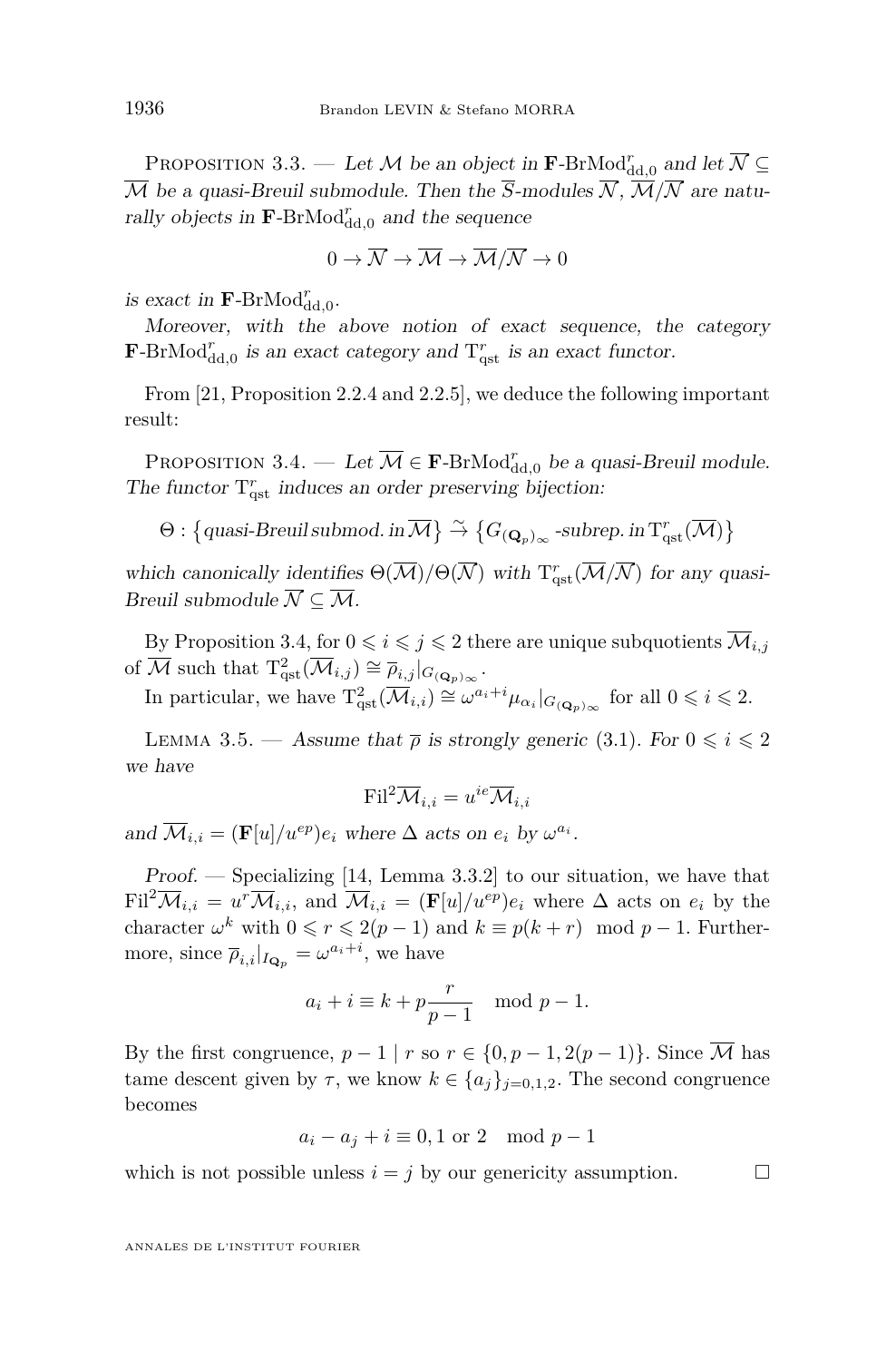<span id="page-15-0"></span>PROPOSITION 3.6. — Assume  $\overline{\rho}|_{G(\mathbf{Q}_p)_{\infty}} \stackrel{\text{def}}{=} {\mathrm{T}}_{\mathrm{qst}}^2(\overline{\mathcal{M}})$  is strongly generic. There exists a basis  $(e_0, e_1, e_2)$  on  $\overline{\mathcal{M}}$ , compatible with the descent data, such that  $\text{Fil}^2\overline{\mathcal{M}}$  is described by

$$
\text{Fil}^2 \overline{\mathcal{M}} = \langle e_0, u^e e_1, u^{2e} e_2 \rangle_{\overline{S}}.
$$

Proof. — We fix a basis  $e = (e_0, e_1, e_2)$  on  $\overline{M}$ , compatible with the descent data. We use the same notation for the image of the elements  $e_i$  in the various subquotients of  $\overline{\mathcal{M}}$ , this will cause no confusion. By Lemma [3.5,](#page-14-1)  $\overline{\mathcal{M}}_i$  is generated by  $e_i$  and  $\text{Fil}^2 \overline{\mathcal{M}}_i = u^{ie} \overline{\mathcal{M}}_i$  for all *i*.

From the exact sequences  $0 \to \text{Fil}^2 \overline{\mathcal{M}}_{i+1} \to \text{Fil}^2 \overline{\mathcal{M}}_{i,i+1} \to \text{Fil}^2 \overline{\mathcal{M}}_i \to 0$ and Lemma [3.5](#page-14-1) it follows that  $\text{Fil}^2\overline{\mathcal{M}}$  admits a system of generators  $f =$  $(f_0, f_1, f_2)$ , compatible with the descent data, such that

Mat<sub>e,f</sub> (Fil<sup>2</sup>
$$
\overline{\mathcal{M}}
$$
) = 
$$
\begin{pmatrix} 1 & 0 & 0 \ (x_0 + x_1 u^e) u^{e-(a_1-a_0)} & u^e & 0 \ (z_0 + z_1 u^e) u^{e-(a_2-a_0)} & (y_0 + y_1 u^e) u^{e-(a_2-a_1)} & u^{2e} \end{pmatrix}
$$

where  $x_i, y_i, z_i \in \mathbf{F}$ . We can assume that  $x_1 = 0$  and write  $x = x_0$  in what follows. Indeed, as  $e - (a_1 - a_0) > 0$ , Nakayama's lemma shows that  $(f_0 - x_1u^{e-(a_1-a_0)}f_1, f_1, f_2)$  is still a system of generators for Fil<sup>2</sup>M, compatible with the descent data. We also note that  $y_0 = 0$  since Fil<sup>2</sup>M ⊃  $u^{2e} \overline{\mathcal{M}}$  (in particular,  $u^{2e} e_1 \in \text{Fil}^2 \overline{\mathcal{M}}$ ).

We finally deduce that the  $\overline{S}$ -module Fil<sup>2</sup> $\overline{\mathcal{M}}$  is generated by the following elements (described in their coordinates with respect to the basis  $(e_0, e_1, e_2)$ :

$$
f_0 \stackrel{\text{def}}{=} \begin{pmatrix} 1 \\ xu^{e-(a_1-a_0)} \\ (z_0+z_1u^e)u^{e-(a_2-a_0)} \end{pmatrix},
$$
  

$$
f_1 \stackrel{\text{def}}{=} u^e \begin{pmatrix} 0 \\ 1 \\ yu^{e-(a_2-a_1)} \end{pmatrix}, f_2 \stackrel{\text{def}}{=} u^{2e} \begin{pmatrix} 0 \\ 0 \\ 1 \end{pmatrix}.
$$

By letting  $e'_0 \stackrel{\text{def}}{=} f_0, e'_1 \stackrel{\text{def}}{=} e_1 + yu^{e-(a_2-a_1)}e_2$ , we immediately see that  $(e'_0, e'_1, e_2)$  is a basis on  $\overline{\mathcal{M}}$  with the required properties.

Thanks to Proposition [3.6,](#page-15-0) we are able to describe the filtration on the quasi-strongly divisible module M.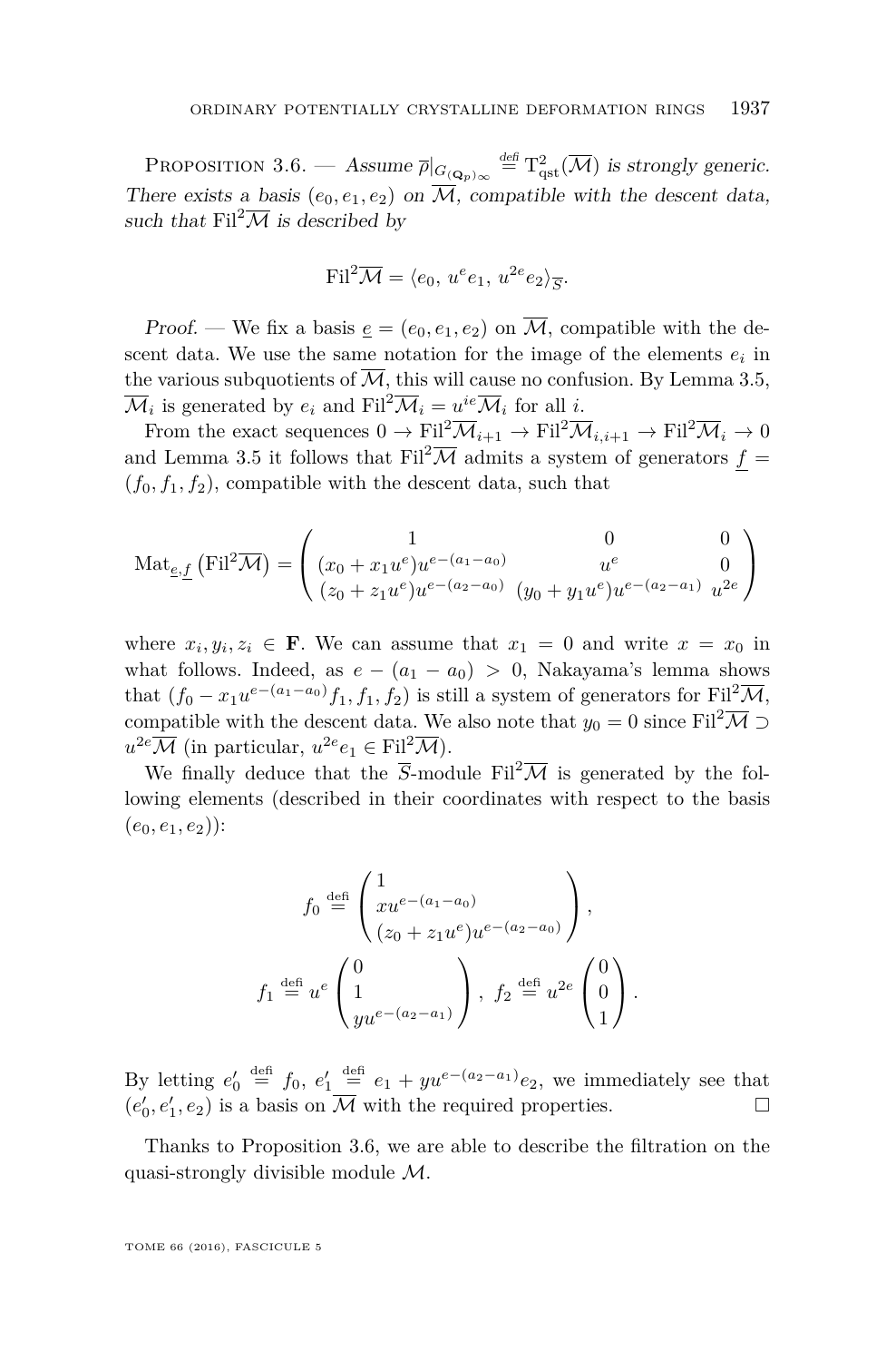3.1.1. Proof of Theorem [3.1](#page-13-0)

Let  $(\tilde{m}_0, \tilde{m}_1, \tilde{m}_2)$  be an  $S \stackrel{\text{def}}{=} S_{\mathcal{O}_E}$  basis for  $\mathcal{M}$ , compatible with the descent data. Let  $(e_0, e_1, e_2)$  denote a basis for  $\overline{\mathcal{M}}$  satisfying the condition from Proposition [3.6.](#page-15-0)

Since

$$
\begin{aligned} \left(\mathrm{Fil}^2 \mathcal{M}/\mathrm{Fil}^2 S \cdot \mathcal{M}\right)_{\widetilde{\omega}^{a_0}} &\to \left(\mathrm{Fil}^2 \overline{\mathcal{M}}/\mathrm{Fil}^2 S \cdot \overline{\mathcal{M}}\right)_{\widetilde{\omega}^{a_0}}\\ &= \langle e_0, u^{e-(a_1 - a_0)} u^e e_1 \rangle_{\overline{S}_{\omega^0}} + u^{2e} \cdot (\mathcal{M})_{\widetilde{\omega}^{a_0}} \end{aligned}
$$

we have a lift  $\tilde{e}_0 \in \text{Fil}^2 \mathcal{M}$  of  $e_0$ . Notice that, by Nakayama's lemma, the family  $(\tilde{e}_0, \tilde{m}_1, \tilde{m}_2)$  is again a basis for  $M$ , compatible with the descent data.

Let  $\mathcal{D} \stackrel{\text{def}}{=} \mathcal{M} \otimes_{\mathbf{Z}_p} \mathbf{Q}_p$ . By virtue of [\[21,](#page-42-7) Lemma 2.3.9], the  $\tilde{\omega}^{a_0}$ -isotypical<br>management (Ei<sup>12</sup> $\mathcal{D}/\text{Eil}^2$ <sup>C</sup>  $\mathcal{D}$ ) is described as follows in targe of seem. component  $(\text{Fil}^2 \mathcal{D}/\text{Fil}^2 S_E \cdot \mathcal{D})_{\widetilde{\omega}^{a_0}}$  is described as follows in terms of coordinates with respect to the basis  $(\tilde{e}_0, \tilde{m}_1, \tilde{m}_2)$ :

$$
(\mathrm{Fil}^2 \mathcal{D}/\mathrm{Fil}^2 S_E \cdot \mathcal{D})_{\widetilde{\omega}^{a_0}} = \left\langle \begin{pmatrix} 1 \\ 0 \\ 0 \end{pmatrix}, E(u) \begin{pmatrix} 1 \\ 0 \\ 0 \end{pmatrix}, E(u) \begin{pmatrix} 0 \\ b'_1 u^{e-(a_1-a_0)} \\ b'_2 u^{e-(a_2-a_0)} \end{pmatrix} \right\rangle_E
$$

for some  $(b'_1, b'_2) \in {\bf P}_E^1(E)$ .

The  $\mathcal{O}_E$ -saturation of the latter space is now easy to determine, and we get

$$
\begin{aligned} \left(\mathrm{Fil}^2 \mathcal{M}/\mathrm{Fil}^2 S_{\mathcal{O}_E} \cdot \mathcal{M}\right)_{\widetilde{\omega}^{a_0}} \\ & = \left\langle \begin{pmatrix} 1 \\ 0 \\ 0 \end{pmatrix}, E(u) \begin{pmatrix} 1 \\ 0 \\ 0 \end{pmatrix}, E(u) \begin{pmatrix} 0 \\ b_1 u^{e-(a_1-a_0)} \\ b_2 u^{e-(a_2-a_0)} \end{pmatrix} \right\rangle_{\mathcal{O}_E} \end{aligned}
$$

for some  $(b_1, b_2) \in \mathbf{P}^1_{\mathcal{O}_E}(\mathcal{O}_E)$ .

Moreover, the  $\tilde{\omega}^{a_1}$ -isotypical component of  $\text{Fil}^2 \mathcal{D} / \text{Fil}^2 S_E \cdot \mathcal{D}$  is described by

$$
\begin{aligned} \left(\mathrm{Fil}^2 \mathcal{D}/\mathrm{Fil}^2 S_E \cdot \mathcal{D}\right)_{\widetilde{\omega}^{a_1}}\\ & = \left\langle \begin{pmatrix} u^{a_1 - a_0} \\ 0 \\ 0 \end{pmatrix}, E(u) \begin{pmatrix} u^{a_1 - a_0} \\ 0 \\ 0 \end{pmatrix}, E(u) \begin{pmatrix} 0 \\ c'_1 \\ c'_2 u^{e - (a_2 - a_1)} \end{pmatrix} \right\rangle_E \end{aligned}
$$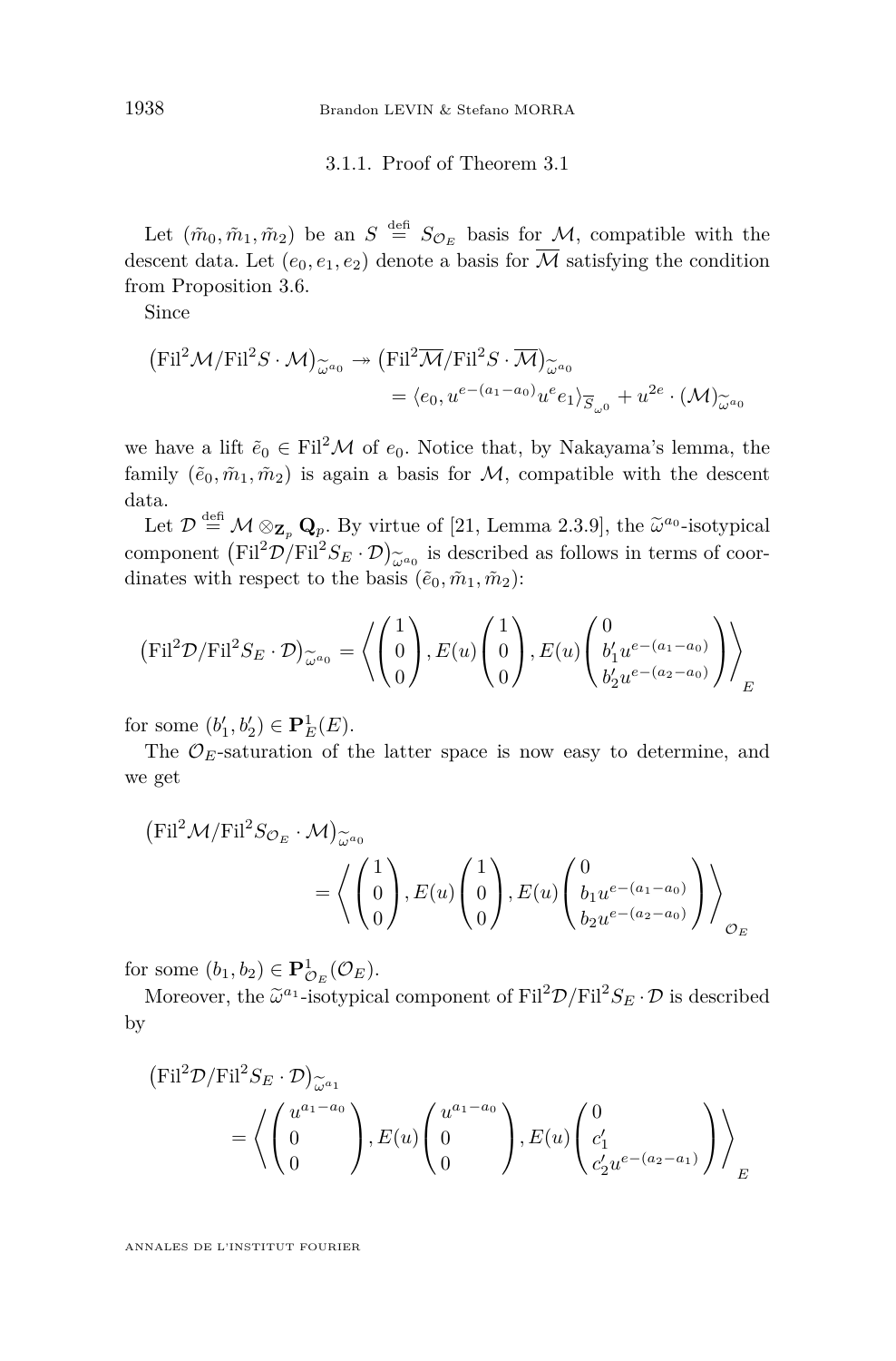for some  $(c'_1, c'_2) \in \mathbf{P}_E^1(E)$ , hence

$$
\begin{aligned} \left(\mathrm{Fil}^2 \mathcal{M}/\mathrm{Fil}^2 S_{\mathcal{O}_E} \cdot \mathcal{M}\right)_{\widetilde{\omega}^{a_1}} \\ &= \left\langle \begin{pmatrix} u^{a_1 - a_0} \\ 0 \\ 0 \end{pmatrix}, E(u) \begin{pmatrix} u^{a_1 - a_0} \\ 0 \\ 0 \end{pmatrix}, E(u) \begin{pmatrix} 0 \\ c_1 \\ c_2 u^{e - (a_2 - a_1)} \end{pmatrix} \right\rangle_{\mathcal{O}_E} \end{aligned}
$$

for some  $(c_1, c_2) \in \mathbf{P}^1_{\mathcal{O}_E}(\mathcal{O}_E)$ .

In particular, we have

$$
(\mathrm{Fil}^2 \mathcal{M}/\mathrm{Fil}^2 S \cdot \mathcal{M})_{\widetilde{\omega}^{a_1}} \subseteq \left\langle \begin{pmatrix} u^{a_1 - a_0} \\ 0 \\ 0 \end{pmatrix} \right\rangle_{\mathcal{O}_E} + E(u) \cdot (\mathcal{M})_{\widetilde{\omega}^{a_1}},
$$

and since

$$
\begin{aligned} \left(\mathrm{Fil}^2 \mathcal{M}/\mathrm{Fil}^2 S \cdot \mathcal{M}\right)_{\widetilde{\omega}^{a_1}} &\to \left(\mathrm{Fil}^2 \overline{\mathcal{M}}/\mathrm{Fil}^2 \overline{S} \cdot \overline{\mathcal{M}}\right)_{\widetilde{\omega}^{a_1}} \\ &= \langle u^{a_1 - a_0} e_0, u^e e_1 \rangle_{\overline{S}_{\widetilde{\omega}^0}} + u^{2e} \left(\mathcal{M}\right)_{\widetilde{\omega}^{a_1}}, \end{aligned}
$$

a lift  $f_1 \in (Fil^2\mathcal{M})_{\widetilde{\omega}^{a_1}}$  of a generator of  $(Fil^2\overline{\mathcal{M}}/Fil^2\overline{S} \cdot \overline{\mathcal{M}})_{\widetilde{\omega}^{a_1}}$  has the form  $f_1 = \lambda_0 u^{a_1 - a_0} \tilde{e}_0 + E(u)\tilde{e}_1$  for some  $\lambda_0 \in \mathcal{O}_E$  and some element form  $f_1 = \lambda_0 u^{a_1 - a_0} \tilde{e}_0 + E(u) \tilde{e}_1$  for some  $\lambda_0 \in \mathcal{O}_E$  and some element  $\tilde{e}_1 \in (\mathcal{M})_{\widetilde{\omega}^{a_1}}.$ 

We deduce that  $E(u)\tilde{e}_1 \in (\text{Fil}^2 \mathcal{M})_{\tilde{\omega}^{a_1}}$ , as well as  $E(u)\tilde{e}_1 \equiv E(u)e_1$ equality ( $\overline{\omega}_E$ , Fil<sup>2</sup>*S*<sub>O*E*</sub>). Hence,  $\tilde{e}_1 \equiv e_1$  modulo ( $\overline{\omega}_E$ ,  $u^{e(p-1)}$ ). It follows that ( $\tilde{e}_1 \tilde{e}_2 \tilde{e}_3$ ) is aggin a basis for *M* (compatible with the decent data) that  $(\tilde{e}_0, \tilde{e}_1, \tilde{m}_2)$  is again a basis for M (compatible with the descent data). In terms of coordinates with respect the basis  $(\tilde{e}_0, \tilde{e}_1, \tilde{m}_2)$ , we now have

$$
\begin{aligned} \left(\mathrm{Fil}^2 \mathcal{M}/\mathrm{Fil}^2 S_{\mathcal{O}_E} \cdot \mathcal{M}\right)_{\widetilde{\omega}^{a_0}}\\ = \left\langle \begin{pmatrix} u^{[a_0 - a_1]} \\ 0 \\ 0 \end{pmatrix}, E(u) \begin{pmatrix} u^{[a_0 - a_1]} \\ 0 \\ 0 \end{pmatrix}, E(u) \begin{pmatrix} 0 \\ 1 \\ 0 \end{pmatrix} \right\rangle_{\mathcal{O}_E} . \end{aligned}
$$

If we now let  $\tilde{e}_2 \stackrel{\text{def}}{=} \tilde{m}_2$  it is elementary to conclude that, in the basis  $(\tilde{e}_0, \tilde{e}_1, \tilde{e}_2)$ , we have

$$
\mathrm{Fil}^2 \mathcal{M} = \langle E(u)^j \widetilde{e}_j, \quad j \in \{0, 1, 2\} \rangle_{S_{\mathcal{O}_E}} + \mathrm{Fil}^p S_{\mathcal{O}_E} \cdot \mathcal{M}.
$$

as claimed.

#### **3.2. Diagonalization of the Frobenius action**

The aim of this section is to provide quasi-strongly divisible modules  $M$  lifting  $M$  with a gauge basis (i.e., a basis for the filtration on which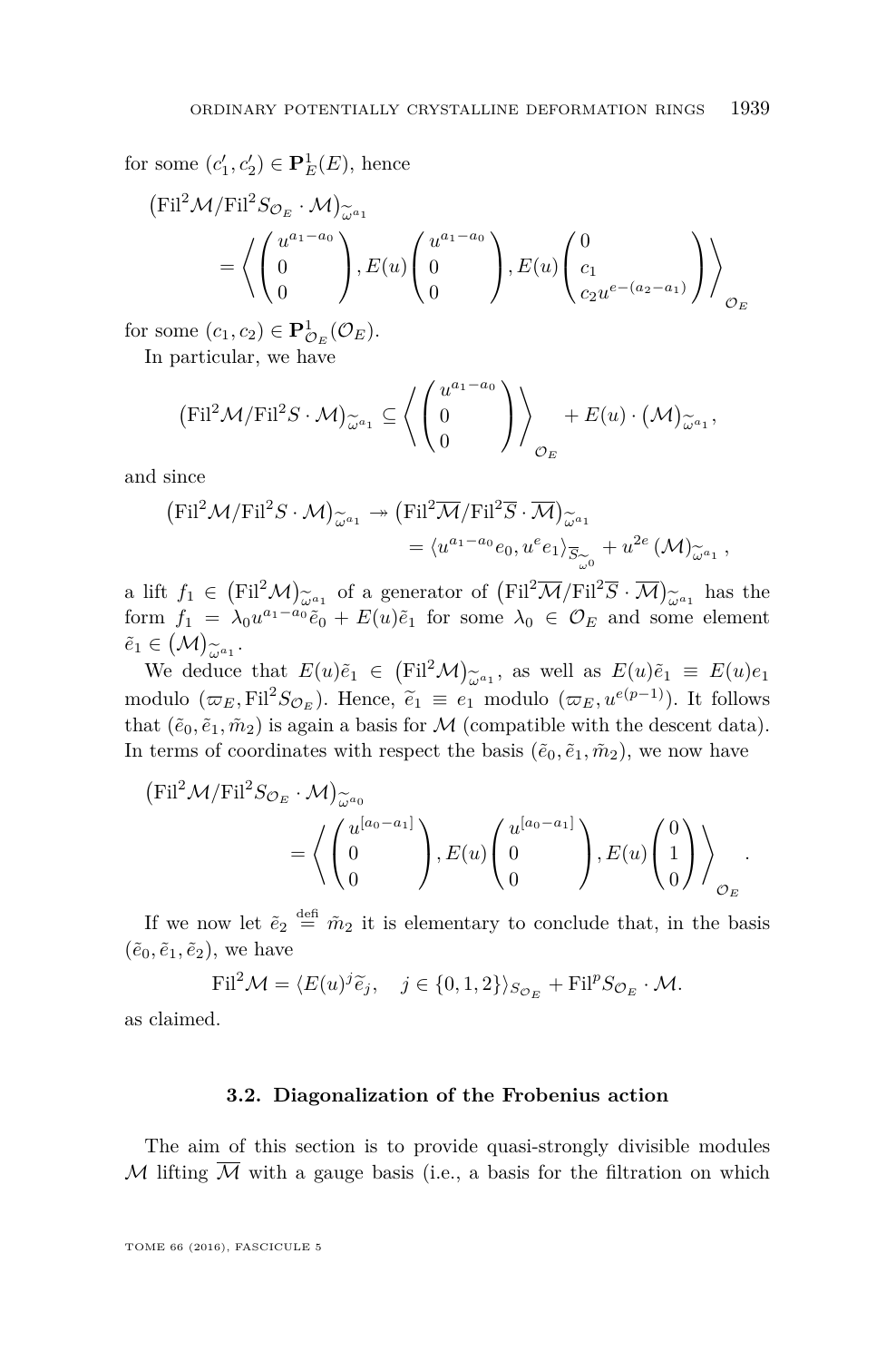the Frobenius is diagonal). We keep the notations from previous sections. In particular, we let  $M$  denote a quasi-strongly divisible modules over  $S_{\mathcal{O}_E}$  with principal series descent data  $\tau$  and such that  $T_{\text{qst}}^2(\mathcal{M}) \otimes_{\mathcal{O}_E}$  $\mathbf{F} \cong \overline{\rho}|_{G(\mathbf{Q}_p)_{\infty}}$ . Let us fix a framing on  $\tau$ , i.e. a basis of eigenvector on the underlying vector space of *τ* .

From [\[21,](#page-42-7) Lemma 2.2.7] (and the fact that  $S_{\mathcal{O}_E}$  is a local ring) we deduce the existence of a basis  $\underline{e} \stackrel{\text{def}}{=} (e_0, e_1, e_2)$  for M and a system of generators  $f \stackrel{\text{def}}{=} (f_0, f_1, f_2)$  for Fil<sup>2</sup>M modulo Fil<sup>p</sup>S<sub>O<sub>E</sub>M such that</sub>

$$
\widehat{g}(e_i) = \widetilde{\omega}^{a_i}(g)e_i, \qquad \widehat{g}(f_i) = \widetilde{\omega}^{a_i}(g)f_i
$$

for all  $i \in \{0, 1, 2\}$ . We say that  $\underline{e}$ , f are compatible with the descent datum *τ* .

The main result of this section is a complete description of  $\text{Fil}^2\mathcal{M}/(\text{Fil}^pS_{\mathcal{O}_E}\cdot\mathcal{M})$  and the Frobenius action  $\varphi_r$  on M in terms of a framed basis *e*, and generators *f*.

<span id="page-18-0"></span>THEOREM 3.7.  $-$  Let M be a quasi-strongly divisible lattice with tame descent data of type  $\tau \cong \tilde{\omega}^{a_0} \oplus \tilde{\omega}^{a_1} \oplus \tilde{\omega}^{a_2}$  where  $a_0, a_1, a_2$  are strongly generic [\(3.1\)](#page-12-0). Fix a framing on  $\tau$ , a framed basis  $\underline{e} = (e_0, e_1, e_2)$  on M and assume that  $\text{Fil}^2 \mathcal{M}/(\text{Fil}^p S_{\mathcal{O}_E} \cdot \mathcal{M})$  is generated by  $(e_0, E(u)e_1, E(u)^2 e_2)$ .

Then there exists a basis  $\underline{e}^{(\infty)} \stackrel{\text{def}}{=} (e_0^{(\infty)}, e_1^{(\infty)}, e_2^{(\infty)})$  for *M*, and a system of generators  $\underline{f}^{(\infty)} \stackrel{\text{def}}{=} (f_0^{(\infty)}, f_1^{(\infty)}, f_2^{(\infty)})$  for Fil<sup>2</sup> $\mathcal{M}/(\text{Fil}^p S_{\mathcal{O}_E} \cdot \mathcal{M})$  compatible with the framing on  $\tau$  and such that:

$$
\begin{split} \text{Mat}_{\underline{e}^{(\infty)}}([f_0^{(\infty)}, f_1^{(\infty)}, f_2^{(\infty)}]) \\ & = \begin{pmatrix} 1 & 0 & 0 \\ u^{e-(a_1-a_0)}v_{1,0}^{(\infty)} & E(u) & 0 \\ u^{e-(a_2-a_0)}v_{2,0}^{(\infty)} & u^{e-(a_2-a_1)}E(u)v_{2,1}^{(\infty)} & E(u)^2 \end{pmatrix} \\ \text{Mat}_{\underline{e}^{(\infty)}, \underline{f}^{(\infty)}}(\varphi_2) &= \begin{pmatrix} \lambda_0 & 0 & 0 \\ 0 & \lambda_1 & 0 \\ 0 & 0 & \lambda_2 \end{pmatrix} \end{split}
$$

where  $\lambda_i \in \mathcal{O}_E^{\times}$  and  $v_{1,0}^{(\infty)}$ ,  $v_{2,1}^{(\infty)} \in \mathcal{O}_E$ ,  $v_{2,0}^{(\infty)} \in \mathcal{O}_E \oplus E(u)\mathcal{O}_E$ .

The proof of theorem [3.7](#page-18-0) relies on a delicate *p*-adic convergence argument and occupies the remainder of this section.

Remark 3.8.

(1) The statement and proof of Theorem [3.7](#page-18-0) generalizes, mutatis mutandis, to an *n* dimensional ordinary representation. Because of the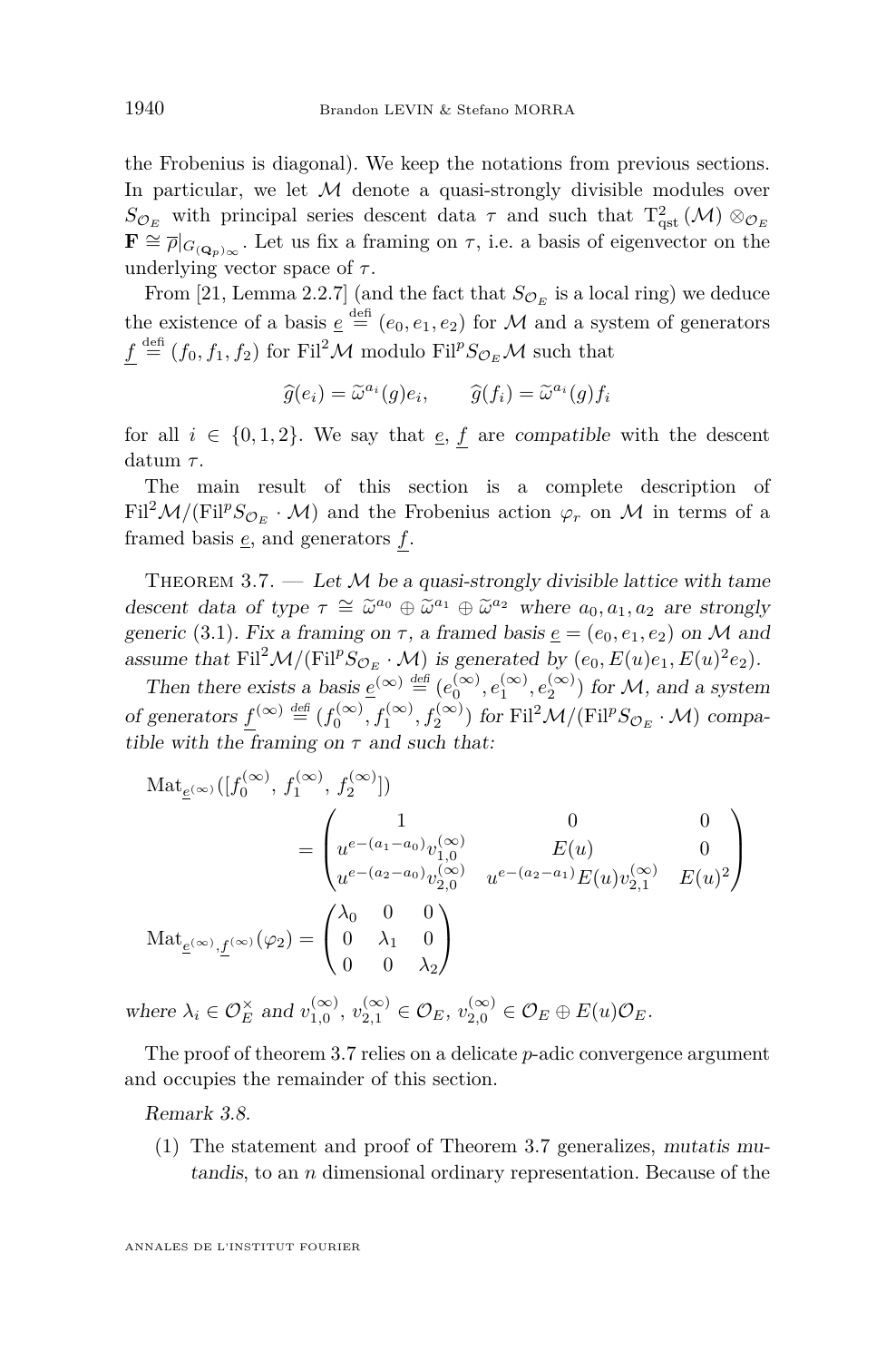technicality of the computations in the  $GL_n$  case, and for sake of readability, we focus only on the case  $n = 3$  (so  $r = 2$ ).

(2) Similarly, Theorem [3.7](#page-18-0) is stated for strongly divisible lattices with  $\mathcal{O}_E$ -coefficient, but the statement and the proof generalizes line to line when  $S_{\mathcal{O}_E}$  is replaced by  $S_R$ , where *R* is a local, complete noetherian  $\mathcal{O}_E$ -algebra which is *p*-flat (cf. with [\[4\]](#page-41-8) Proposition 5.4 and [\[14\]](#page-41-9), beginning §7.4, where the similar situation in the  $GL_2$ case is discussed).

#### 3.2.1. Linear algebra with coefficients

The goal of this section is to develop and collect results of linear algebra with coefficients over a certain family of closed subrings of  $S_{\mathcal{O}_E}$ . It is the natural generalization of [\[21\]](#page-42-7), §2.2.3 in characteristic zero.

In all what follows, we take  $r = 2$  though the results can be generalized to  $r < p - 1$ . Define

$$
\mathscr{R} \stackrel{\text{def}}{=} (S_{\mathcal{O}_E})_{\widetilde{\omega}^0} = \widehat{\bigoplus}_{i \geq 0} \mathcal{O}_E \cdot \frac{u^{ie}}{i!}.
$$

We have a natural filtration  $\text{Fil}^i\mathscr{R} \stackrel{\text{def}}{=} \text{Fil}^iS_{\mathcal{O}_E} \cap \mathscr{R}$  on  $\mathscr{R}$  and we note that  $\mathscr R$  is stable under the Frobenius on  $S_{\mathcal{O}_E}$ . As  $\mathscr R$  is complete and separated for the *p*-adic topology we have

$$
\bigcap_{n\in\mathbf{N}}\left(\mathcal{O}_E+p^{n+1}\mathscr{R}\right)=\mathcal{O}_E.
$$

The following closed ideals will be important for the *p*-adic convergence argument.

$$
\mathcal{J} \stackrel{\text{def}}{=} (p\text{Fil}^2 \mathcal{R}, \text{Fil}^3 \mathcal{R}) = \text{Fil}^2 \mathcal{R} \cdot (p, \text{Fil}^1 \mathcal{R}), \qquad \mathcal{I} \stackrel{\text{def}}{=} p\text{Fil}^1 \mathcal{R}.
$$

We collect some important lemmas on the nature of the filtration on  $\mathscr{R}$ .

<span id="page-19-0"></span>LEMMA 3.9. — Let  $p > n \geq 1$  and  $i \geq n$  be integers. We have the following relation in the Breuil ring  $\mathcal{R}$ :

$$
\frac{u^{ie}}{i!} \in \left(\bigoplus_{k=0}^{n-1} p^{n-k} \mathcal{O}_E E(u)^k\right) + E(u)^n \cdot \left(\widehat{\bigoplus}_{i\geqslant 0} \mathcal{O}_E \cdot E(u)^i\right).
$$

In particular for  $3 \leq i \leq p-1$  we have

$$
\varphi_2(u^i) \in u^i \cdot \left(p^i + p\mathcal{I} + \mathcal{J}\right)
$$

and, more generally

$$
\mathscr{R} = (\mathcal{O}_E \oplus \mathcal{O}_E E(u) \oplus \mathcal{O}_E E(u)^2) + \mathcal{I} + \mathcal{J}.
$$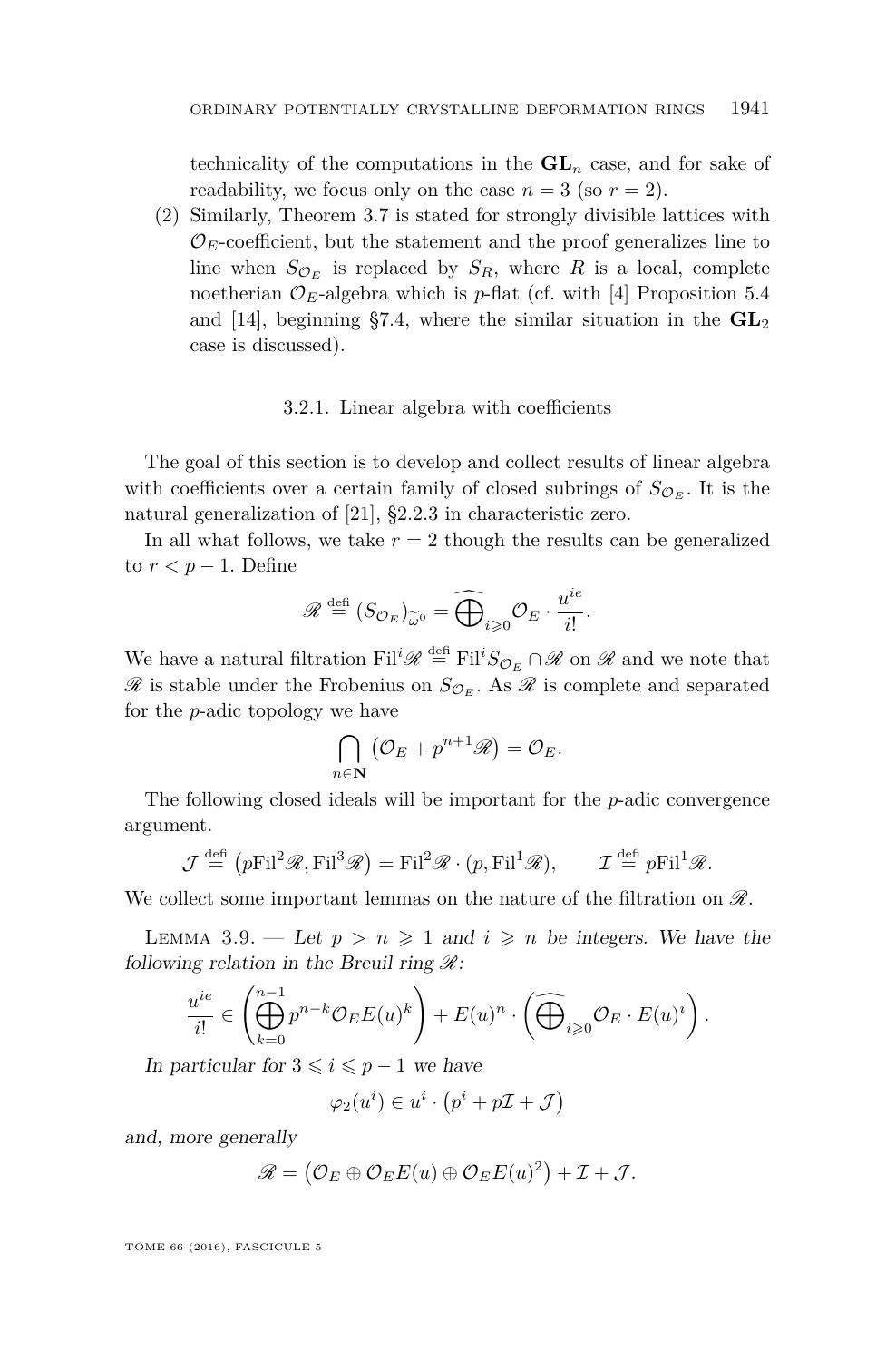Proof. — In all what follows we work modulo  $E(u)^n \cdot \mathcal{R}$ . We have:

$$
\frac{u^{ei}}{i!} = \sum_{k=0}^{n-1} \frac{E(u)^k}{k!} \frac{1}{(i-k)!} (-p)^{i-k}
$$

and hence we are done once we can show that

$$
(i - k) - \frac{(i - k) - S_p(i - k)}{p - 1} \ge n - k
$$

where  $S_p(t)$  denotes the sum of the digits in the *p*-adic development of *t* ∈ **N**.

If *i* ≤ *p* − 1 this is obvious. Else, we show that  $(i - k) - \frac{(i-k) - S_p(i-k)}{p-1}$  ≥ *p* − *k*. Defining  $a_s \in \{0, \ldots, p-1\}$  via  $i - k = \sum_{s \geq 0} a_s p^s$  we have

$$
(i-k) - \frac{(i-k) - \mathrm{S}_p(i-k)}{p-1} = a_0 + \sum_{s \ge 1} a_s \left( p^s - \frac{p^s - 1}{p-1} \right);
$$

if  $i = \sum_{s} b_s p^s \geqslant p > k$  with  $b_s \in \{0, \ldots, p-1\}$  then either  $a_0 = b_0 - k \geqslant 0$ and  $b_s \neq 0$  for some  $s \geq 1$  or  $a_0 = p + b_0 - k$ .

The last two statements now follow: from the above and the definition of  $\mathcal{J}, \mathcal{I}$  we have

$$
\widehat{\bigoplus}_{i \geq 3} \mathcal{O}_E \cdot \frac{u^{ie}}{i!} \subseteq \mathcal{J} + p\mathcal{I} + p^3 \mathcal{O}_E
$$

and  $u^{2e} \in \mathcal{O}_E E(u)^2 + \mathcal{I} + p^2 \mathcal{O}_E, u^e \in \mathcal{O}_E E(u) + p \mathcal{O}_E.$ 

We introduce below the formalism of linear algebra with coefficients. It is the characteristic zero version of the formalism introduced in [\[21,](#page-42-7) §2.3.2].

DEFINITION 3.10. — Let  $0 \le a_0 \le a_1 \le a_2 \le e$  be the integers associated to the niveau one descent data. For a pair  $(a_i, a_j)$  let  $[a_i - a_j] \in$  $\{0, \ldots, e-1\}$  be defined by  $[a_i - a_j] \equiv -(a_i - a_j)$  modulo *e*. The  $\mathcal{R}$ -module of matrices with descent data is defined as:

$$
\mathcal{M}_{dd,3}(\mathscr{R}) \stackrel{\text{def}}{=} \left\{ M \in \mathcal{M}_3(S_{\mathcal{O}_E}), \text{ s.t. } M_{i,j} = u^{[a_i - a_j]} m_{i,j} \text{ with } m_{i,j} \in \mathscr{R} \right\}
$$

The following result is an elementary check in linear algebra:

LEMMA 3.11. — The subset  $M_{dd,3}(\mathscr{R})$  is a subring of  $M_3(S_{\mathcal{O}_E})$ . Moreover, if  $M \in M_{dd,3}(\mathcal{R})$ , then the adjugate matrix  $M^{adj}$  is again an element of  $M_{dd,3}(\mathscr{R})$ .

We introduce certain natural subsets of  $\mathbf{M}_{dd,3}(\mathscr{R})$ :

- $GL_{dd,3}(\mathscr{R})$  the group of invertible elements in  $\mathbf{M}_{dd,3}(\mathscr{R})$ ;
- $\mathbf{B}_{dd,3}(\mathscr{R}) \subset \mathbf{GL}_{dd,3}(\mathscr{R})$  the subgroup of upper triangular matrices;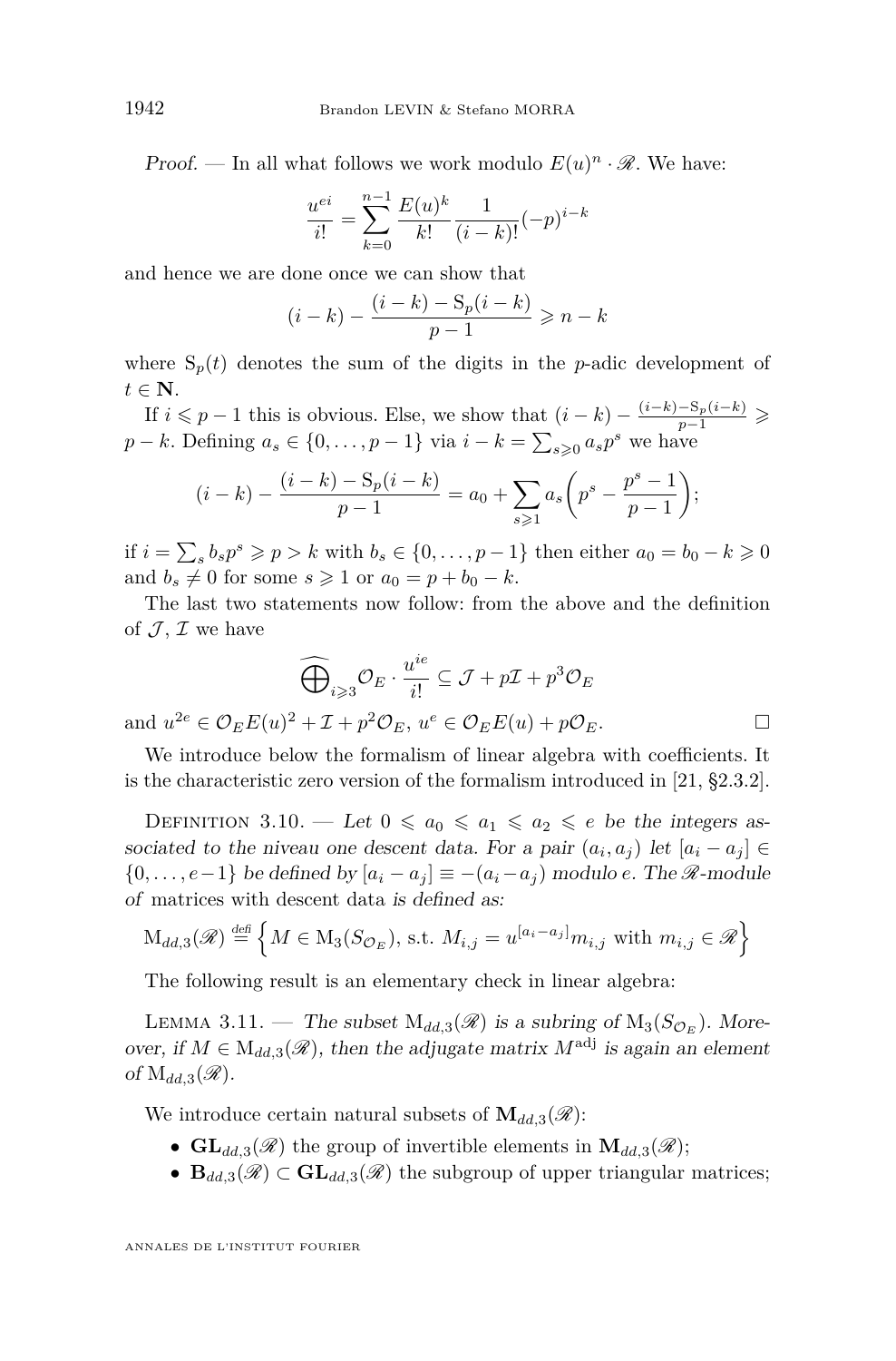- $\mathbf{U}_{dd,3}^{\text{opp}}(\mathscr{R}) \subset \mathbf{GL}_{dd,3}(\mathscr{R})$  the subgroup of strictly lower triangular unipotent matrices;
- $\mathbf{L}_{dd,3}(\mathscr{R}) \subset \mathbf{M}_{dd,3}(\mathscr{R})$  the multiplicative monoid of lower triangular matrices.
- $\mathbf{T}_3(\mathcal{O}_E)$  is the subgroup of diagonal matrices with scalar entries.

If  $M_1, M_2 \in \mathbf{M}_{dd,3}(\mathscr{R})$  and K is an ideal of  $\mathscr{R}$  it is customary to write:

$$
M_1 \equiv M_2 \bmod \mathcal{K}
$$

to mean that  $M_1 = M_2 + M'$  for some  $M' \in \mathbf{M}_{dd,3}(\mathcal{K})$ . Also, if  $M \in$  $\mathbf{M}_{dd,3}(\mathscr{R})$  we write  $M^{\text{adj}}$  to denote its adjugate.

We record two elementary manipulations between matrices with descent data:

<span id="page-21-1"></span> $\text{LEMMA } 3.12. - \text{ Let } A = (u^{[a_i - a_j]} a_{i,j})_{i,j} \in M_{dd,3}(\mathscr{R}) \text{ and } W =$  $(u^{[a_i-a_j]}w_{i,j})_{i,j} \in M_{dd,3}(\mathscr{R})$ . Assume moreover that  $W \in \mathbf{U}_{dd,3}^{\text{opp}}(\mathscr{R})$ . Then

$$
(W \cdot A)_{i,j} = \begin{cases} u^{[a_i - a_j]} \bigg( a_{i,j} + u^e \big( \sum_{k=0}^{i-1} w_{i,k} a_{k,j} \big) \bigg) & \text{if } j \geq i \\ u^{[a_i - a_j]} \bigg( a_{i,j} + u^e \big( \sum_{k=j+1}^{i-1} w_{i,k} a_{k,j} \big) + \sum_{k=0}^{j} w_{i,k} a_{k,j} \bigg) & \text{if } j < i \end{cases}
$$

Proof. — Omitted.

<span id="page-21-2"></span>LEMMA 3.13. — Let  $W = (u^{[a_i - a_j]} w_{i,j})_{i,j}$  be an element in  $\mathbf{U}_{dd,3}^{\text{opp}}(\mathscr{R})$ . Assume that  $w_{i,j} \in \bigoplus_{k=0}^{i-j} E(u)^k \mathcal{O}_E$  for all  $0 \leq j \leq i \leq 2$ . Then

$$
W^{\text{adj}} = \left(u^{[a_i - a_j]} w^{\text{adj}}_{i,j}\right)_{i,j} \in \mathbf{U}^{\text{opp}}_{dd,3}(\mathscr{R})
$$

satisfies  $w_{i,j}^{\text{adj}} \in \bigoplus_{k=0}^{i-j} E(u)^k \mathcal{O}_E$  for all  $0 \leqslant j \leqslant i \leqslant 2$ .

Proof. — Omitted.

The following Lemma plays a crucial role in the *p*-adic convergence argument. It describes the effect of the Frobenius on the elements in  $\mathbf{M}_{dd,3}(\mathscr{R})$ .

<span id="page-21-0"></span>LEMMA 3.14. — Let  $n \geq 0$  and let  $M \in GL_{dd,3}(\mathcal{R})$ . If  $n \geq 1$ , assume further that  $M \in \mathbf{T}_3(\mathcal{O}_E) + \mathbf{M}_{dd,3}(p^n\mathcal{R}).$ 

(*i*) If  $[a_i - a_j] \geq 3$  for all  $0 \leq i, j \leq 2$  then

$$
\varphi\left(M\right) \in \mathbf{T}_{3}(\mathcal{O}_{E}) + \mathbf{M}_{dd,3}(p^{n}\mathcal{J} + p^{n}\mathcal{I} + p^{n+1}\mathcal{R})
$$

and  $M \equiv \varphi(M) \mod p^n \mathscr{R}$ .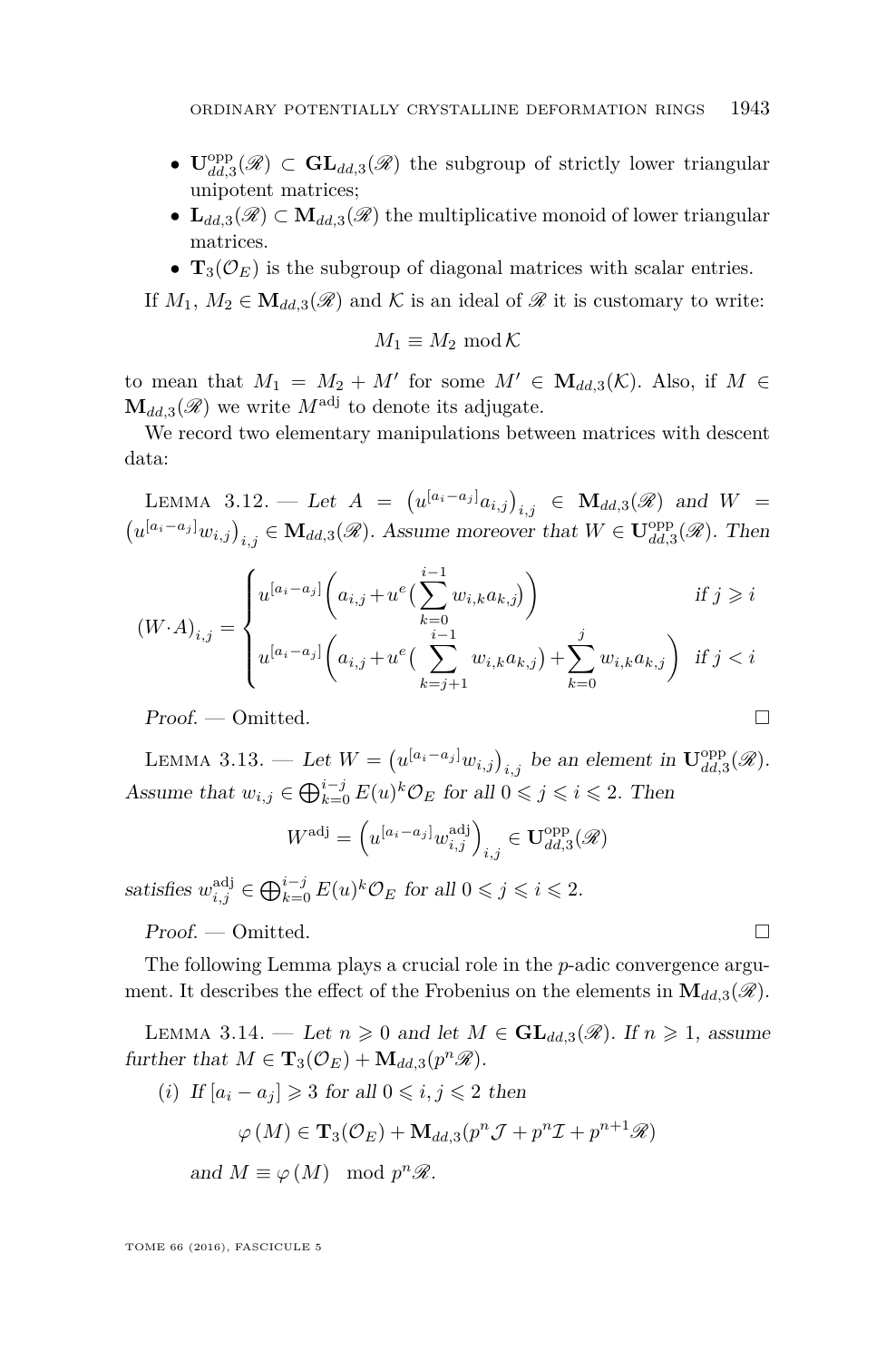(*ii*) If 
$$
M \in \mathbf{T}_3(\mathcal{O}_E) + \mathbf{M}_{dd,3} (p^n(p, \text{Fil}^1 \mathcal{R}))
$$
 then  
\n $\varphi(M) \in \mathbf{T}_3(\mathcal{O}_E) + \mathbf{M}_{dd,3} (p^{n+1} \mathcal{R})$   
\nand  $M \equiv \varphi(M)$  mod  $p^n \mathcal{R}$ .

Proof. — As  $\varphi(E(u)) \in p\mathscr{R}^{\times}$ , claim *(ii)* is obvious for any  $n \geq 0$ .

Let us consider (*i*). Note first that if  $x \in \mathcal{R}^{\times}$ , then we can always write  $x \in x_0 + (p, \text{Fil}^1 \mathscr{R})$  for some  $x_0 \in \mathcal{O}_E^{\times}$ . If  $A \in \mathbf{M}_{dd,3}(\mathscr{R})$  and since we assume  $[a_i - a_j] \geq 3$  for all  $0 \leq i, j \leq 3$ , we deduce from Lemma [3.9](#page-19-0) that  $\varphi(A) \in \mathbf{M}_{dd,3}(\mathcal{J} + p\mathcal{I} + p^3\mathcal{R})$  as soon as  $A_{(i,i)} \in \mathrm{Fil}^1\mathcal{R}$ .

Hence, if  $M \in \mathbf{GL}_{dd,3}(\mathscr{R})$  if  $n = 0$  (resp.  $M \in \mathbf{T}_3(\mathcal{O}_E) + \mathbf{M}_{dd,3}(p^n\mathscr{R})$ when  $n \geq 1$ ) we can always write  $M \in T_M + A + \mathbf{M}_{dd,3}(p^n(p, \mathrm{Fil}^1 \mathcal{R}))$ for some  $A \in \mathbf{M}_{dd,3}(p^n\mathscr{R})$  verifying  $A_{(i,i)} \in p^n(p,\mathrm{Fil}^1\mathscr{R})$  and some  $T_M \in$  $\mathbf{T}(\mathcal{O}_E)$ ; the first claim follows.

#### **3.3. Proof of Theorem [3.7](#page-18-0)**

The proof of Theorem [3.7](#page-18-0) is a *p*-adic convergence procedure. It involves an induction argument which consists in a careful change of basis on M. We again specialize to the case of  $n = 3$  (so  $r = 2$ ) though the procedure works more generally for ordinary families. We continue to assume that the triple  $(a_0, a_1, a_2)$  is strongly generic.

If  $\underline{e} = (e_0, e_1, e_2), f = (f_0, f_1, f_2)$  are a basis for M and a generating family of Fil<sup>2</sup> $M/(Fil^{p}S_{\mathcal{O}_{E}}\cdot\mathcal{M})$ , which are compatible with the framing on *τ*, we define the element  $V = V_{\underline{e},f} \in M_{dd,3}(\mathscr{R})$  such that

$$
f_0 = \underline{e} \cdot V \begin{pmatrix} 1 \\ 0 \\ 0 \end{pmatrix}, f_1 = \underline{e} \cdot V \begin{pmatrix} 0 \\ 1 \\ 0 \end{pmatrix}, f_2 = \underline{e} \cdot V \begin{pmatrix} 0 \\ 0 \\ 1 \end{pmatrix}
$$

(roughly speaking,  $V \in M_{dd,3}(\mathcal{R})$  is the matrix of the filtration on M).

Let  $\text{Mat}_{e,f}(\varphi_2) \in \mathbf{GL}_{dd,3}(\mathscr{R})$  be the matrix such that

$$
\varphi_2(f_0) = \underline{e} \cdot \text{Mat}_{\underline{e},\underline{f}}(\varphi_2) \begin{pmatrix} 1 \\ 0 \\ 0 \end{pmatrix}, \ \varphi_2(f_1) = \underline{e} \cdot \text{Mat}_{\underline{e},\underline{f}}(\varphi_2) \begin{pmatrix} 0 \\ 1 \\ 0 \end{pmatrix},
$$

$$
\varphi_2(f_2) = \underline{e} \cdot \text{Mat}_{\underline{e},\underline{f}}(\varphi_2) \begin{pmatrix} 0 \\ 0 \\ 1 \end{pmatrix}.
$$

(i.e.  $\text{Mat}_{e,f}(\varphi_2)$  is the matrix of the Frobenius with respect to f).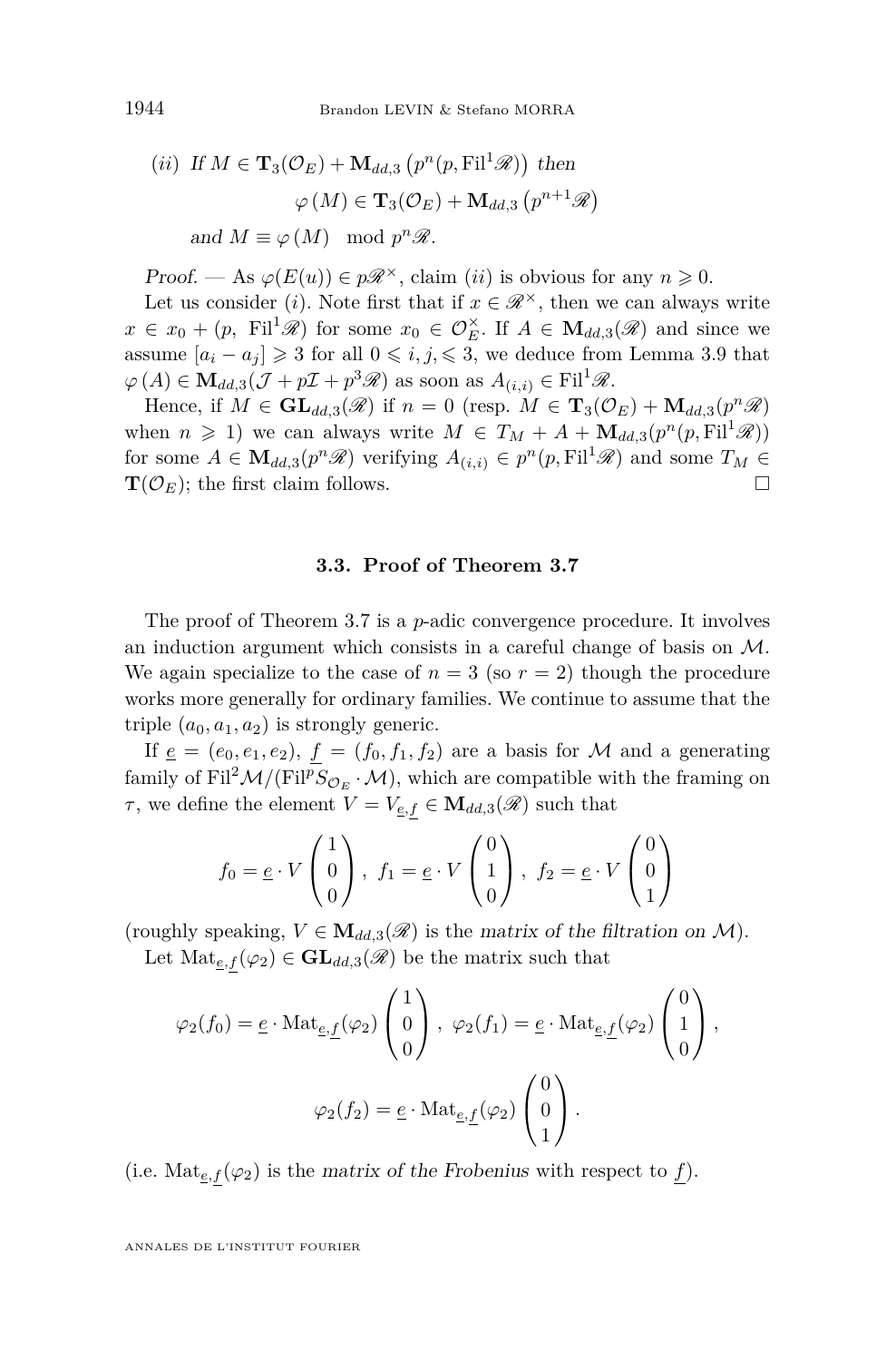We establish some preliminary lemmas to perform the induction argument to prove Theorem [3.7.](#page-18-0) The first lemma lets us translate the effect of a change of basis on the matrices describing the Frobenius and the filtration.

From now on any basis  $e = (e_0, e_1, e_2)$  and system of generators  $f =$  $(f_0, f_1, f_2)$  for Fil<sup>2</sup> $\mathcal{M}/($ Fil<sup>p</sup> $S_{\mathcal{O}_F} \cdot \mathcal{M})$  are always understood to be compatible with the framing on *τ* .

<span id="page-23-0"></span>LEMMA 3.15. — Let  $A \in GL_{dd,3}(\mathscr{R})$ . Let  $\underline{e}' \stackrel{\text{def}}{=} \underline{e} \cdot A$  be a new  $S_{\mathcal{O}_E}$ basis for  $M$ , compatible with the framing on  $\tau$ . Assume that there exist  $B \in GL_{dd,3}(\mathscr{R})$  and  $V' \in M_{dd,3}(\mathscr{R})$  satisfying

$$
AV' = VB.
$$

The elements

$$
f_0' \stackrel{\text{def}}{=} \underline{e}' \cdot V' \begin{pmatrix} 1 \\ 0 \\ 0 \end{pmatrix}, \quad f_1' \stackrel{\text{def}}{=} \underline{e}' \cdot V' \begin{pmatrix} 0 \\ 1 \\ 0 \end{pmatrix}, \quad f_2' \stackrel{\text{def}}{=} \underline{e}' \cdot V' \begin{pmatrix} 0 \\ 0 \\ 1 \end{pmatrix}
$$

form a system of  $S_{\mathcal{O}_E}$ -generators for Fil<sup>r</sup>M/(Fil<sup>p</sup> $S_{\mathcal{O}_E} \cdot \mathcal{M}$ ). If we further assume that  $A = Mat_{e,f}(\varphi_r)$ , then we have

(3.2) 
$$
\operatorname{Mat}_{\underline{e}',\underline{f}'}(\varphi_2) = \varphi(B).
$$

Proof. — The elements  $f'_0, f'_1, f'_2$  are obviously in Fil<sup>2</sup>M and, since *B* is invertible, they form a system of  $S_{\mathcal{O}_E}$  generators for Fil<sup>2</sup>M modulo  $Fil^{p}S_{\mathcal{O}_{E}}\cdot\mathcal{M}$ . The last statement is a simple translation of the definition of  $\text{Mat}_{\underline{e}',f'}(\varphi_2), \text{Mat}_{\underline{e},f}(\varphi_2), \text{ recalling that } \varphi_2 \text{ is } \varphi \text{-semilinear.}$ 

The previous Lemma will be widely used when  $A, B \in \mathbf{T}_3(\mathcal{O}_E)$  +  $\mathbf{M}_{dd,3}$   $(p^n\mathscr{R})$ , for  $n \geq 1$ . We now give a criterion for when we can find a  $V' = V_{e',f'}$  which allows us to perform change of basis as in Lemma [3.15:](#page-23-0)

<span id="page-23-1"></span>LEMMA 3.16. — Let  $V \in M_{dd,3}(\mathcal{R})$  be a matrix associated to the filtration Fil<sup>2</sup>M on M. Then  $V^{\text{adj}} \in E(u) \mathbf{M}_{dd,3}(\mathcal{R})$ . Moreover:

(*i*) Let  $A \in GL_{dd,3}(\mathscr{R})$  and assume there exists  $V' \in M_{dd,3}(\mathscr{R})$  such that

$$
\frac{1}{E(u)}V^{\text{adj}}AV' \in E(u)^2 \mathbf{GL}_{dd,3}(\mathscr{R}) + \mathbf{M}_{dd,3}(\mathcal{J}).
$$

Then, there exist  $B \in GL_{dd,3}(\mathscr{R}) + M_{dd,3}(p, \mathrm{Fil}^1\mathscr{R})$  such that

$$
AV' = VB.
$$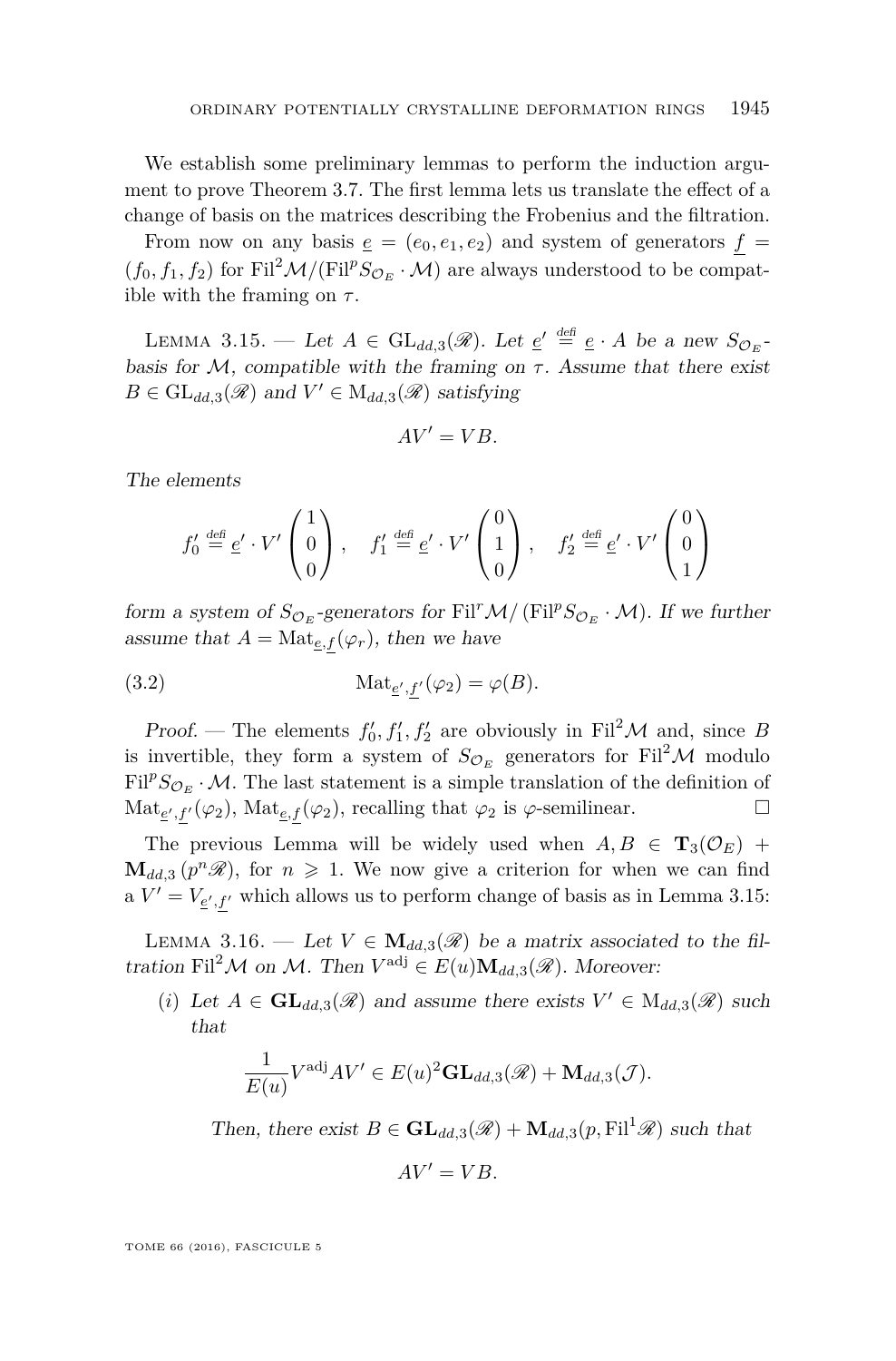(*ii*) Let  $A \in \mathbf{T}_3(\mathcal{O}_E) + \mathbf{M}_{dd,3}(p^n\mathcal{R})$  and assume there exists  $V' \in$  $M_{dd,3}(\mathscr{R})$  such that

$$
\frac{1}{E(u)}V^{\text{adj}}AV' \in E(u)^2 \mathbf{T}_3(\mathcal{O}_E) + \mathbf{M}_{dd,3}(p^n \mathcal{J}).
$$

Then, there exist  $B \in \mathbf{T}_3(\mathcal{O}_E) + \mathbf{M}_{dd,3}(p^n(p, \text{Fil}^1 \mathcal{R}))$  such that

 $AV' = VB$ .

Proof. — The first assertion is clear from the height condition.

We prove (*i*), the proof of (*ii*) being identical. Let us write

$$
\frac{1}{E(u)}V^{\text{adj}}AV' = E(u)^2(B+N_0)
$$

where  $B \in \mathbf{GL}_{dd,3}(\mathscr{R})$  and  $N_0 \in M_{dd,3}((p, \mathrm{Fil}^1 S_{\mathcal{O}_E}))$ .

We obtain

$$
E(u)^{2}V \cdot (B + N_{0}) = \frac{1}{E(u)}(V \cdot V^{adj})AV' = E(u)^{2}AV'
$$

and the statement follows.

The proof of Theorem [3.7](#page-18-0) is now a *p*-adic approximation argument, in which we distinguish two steps. The first one (Proposition [3.17\)](#page-24-0) shows that at the 2*n*-th step of the *p*-convergence argument we are able to make the  $\varphi_r$ -action lower triangular modulo  $p^{n+1}$ .

<span id="page-24-0"></span>PROPOSITION 3.17 (Even case). — Let  $A_0 \in \mathbf{GL}_{dd,3}(\mathcal{R})$  and, for  $n \geq 1$ , let  $A_{2n} \in \mathbf{T}_3(\mathcal{O}_E) + \mathrm{M}_{dd,3}(p^n\mathcal{R}).$ 

Let

$$
V^{(2n)} = \begin{pmatrix} 1 & 0 & 0 \ u^{[a_1 - a_0]} v_{1,0}^{(2n)} & 1 & 0 \ u^{[a_2 - a_0]} v_{2,0}^{(2n)} & u^{[a_2 - a_1]} v_{2,1}^{(2n)} & 1 \end{pmatrix} \text{Diag}(1, E(u), E(u)^2)
$$

for some elements  $v_{1,0}^{(2n)}$ ,  $v_{2,1}^{(2n)} \in \mathcal{O}_E$ ,  $v_{2,0}^{(2n)} \in \mathcal{O}_E \oplus E(u)\mathcal{O}_E$ .

Then there exist elements  $v_{1,0}^{(2n+1)}$ ,  $v_{2,1}^{(2n+1)} \in \mathcal{O}_E$ ,  $v_{2,0}^{(2n+1)} \in \mathcal{O}_E \oplus E(u)\mathcal{O}_E$ such that:

<span id="page-24-1"></span>
$$
(3.3) \frac{1}{E(u)} V^{(2n), \text{adj}} A_{(2n)} V^{(2n+1)}
$$
  

$$
\in \begin{cases} E(u)^2 \overline{\mathbf{B}}_{dd,3}(\mathscr{R}) + \mathbf{M}_{dd,3}(\mathcal{J}) & \text{if } n = 0 \\ E(u)^2 \left( \mathbf{T}_3(\mathcal{O}_E) + \mathbf{L}_{dd,3}(p^n \mathscr{R}) \right) + \mathbf{M}_{dd,3}(p^n \mathcal{J}) & \text{if } n \ge 1 \end{cases}
$$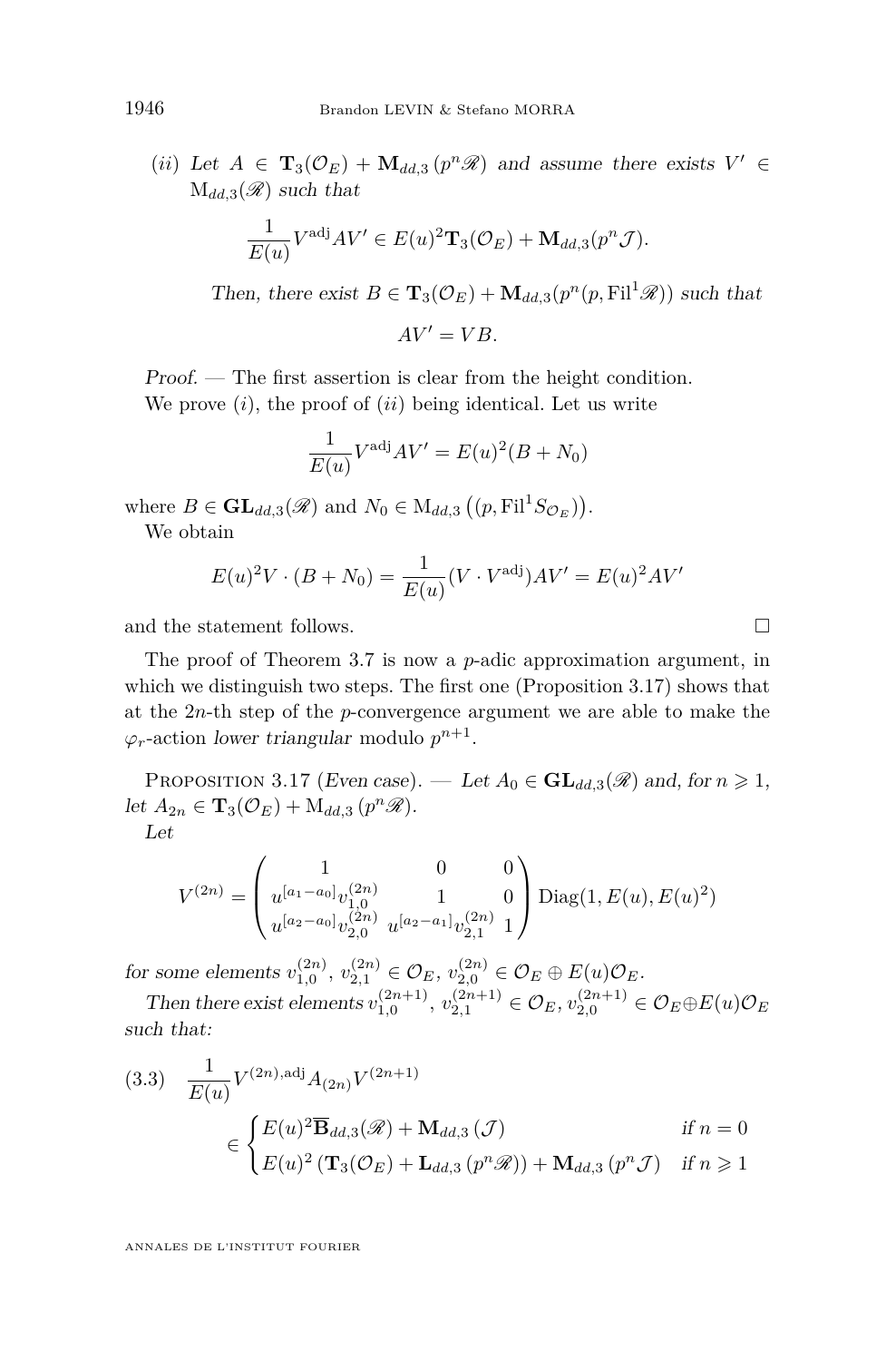where

$$
V^{(2n+1)} \stackrel{\text{def}}{=} \begin{pmatrix} 1 & 0 & 0 \\ u^{[a_1 - a_0]} v_{1,0}^{(2n+1)} & 1 & 0 \\ u^{[a_2 - a_0]} v_{2,0}^{(2n+1)} & u^{[a_2 - a_1]} v_{2,1}^{(2n+1)} & 1 \end{pmatrix} \text{Diag}(1, E(u), E(u)^2).
$$

In particular, any element  $B_{2n} \in \mathbf{GL}_{dd,3}(\mathscr{R}) + \mathbf{M}_{dd,3}((p, \mathrm{Fil}^1 \mathscr{R}))$  deduced from the equation [\(3.3\)](#page-24-1) via Lemma [3.16](#page-23-1) verifies:

(i) 
$$
B_{2n} \in \mathbf{B}_{dd,3}^{\text{opp}}(\mathscr{R}) + \mathbf{M}_{dd,3}((p, \text{Fil}^1 \mathscr{R}))
$$
 if  $n = 0$ ;  
(*ii*)  $B_{2n} \in \mathbf{T}_3(\mathcal{O}_E) + \mathbf{L}_{dd,3}(p^n \mathscr{R}) + \mathbf{M}_{dd,3}(p^n (p, \text{Fil}^1 \mathscr{R}))$  if  $n > 0$ .

In a similar fashion, we can diagonalize the  $\varphi_r$ -action modulo  $p^{n+1}$  at the step  $2n + 1$ :

<span id="page-25-1"></span>PROPOSITION 3.18 (Odd case). — Let  $n \geq 0$  and let

$$
A_{2n+1} \in \mathbf{T}_{3}(\mathcal{O}_{E}) + \mathbf{M}_{dd,3}((p^{n}\mathcal{J}+p^{n}\mathcal{I})) + \mathbf{M}_{dd,3}(p^{n+1}\mathcal{R}).
$$

Let

$$
V^{(2n+1)} = \begin{pmatrix} 1 & 0 & 0 \ u^{[a_1 - a_0]} v_{1,0}^{(2n+1)} & 1 & 0 \ u^{[a_2 - a_0]} v_{2,0}^{(2n+1)} & u^{[a_2 - a_1]} v_{2,1}^{(2n+1)} & 1 \end{pmatrix} \text{Diag}(1, E(u), E(u)^2)
$$

for some elements  $v_{1,0}^{(2n+1)}$ ,  $v_{2,1}^{(2n+1)} \in \mathcal{O}_E$ ,  $v_{2,0}^{(2n+1)} \in \mathcal{O}_E \oplus E(u)\mathcal{O}_E$ .

Then there exist elements  $v_{1,0}^{(2n+2)}$ ,  $v_{2,1}^{(2n+2)} \in \mathcal{O}_E$ ,  $v_{2,0}^{(2n+2)} \in \mathcal{O}_E \oplus E(u)\mathcal{O}_E$ such that

<span id="page-25-0"></span>
$$
(3.4) \quad \frac{1}{E(u)} V^{(2n+1), \text{adj}} A_{(2n+1)} V^{(2n+2)} \in E(u)^2 \mathbf{T}_3(\mathcal{O}_E) + \mathbf{M}_{dd,3}(p^n \mathcal{J})
$$

where

$$
V^{(2n+2)} \stackrel{\text{def}}{=} \begin{pmatrix} 1 & 0 & 0 \\ u^{[a_1-a_0]}v^{(2n+2)}_{1,0} & 1 & 0 \\ u^{[a_2-a_0]}v^{(2n+2)}_{2,0} & u^{[a_2-a_1]}v^{(2n+2)}_{2,1} & 1 \end{pmatrix} \text{Diag}(1, E(u), E(u)^2).
$$

In particular, any element  $B_{2n+1}$ **GL**<sub>dd,3</sub>( $\mathscr{R}$ )+**M**<sub>dd,3</sub>(( $p$ , Fil<sup>1</sup> $\mathscr{R}$ )) deduced from the equation [\(3.4\)](#page-25-0) via Lemma [3.16](#page-23-1) verifies:

$$
B_{2n+1} \in {\bf T}_3(\mathcal{O}_E) + {\bf M}_{dd,3}\left(p^n(p,\mathrm{Fil}^1\mathcal{R})\right).
$$

The proof of Proposition [3.17,](#page-24-0) [3.18,](#page-25-1) which is the key technical part in the approximation argument, is carried out in section [§3.4](#page-26-0) below.

We now show how Proposition [3.17](#page-24-0) and [3.18](#page-25-1) let us perform the *p*-adic convergence argument giving rise to Theorem [3.7.](#page-18-0)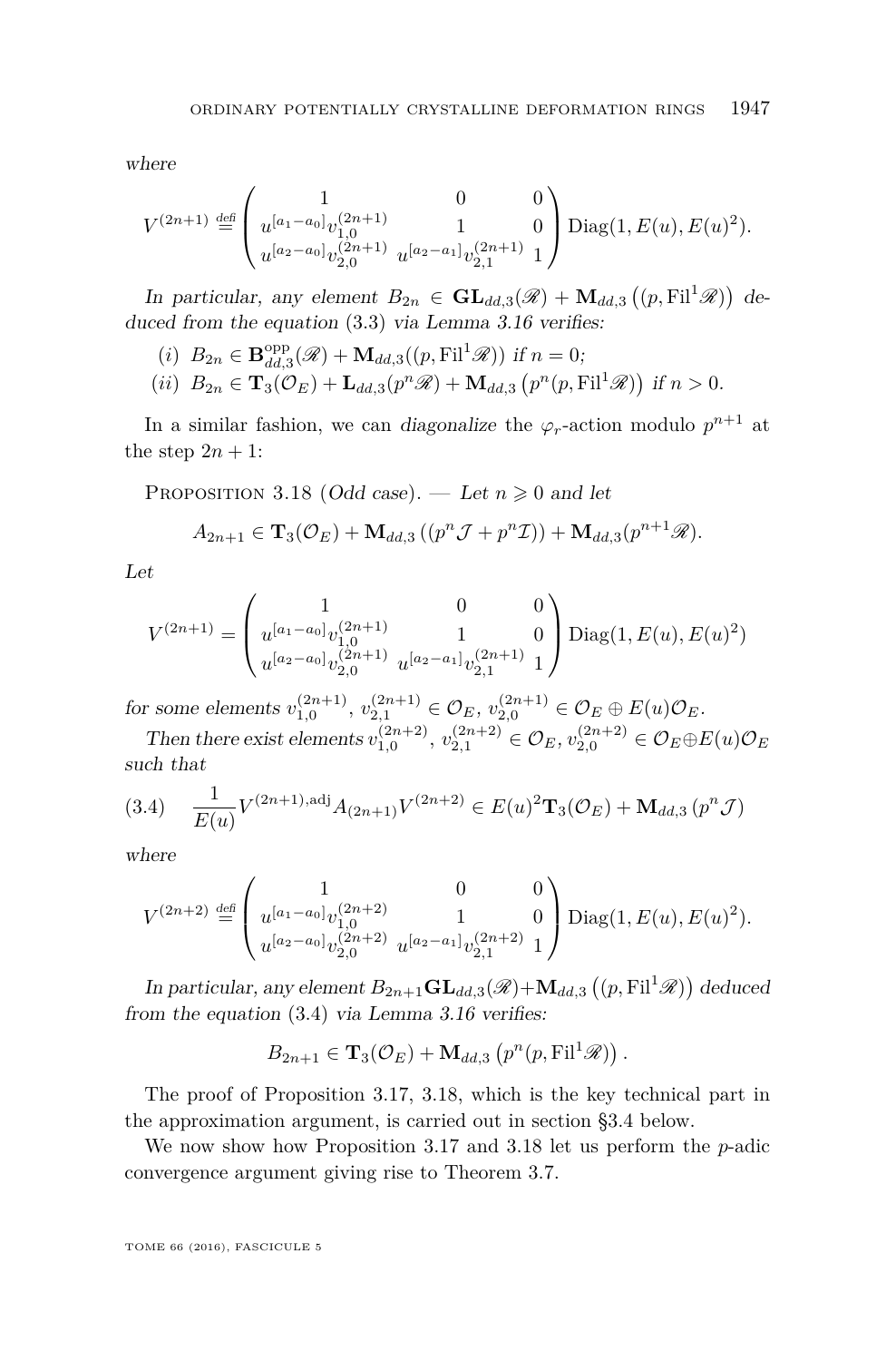LEMMA 3.19 (even  $\Rightarrow$  odd). — Let  $n \in \mathbb{N}$  and write

$$
\frac{1}{E(u)}V^{(2n),\text{adj}}A_{(2n)}V^{(2n+1)} = E(u)^2 (B_{2n})
$$

where  $V^{(2n)}$ ,  $V^{(2n+1)}$ ,  $A_{(2n)}$  and  $B_{2n}$  are as in the statement of Proposition [3.17.](#page-24-0)

Then the element  $A_{2n+1} \stackrel{\text{def}}{=} \varphi(B_{2n})$  veryfies the hypotheses of Proposition [3.18.](#page-25-1)

Proof.  $\Box$  It is an immediate consequence of Lemma [3.14](#page-21-0) (*i*).  $\Box$ 

LEMMA 3.20 (odd  $\Rightarrow$  even). — Let  $n \in \mathbb{N}$  and write

$$
\frac{1}{E(u)}V^{(2n+1),\text{adj}}A_{(2n+1)}V^{(2n+2)} = E(u)^{2}B_{2n+1}
$$

where  $V^{(2n+1)}$ ,  $V^{(2n+2)}$ ,  $A_{(2n+1)}$  and  $B_{2n+1}$  are as in the statement of Proposition [3.18.](#page-25-1)

Then the element  $A_{2n+2} \stackrel{\text{def}}{=} \varphi(B_{2n+1})$  veryfies the hypotheses of Proposition [3.17.](#page-24-0)

<span id="page-26-0"></span>Proof.  $\Box$  It is an immediate consequence of Lemma [3.14](#page-21-0) *(ii)*.  $\Box$ 

#### **3.4. Proofs of Propositions** 3*.*[17](#page-24-0)**,** 3*.*[18](#page-25-1)

#### 3.4.1. The even case

In order to lighten notations we write

$$
A \stackrel{\text{def}}{=} A_{2n}, \quad V^{(2n)} = V \cdot \text{Diag}(1, E(u), E(u)^2),
$$

$$
V^{(2n+1)} = V' \cdot \text{Diag}(1, E(u), E(u)^2)
$$

for appropriate *V*,  $V' \in \mathbf{U}_{dd,3}^{\text{opp}}(\mathscr{R})$ , and define

$$
v_{i,j} \stackrel{\text{defi}}{=} (V')_{i,j} \, .
$$

We therefore have

$$
\frac{1}{E(u)} \cdot V^{(2n),\text{adj}} = \text{Diag}(E(u)^2, E(u), 1)V^{\text{adj}}
$$

and  $W \stackrel{\text{def}}{=} V^{\text{adj}} = (u^{[a_i - a_j]} w_{i,j}) \in \mathbf{U}_{dd,3}^{\text{opp}}(\mathscr{R}).$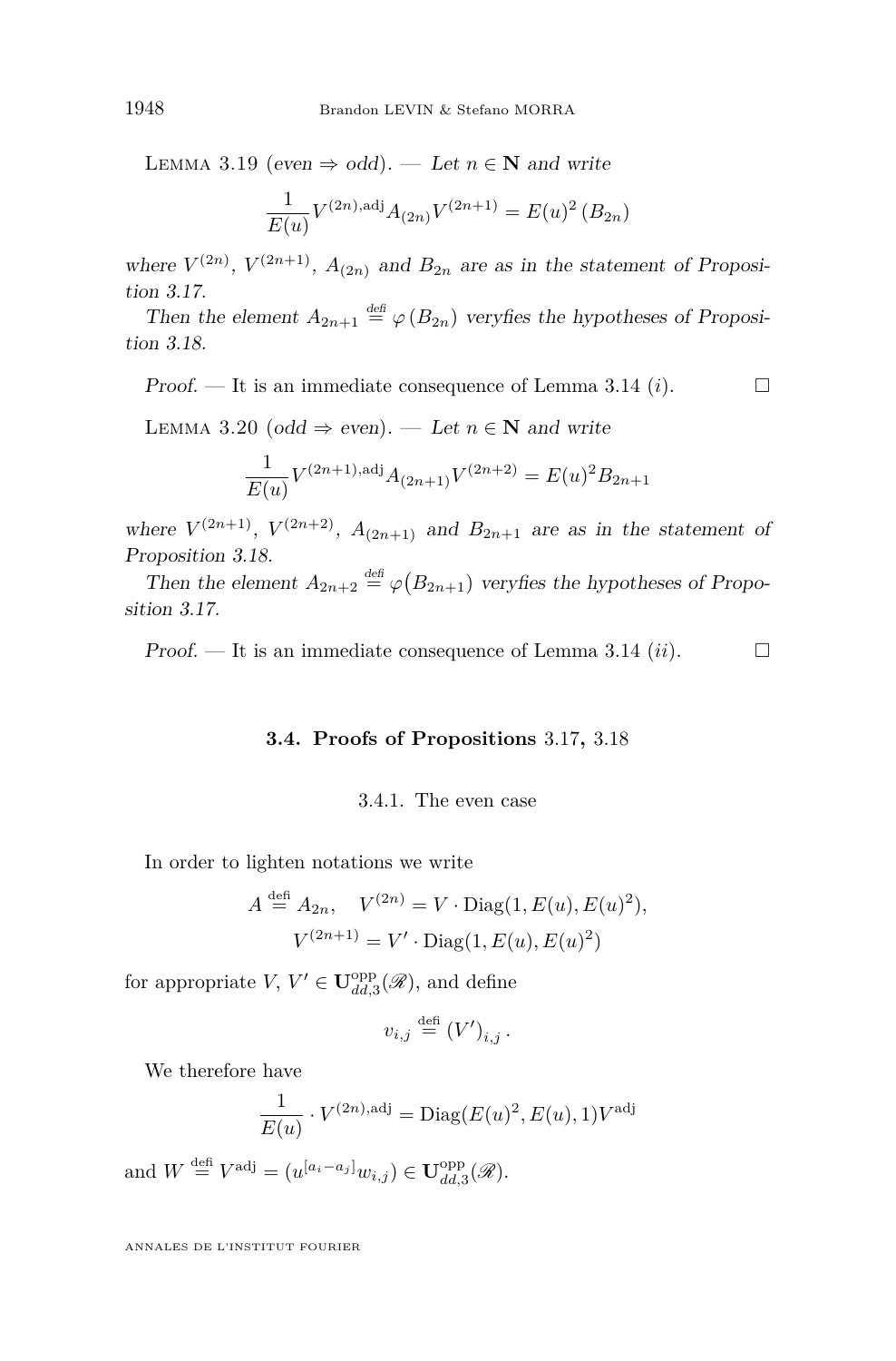An immediate computation gives:

<span id="page-27-0"></span>(3.5) 
$$
\underbrace{\text{Diag}(E(u)^{2}, E(u), 1) \cdot WAV' \cdot \text{Diag}(1, E(u), E(u)^{2})}_{\text{E(u)}V^{(2n), \text{adj}}A_{(2n)}V^{(2n+1)}} \in \mathbf{L}_{dd,3}(\mathscr{R}) + \mathbf{M}_{dd,3}((p^{n}\mathcal{J}))\,.
$$

so that, using Lemma [3.12](#page-21-1) and  $A \in GL_3(\mathcal{R})$  we see that  $(WAV')_{i,i} \in$  $A_{i,i} + p^{n}(p, \mathrm{Fil}^{1} \mathscr{R})$ . Hence the diagonal entries in the LHS of [\(3.5\)](#page-27-0) lie actually in  $E(u)^2 \mathcal{O}_E^{\times} + p^n \mathcal{J}$ .

In order to establish Proposition [3.17](#page-24-0) we are therefore left to find, for  $i > j$ , elements  $v_{i,j} \in \mathcal{R}$  in such a way that

<span id="page-27-1"></span>(3.6) 
$$
\left(\text{Diag}(E(u)^2, E(u), 1) \cdot WAV' \cdot \text{Diag}(1, E(u), E(u)^2)\right)_{i,j}
$$

$$
\equiv 0 \text{ modulo } u^{[a_i - a_j]} \cdot (p^n \text{Fil}^2 \mathscr{R})
$$

that is to say

$$
(WAV')_{i,j} \equiv 0 \text{ modulo } u^{[a_i - a_j]} \cdot (p^n \text{Fil}^{i-j} \mathcal{R}).
$$

for  $2 \geq i > j \geq 0$ .

Let us write  $WA = (u^{[a_i - a_j]}m_{i,j})_{i,j} \in \mathbf{GL}_{dd,3}(\mathscr{R})$  where  $m_{i,j} \in \mathscr{R}$ . Then the condition [\(3.6\)](#page-27-1) is equivalent to following systems of linear equations:

$$
(3.7) \quad D_0 \underbrace{\binom{m_{1,1}}{u^e m_{2,1} m_{2,2}}}_{M_0} \binom{v_{1,0}}{v_{2,0}} \equiv -D_0 \binom{m_{1,0}}{m_{2,0}} \quad \text{modulo} \quad p^n \text{Fil}^2 \mathcal{R}
$$

 $(\text{where } D_0 \stackrel{\text{def}}{=} \text{Diag}(E(u)u^{[a_1-a_0]}, u^{[a_2-a_0]}))$  and

(3.8) 
$$
E(u)u^{[a_2-a_1]}m_{2,2}\cdot v_{2,1} \equiv -E(u)u^{[a_2-a_1]}m_{2,1} \mod v^n
$$

We have  $m_{i,i} \in \mathcal{R}^{\times}$  so that  $M_0$ ,  $m_{2,2}$  are invertible and we are left to define

$$
\begin{pmatrix} v_{1,0} \\ v_{2,0} \end{pmatrix} \stackrel{\text{def}}{=} -M_0^{-1} \cdot \begin{pmatrix} m_{1,0} \\ m_{2,0} \end{pmatrix}, \quad v_{2,1} \stackrel{\text{def}}{=} -m_{2,2}^{-1} m_{2,1}.
$$

Note that the elements  $v_{1,0}$ ,  $v_{2,1}$  can be assumed to be in  $\mathcal{O}_E$  and  $v_{2,0}$  can be assumed to be in  $\mathcal{O}_E \oplus E(u)\mathcal{O}_E$ . This concludes the proof of Proposition [3.17.](#page-24-0)

#### 3.4.2. The odd case

As for the previous paragraph, in order to lighten notations we write  $A \stackrel{\text{def}}{=} A_{2n+1}$  and

$$
V^{(2n+1)} \stackrel{\text{def}}{=} V \text{Diag}(1, E(u), E(u)^2), \quad V^{(2n+2)} = V' \text{Diag}(1, E(u), E(u)^2)
$$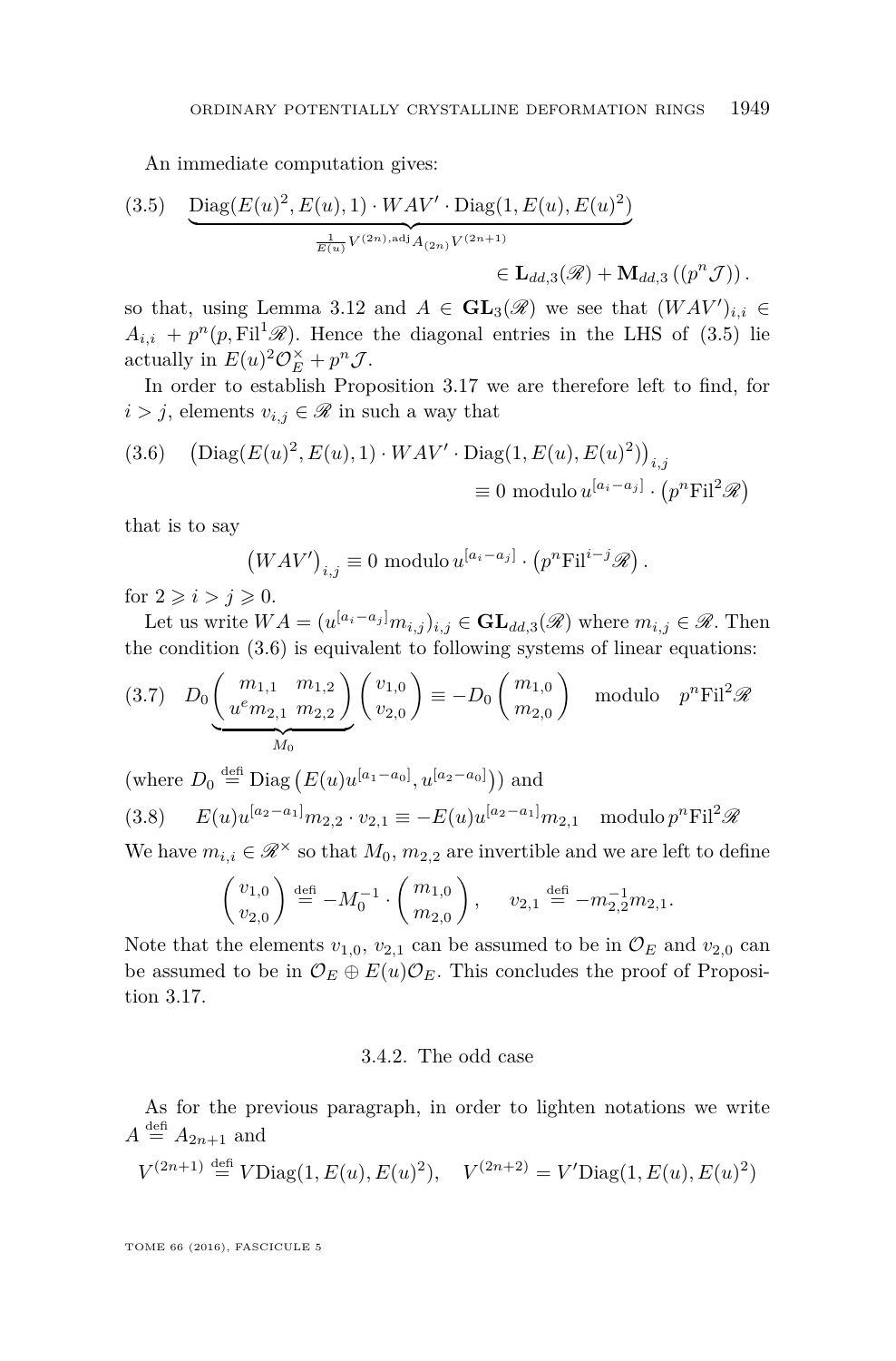for appropriate  $V, V' \in \mathbf{U}_{dd,3}^{\text{opp}}(\mathscr{R})$  and  $v_{i,j} \stackrel{\text{def}}{=} (V')_{i,j}$ . We therefore have

$$
\frac{1}{E(u)}V^{(2n+1),\text{adj}} = \text{Diag}(E(u)^2, E(u), 1)V^{\text{adj}}
$$

and  $W \stackrel{\text{def}}{=} V^{\text{adj}} = (u^{[a_i - a_j]} w_{i,j}) \in \mathbf{U}_{dd,3}^{\text{opp}}(\mathscr{R})$  for some  $w_{i,j} \in \mathscr{R}$ .

Since  $A \in \mathbf{T}_3(\mathcal{O}_E) + \mathbf{M}_{dd,3}(p^n\mathcal{R})$ , we see that  $(W \cdot A)_{i,j} \equiv 0$  modulo  $p^n$ whenever  $j > i$ , hence

<span id="page-28-0"></span>(3.9) 
$$
\underbrace{\text{Diag}(E(u)^2, E(u), 1)WAV' \text{Diag}(1, E(u), E(u)^2)}_{\overline{E(u)}V^{(2n+1), \text{adj}}A_{(2n+1)}V^{(2n+2)}} \in \mathbf{L}_{dd,3}(\mathscr{R}) + \mathbf{M}_{dd,3}(p^n \mathcal{J}).
$$

Again, an immediate manipulation (using Lemma [3.12](#page-21-1) and the fact that  $A \in \mathbf{T}_3(\mathcal{O}_E) + \mathbf{M}_{dd,3}(p^n\mathcal{R})$  shows that

$$
(WAV')_{i,i} \in A_{i,i} + (p^n(p, \mathrm{Fil}^1 \mathcal{R}))
$$

so that the diagonal entries in the LHS of [\(3.9\)](#page-28-0) lie actually in  $E(u)^2 \mathcal{O}_E^{\times}$  +  $p^n \mathcal{J}$ .

In order to establish Proposition [3.18](#page-25-1) we are left to determine, for  $2 \geq$  $i > j \geq 0$ , the elements  $v_{i,j} \in \mathcal{R}$  in such a way that

<span id="page-28-1"></span>(3.10) 
$$
\left( \text{Diag}(E(u)^2, E(u), 1)WAV' \text{Diag}(1, E(u), E(u)^2) \right)_{i,j}
$$

$$
\equiv 0 \text{ modulo } u^{[a_i - a_j]} \cdot (p^n \mathcal{J}),
$$

that is to say

<span id="page-28-2"></span>
$$
(WAV')_{i,j} \in u^{[a_i - a_j]} \cdot (p^n \left( p \text{Fil}^{i-j} \mathcal{R}, \text{Fil}^{i-j+1} \mathcal{R}) \right)
$$

(for  $2 \geq i > j \geq 0$ ) with the additional requirements that

(3.11) 
$$
v_{1,0}, v_{2,1} \in \mathcal{O}_E, \qquad v_{2,0} \in \mathcal{O}_E \oplus E(u)\mathcal{O}_E.
$$

<span id="page-28-3"></span>Let us write  $WA = (u^{[a_i - a_j]}m_{i,j})_{i,j} \in \mathbf{GL}_{dd,3}(\mathscr{R})$ . Then we have

(3.12) 
$$
m_{i,j} \in w_{i,j} A_{j,j} + p^n \mathcal{J} + p^n \mathcal{I} + p^{n+1} \mathcal{R}
$$

for all  $0 \leq i, j \leq 2$ , as  $A \in \mathbf{T}_3(\mathcal{O}_E) + \mathbf{M}_{dd,3}(p^n \mathcal{J} + p^n \mathcal{I} + p^{n+1} \mathcal{R})$ . In particular,  $m_{j,j} \in \mathscr{R}^{\times}$ .

Moreover, by hypotheses we have  $V_{1,0}, V_{2,1} \in \mathcal{O}_E$  and  $V_{2,0} \in \mathcal{O}_E \oplus$  $E(u)\mathcal{O}_E$  so that, using Lemma [3.13](#page-21-2) we obtain:

<span id="page-28-4"></span>(3.13) 
$$
w_{2,1}, w_{1,0} \in \mathcal{O}_E, w_{2,0} \in \mathcal{O}_E \oplus E(u)\mathcal{O}_E.
$$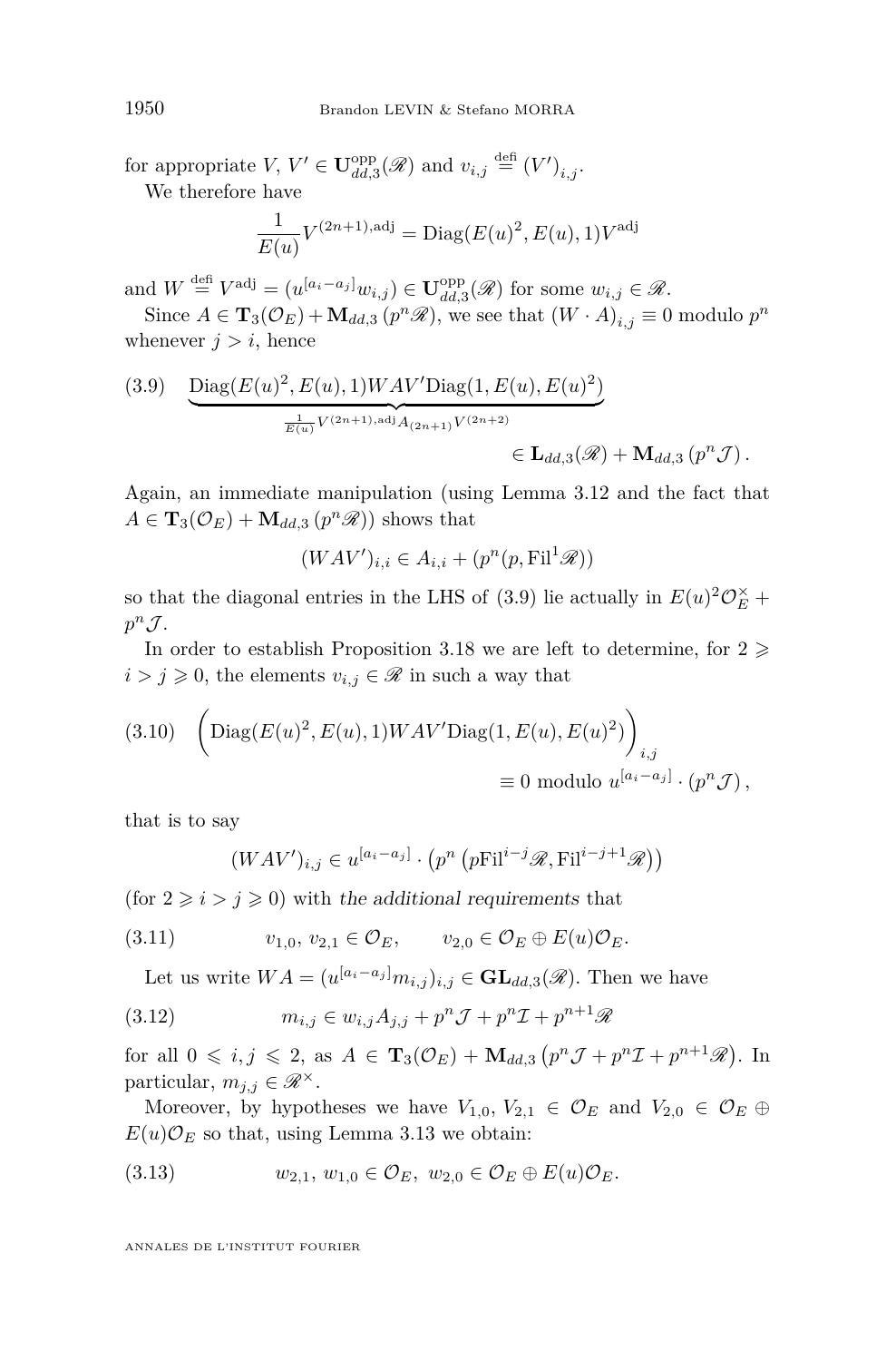As we did in the previous paragraph (the proof of the even case [3.17\)](#page-24-0) we are left consider the following systems of linear equations

<span id="page-29-0"></span>
$$
(3.14) \tD_0 \underbrace{\binom{m_{1,1} \cdot m_{1,2}}{u^e m_{2,1} \cdot m_{2,2}}}_{M_0} \binom{v_{1,0}}{v_{2,0}} \equiv -D_0 \binom{m_{1,0}}{m_{2,0}} \text{ modulo } p^n \mathcal{J}
$$

<span id="page-29-1"></span>where  $D_0 \stackrel{\text{defi}}{=} \text{Diag}(E(u)u^{[a_1-a_0]}, u^{[a_2-a_0]})$  and  $E(u)u^{[a_2-a_1]}m_{2,2}v_{2,1} \equiv -E(u)u^{[a_2-a_1]}m_{2,1} \text{ modulo } p^n \mathcal{J}.$ 

Then condition [\(3.10\)](#page-28-1) is now translated into the existence of solutions to  $(3.14)$ ,  $(3.15)$ , where  $v_{i,j}$  verify moreover  $(3.11)$ .

By [\(3.12\)](#page-28-3) and [\(3.13\)](#page-28-4) we have  $m_{2,2} \in \mathcal{O}_{E}^{\times} + p^{n} \mathcal{J} + p^{n} \mathcal{I} + p^{n+1} \mathcal{R}$  and

$$
M_0 \in \begin{pmatrix} \mathcal{O}_E^{\times} & 0 \\ (\mathcal{O}_E \oplus E(u)\mathcal{O}_E) & \mathcal{O}_E^{\times} \end{pmatrix} + \mathbf{M}_2(p^n \mathcal{J} + p^n \mathcal{I} + p^{n+1} \mathcal{R});
$$

and hence, by Lemma [3.13](#page-21-2) we have

<span id="page-29-2"></span>(3.16) 
$$
M_0^{-1} \in \begin{pmatrix} \mathcal{O}_E^{\times} & 0 \\ (\mathcal{O}_E \oplus E(u)\mathcal{O}_E) & \mathcal{O}_E^{\times} \end{pmatrix} + \mathbf{M}_2(p^n \mathcal{J} + p^n \mathcal{I} + p^{n+1} \mathcal{R}).
$$

If we define  $v_{2,1} \stackrel{\text{def}}{=} -m_{2,2}m_{2,1}$  and

$$
\begin{pmatrix} v_{1,0} \\ v_{2,0} \end{pmatrix} \stackrel{\text{def}}{=} -M_0^{-1} \cdot \begin{pmatrix} m_{1,0} \\ m_{2,0} \end{pmatrix}
$$

we deduce from [\(3.16\)](#page-29-2), [\(3.13\)](#page-28-4) (and the important fact that  $p^{n+1}\mathscr{R} \in$  $p^{n+1}\mathcal{O}_E + p^n\mathcal{I} + p^n\mathcal{J}$ , cf. Lemma [3.9\)](#page-19-0) that

 $v_{1,0}, v_{2,1} \in \mathcal{O}_E + (p^n \mathcal{J}, p^n \mathcal{I}), \quad v_{2,0} \in \mathcal{O}_E \oplus E(u) \mathcal{O}_E + (p^n \mathcal{J}, p^n \mathcal{I}).$ 

Hence

$$
v_{1,0}, v_{2,1} \in \mathcal{O}_E + p^{n+1} E(u) \mathcal{O}_E + p^n \mathcal{J}, v_{2,0} \in \mathcal{O}_E \oplus E(u) \mathcal{O}_E + p^n \mathcal{J}
$$

and since  $E(u) \cdot (p^{n+1}E(u)\mathcal{O}_E) \in p^n \mathcal{J}$  we deduce that the elements  $v_{i,j}$ defined this way verify condition [\(3.14\)](#page-29-0) and can be assumed, without loss of generality, to verify condition [\(3.11\)](#page-28-2).

This ends the proof of Proposition [3.18.](#page-25-1)

#### **4. Monodromy on Breuil modules**

The aim of this section is to give necessary and sufficient conditions on "ordinary" quasi-Breuil modules with descent data to admit a monodromy operator.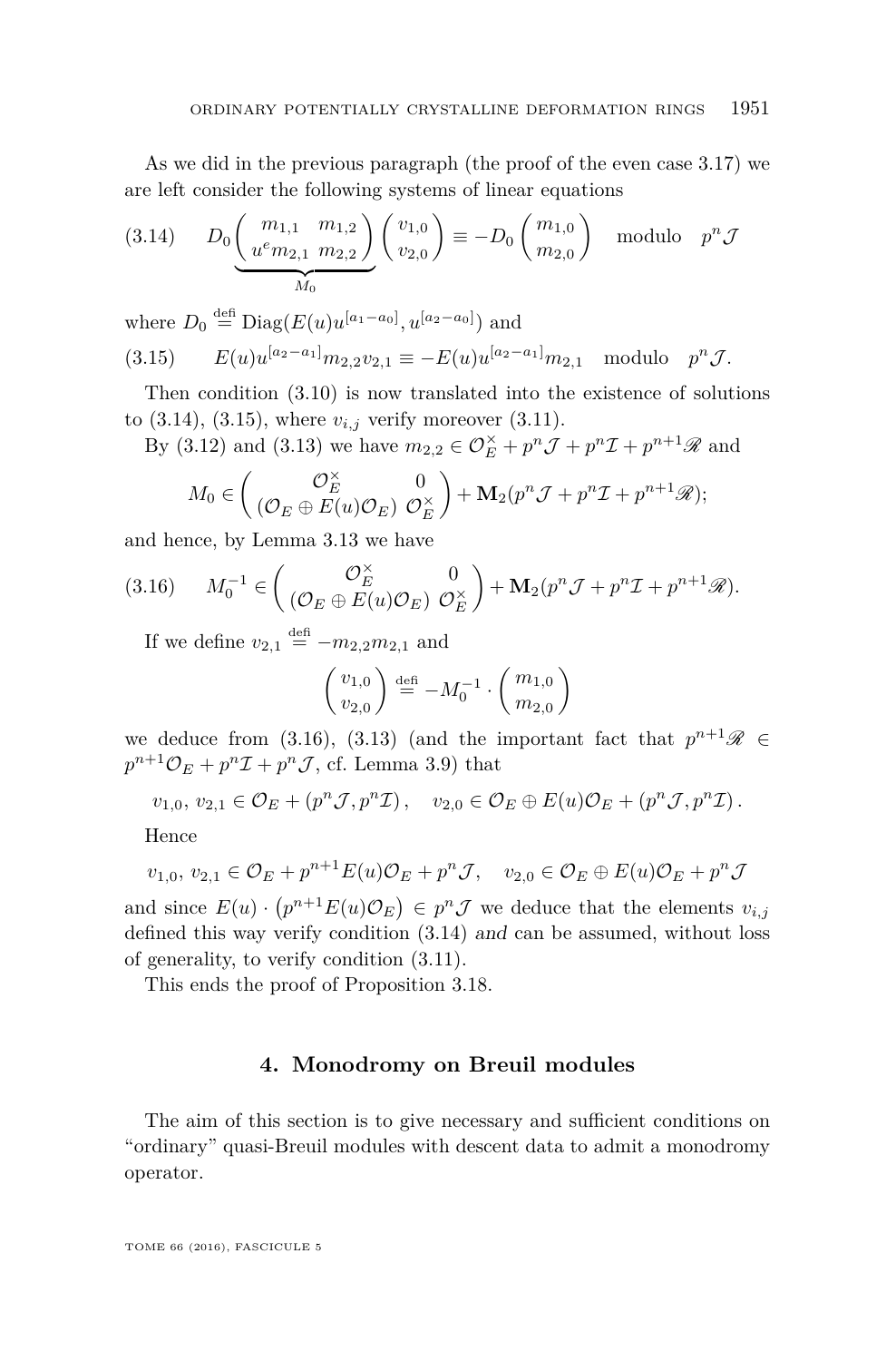More precisely, we consider quasi-Breuil modules  $\mathcal M$  over  $\overline{R}$  with descent data of principal series type  $\tau = \tilde{\omega}^{a_0} \oplus \tilde{\omega}^{a_1} \oplus \tilde{\omega}^{a_2}$ , where the integers  $a_i$ <br>which the strongly separative assumption (3.1) which axis as reductions verify the strongly genericity assumption [\(3.1\)](#page-12-0) which arise as reductions modulo *p* of families of the form given in Theorem [3.7.](#page-18-0) The main result is Proposition [4.3.](#page-31-0) The proof is a fairly direct computation with the matrix for *N* relying crucially on the genericity condition on the descent data.

From Proposition [3.4](#page-14-0) we have a lattice of quasi-Breuil submodules of  $\overline{\mathcal{M}}$ , whose constituents  $\overline{\mathcal{M}}_{i,j}$  are characterized by  $T_{\text{qst}}^2(\overline{\mathcal{M}}_{i,j}) \cong \overline{\rho}_{i,j}|_{G_{({\mathbf{Q}}_p)_{\infty}}}$ . In particular, we have a filtration with rank one quotients:

<span id="page-30-0"></span>
$$
(4.1) \t 0 \subseteq \overline{\mathcal{M}}_2 \subseteq \overline{\mathcal{M}}_{2,1} \subseteq \overline{\mathcal{M}}.
$$

We can describe quasi-Breuil modules  $\overline{\mathcal{M}}$  (with principal series type  $\tau$ ) such that  $T^2_{\text{qst}}(\overline{\mathcal{M}}) \cong \overline{\rho}|_{G_{({\mathbf{Q}}_p)_{\infty}}}$ :

<span id="page-30-1"></span>PROPOSITION  $4.1.$  — Let  $\overline{\mathcal{M}} \in \mathbf{F}\text{-BrMod}^2_{\mathrm{dd},0}$  be a quasi-Breuil module such that  $T_{st}^2(\overline{\mathcal{M}}) \cong \overline{\rho}|_{G_{(\mathbf{Q}_p)}_{\infty}},$  where  $\overline{\rho}$  is ordinary Fontaine-Laffaille and strongly generic. Assume that  $\overline{M}$  has descent data of type  $\tau$ .

There exists a framed basis  $\underline{e} = (e_0, e_1, e_2)$  and a framed system of generators  $f = (f_0, f_1, f_2)$  for Fil<sup>2</sup>M such that:

<span id="page-30-2"></span>(4.2) 
$$
\operatorname{Mat}_{\underline{e}}(\mathrm{Fil}^2 \overline{\mathcal{M}}) = \begin{pmatrix} 1 & 0 & 0 \\ u^{[a_1 - a_0]} v_{1,0} & u^e & 0 \\ u^{[a_2 - a_0]} (v_{2,0} + u^e v'_{2,0}) & u^{e + [a_2 - a_1]} v_{2,1} & u^{2e} \end{pmatrix},
$$

$$
\operatorname{Mat}_{\underline{e},\underline{f}}(\varphi_2) = \begin{pmatrix} \alpha_0 & 0 & 0 \\ 0 & \alpha_1 & 0 \\ 0 & 0 & \alpha_2 \end{pmatrix}
$$

where  $v_{i,j}, v'_{2,0} \in \mathbf{F}$ ,  $\alpha_i \in \mathbf{F}^{\times}$ .

Proof. — In what follows, we write  $\overline{S}_0$  to denote the  $\omega^0$ -isotypical component of  $\overline{S}$  (i.e.  $\overline{S}_0 = \mathbf{F}[u^e]/u^{ep}$ ).

As in the proof of Proposition [3.6](#page-15-0) we see that there exists a basis  $\underline{e}$  =  $(e_0, e_1, e_2)$  and a system of generators  $f = (f_0, f_1, f_2)$ , compatible with both the framing on  $\tau$  and the filtration  $(4.1)$ , and such that

$$
V \stackrel{\text{def}}{=} \text{Mat}_{\underline{e}}([f_0, f_1, f_2]) = \begin{pmatrix} 1 & 0 & 0 \\ u^{[a_1 - a_0]} v_{1,0} & u^e & 0 \\ u^{[a_2 - a_0]} v_{2,0} & u^{e + [a_2 - a_1]} v_{2,1} & u^{2e} \end{pmatrix}
$$

where  $v_{1,0}, v_{2,1} \in \mathbf{F}$  and  $v_{2,0} \in \mathbf{F} \oplus u^e\mathbf{F}$ . As  $\underline{e}$ , f are compatible with the filtration [\(4.1\)](#page-30-0) we moreover deduce that  $A \stackrel{\text{def}}{=} \text{Mat}_{e,f}(\varphi_2) \in \mathbf{GL}_{dd,3}(\overline{S}_0)$  is actually in  $\mathbf{B}_{3,dd}^{\text{opp}}(\overline{S}_0)$ , the Borel of lower triangular matrices.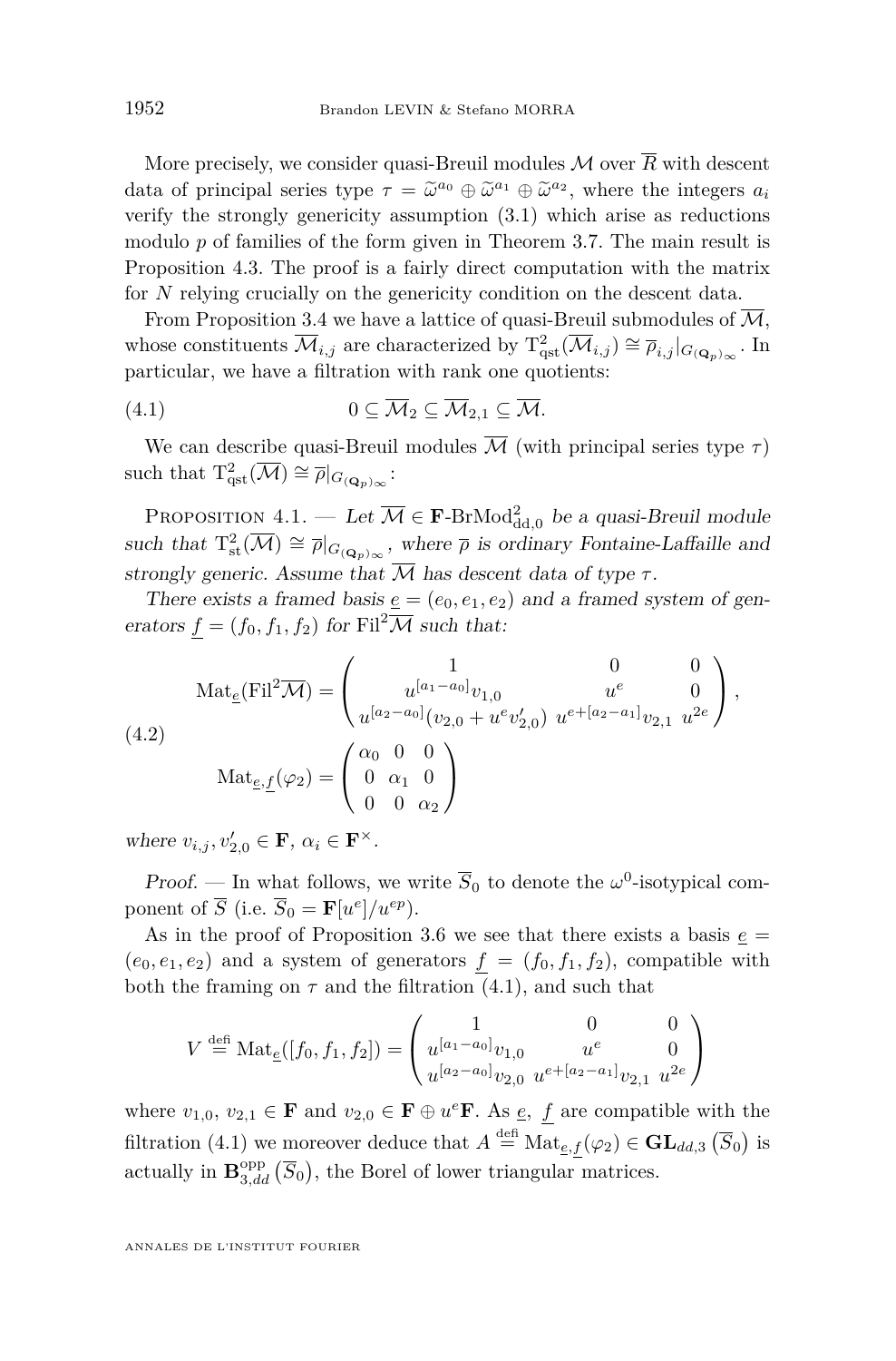We now apply Lemma [3.15:](#page-23-0) it is easy to see that there exists matrices  $V' \in L_{dd,3}(\overline{S}_0)$  and  $B \in \mathbf{B}_{dd,3}^{\text{opp}}(\overline{S}_0)$  such that

$$
AV' \in VB + u^{3e} \mathbf{M}_{dd,3} (\overline{S}_0)
$$

and therefore  $A' \stackrel{\text{def}}{=} \varphi(B)$  is the matrix of the Frobenius action on M with respect to the basis  $\underline{e}' \stackrel{\text{def}}{=} \underline{e} \cdot A$  and the system of generators  $f' \stackrel{\text{def}}{=} \underline{e}V'$ . Note that, as  $A$ ,  $V'$  are lower triangular, the new basis  $\underline{e}'$  and new system of generators  $f'$  are compatible with the filtration  $(4.1)$ .

We can now repeat the argument: at the end of the second iteration we end up with a framed basis for  $\overline{\mathcal{M}}$  and a framed system of generators for Fil<sup>2</sup> $\overline{\mathcal{M}}$  which are compatible with both the framing on  $\tau$  and the filtration  $(4.1)$ , as in the statement.

Let  $\overline{R}$  be a complete local Noetherian **F**-algebra with residue field **F**.

<span id="page-31-1"></span>DEFINITION 4.2. — Let M be a quasi-Breuil module over  $\overline{R}$  with descent datum. We say that a framed basis *e* and a framed system of generators  $f$  for  $\text{Fil}^2(\mathcal{M})$  is in ordinary form if

$$
\text{Mat}_{\underline{e}}(\text{Fil}^2 \mathcal{M}) = \begin{pmatrix} 1 & 0 & 0 \\ u^{[a_1 - a_0]} v_{1,0} & u^e & 0 \\ u^{[a_2 - a_0]} (v_{2,0} + u^e v_{2,0}') & u^{e + [a_2 - a_1]} v_{2,1} & u^{2e} \end{pmatrix}
$$

and

$$
\text{Mat}_{\underline{e},\underline{f}}(\varphi_2) = \begin{pmatrix} \alpha_0 & 0 & 0 \\ 0 & \alpha_1 & 0 \\ 0 & 0 & \alpha_2 \end{pmatrix}
$$

where  $v_{i,j}, v'_{2,0} \in \overline{R}$ ,  $\alpha_i \in \overline{R}^{\times}$ .

The above definition is closely related to the notion of gauge basis [\(5.1\)](#page-35-0). The main difference being that here we are specifying both *e* and *f*. We are now in the position of state the main result of this section.

<span id="page-31-0"></span>PROPOSITION 4.3. — Let  $\mathcal{M} \in \overline{R}$ -BrMod<sub>dd,0</sub> be a quasi-Breuil module with a framed basis  $\underline{e} = (e_0, e_1, e_2)$  and a framed system of generators  $f =$  $(f_0, f_1, f_2)$  for Fil<sup>2</sup>M in ordinary form [\(4.2\)](#page-31-1). Assume  $a_0, a_1, a_2$  satisfy the strong genericity hypothesis  $(3.1)$ . Then M is endowed with a monodromy operator if and only if  $v_{2,0} = 0$ .

In this case, one has

$$
N = \begin{pmatrix} 0 & 0 & 0 \\ u^{[a_1 - a_0]} P_{1,0}(u^e) & 0 & 0 \\ u^{[a_2 - a_0]} P_{2,0}(u^e) & u^{[a_2 - a_1]} P_{2,1}(u^e) & 0 \end{pmatrix}
$$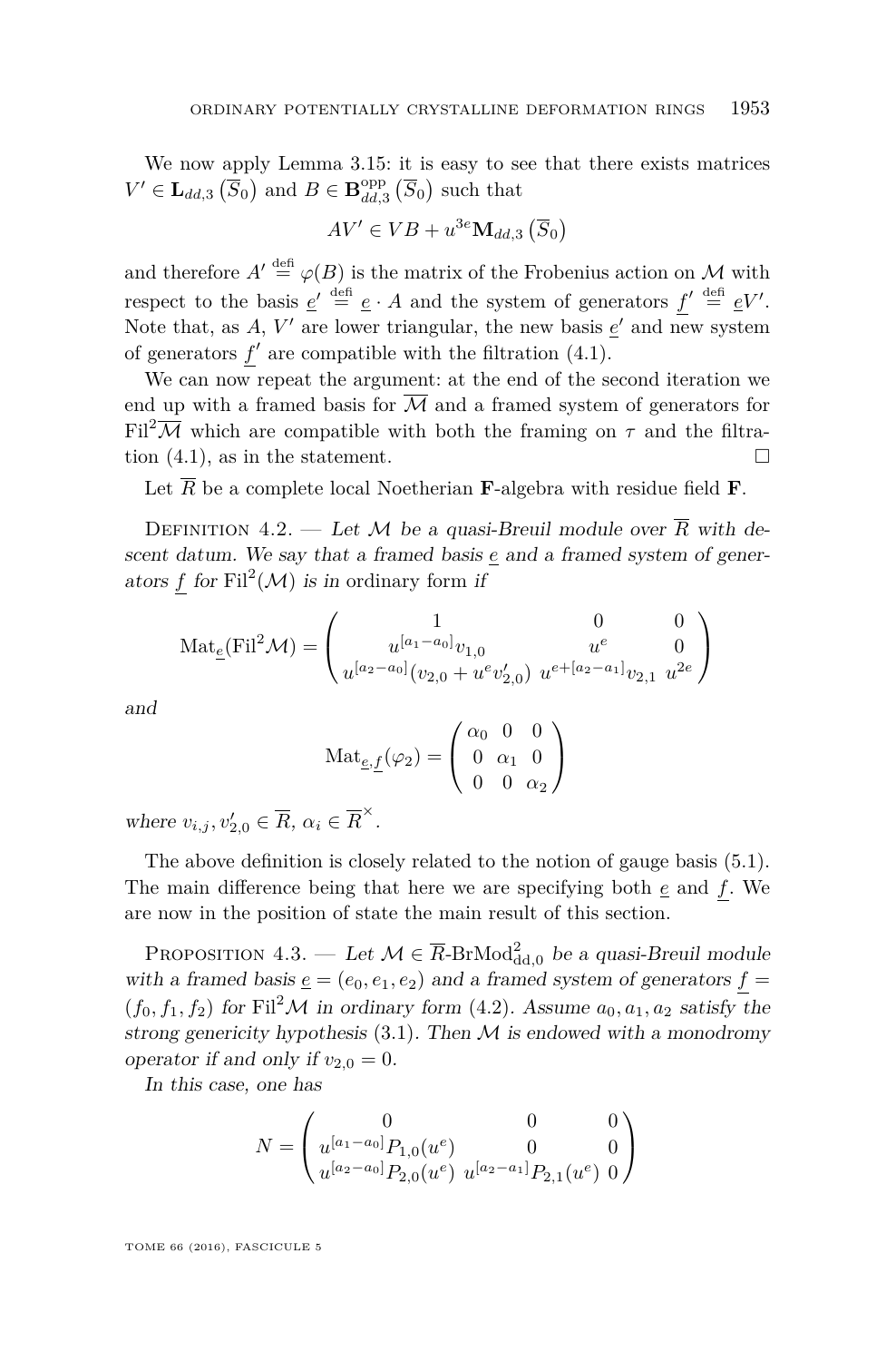where 
$$
P_{i+1,i} = \alpha_{i+1} \alpha_i^{-1} [a_{i+1} - a_i] v_{i+1,i} u^{e[a_{i+2} - a_i]}
$$
 for  $i = 0, 1$  and  
\n
$$
P_{2,0} = -\alpha_2 \alpha_0^{-1} (v'_{2,0}([a_2 - a_0] - 1) - v_{1,0} v_{1,2}[a_1 - a_0]) u^{e[a_2 - a_0]}.
$$

The rest of this section is devoted to the proof of Proposition [4.3.](#page-31-0) From now on, we fix a quasi-Breuil module M over  $\overline{R}$  with descent data  $\tau$  in ordinary form. To lighten notations, we write  $\overline{S} = \overline{S}_R = \overline{R}[u]/(u^{ep})$  and, as in the proof of Proposition [4.1,](#page-30-1) we write  $\overline{S}_0$  to denote the  $\omega^0$ -isotypical component of  $\overline{S}$ . As the monodromy operator is compatible with the descent data, we deduce from [\[13\]](#page-41-7), Lemma 3.3.2 that the action of a monodromy *N* on *M* is described by

$$
N = \begin{pmatrix} 0 & 0 & 0 \\ u^{[a_1 - a_0]} P_{1,0}(u^e) & 0 & 0 \\ u^{[a_2 - a_0]} P_{2,0}(u^e) & u^{[a_2 - a_1]} P_{2,1}(u^e) & 0 \end{pmatrix}
$$

in the basis <u>e</u> for some  $P_{i,j}(u^e) \in \overline{S}_0$ .

Recall that the monodromy operator *N* satisfies

- $(i)$   $u^e N(f_i) \in \text{Fil}^2 \mathcal{M};$
- <span id="page-32-0"></span> $(iii) \ \varphi_2(u^e N(f_i)) = N(\varphi_2(f_i))$

and the usual Leibnitz relation

(4.3) 
$$
N(Q(u) \cdot x) = -u \frac{\partial}{\partial u} (Q(u))x + Q(u)N(x)
$$

for any  $Q(u) \in S$ ,  $x \in M$ . We will write  $N_{\overline{S}}$  to denote the monodromy  $-u\frac{\partial}{\partial u}$  on  $\overline{S}$ .

Proof of Propostion [4.3.](#page-31-0)  $\equiv$  Since M is in ordinary form, we can define the subquotients in  $\mathcal{M}_{i,j}$  as we did for  $\overline{\mathcal{M}}_{i,j}$ . Let us first consider  $\mathcal{M}_{2,1}$ . A simple computation, using the Leibniz relation [\(4.3\)](#page-32-0) gives

$$
N(f_1) = -ef_1 + u^{e+[a_2-a_1]} \left( \begin{pmatrix} 0 \\ 0 \\ P_{2,1}(u^e) \end{pmatrix} - [a_2 - a_1]v_{2,1} \begin{pmatrix} 0 \\ 0 \\ 1 \end{pmatrix} \right)
$$

hence  $u^e N(f_1) = u^e f_1 + u^{[a_2 - a_1]} (P_{2,1}(u^e) - [a_2 - a_1] v_{2,1}) f_2 \in \text{Fil}^2 \mathcal{M}.$ 

Using [\(4.3\)](#page-32-0) and noticing that  $\varphi(Q(u^e)) = Q(0)$  for any  $Q(u^e) \in \overline{S}_0$ , we further obtain

$$
\varphi_2(u^e N(f_1)) = u^{[a_2 - a_1]} u^{e[a_2 - a_1]} \alpha_2(P_{2,1}(0) - [a_2 - a_1] v_{2,1}) e_2,
$$

and as  $\mathcal M$  is ordinary we have

$$
N(\varphi_2(f_1)) = \alpha_1 u^{[a_2 - a_1]} P_{2,1}(u^e) e_2.
$$

Hence, from (*ii*) we deduce  $P_{2,1}(u^e) = -\alpha_2 \alpha_1^{-1} [a_2 - a_1] v_{2,1} u^{e[a_2 - a_1]}$ .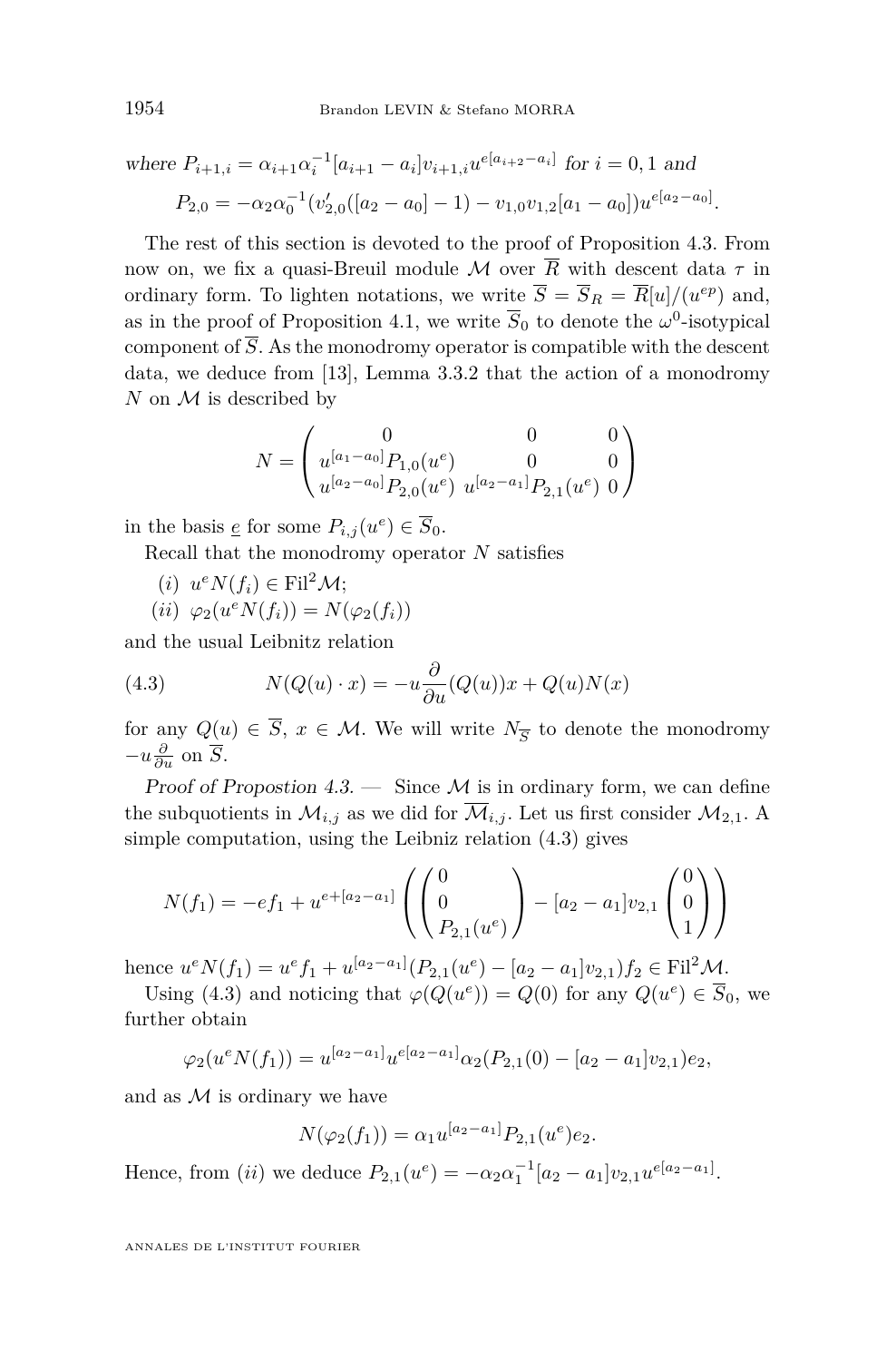By a similar argument with  $\mathcal{M}_{1,0}$ , we deduce that  $P_{1,0}(u^e) = -\alpha_1 \alpha_0^{-1} v_{1,0}$  $\cdot$  [*a*<sub>1</sub> − *a*<sub>0</sub>]*u*<sup>*e*[*a*<sub>1</sub> − *a*<sub>0</sub>]</sub>. Note that both *P*<sub>2</sub>,1</sub>(*u*<sup>*e*</sup>) and *P*<sub>1,0</sub>(*u*<sup>*e*</sup>) are in Fil<sup>2</sup>*S* by the</sup> genericity condition.

We now consider  $N(f_0)$ . A laborious manipulation but without difficulties, using the Leibniz relation and the definition of *f*<sup>1</sup> provides us with the following:

$$
u^{e}N(f_{0}) = u^{e} \left( \begin{pmatrix} 0 \\ u^{[a_{1}-a_{0}]} P_{1,0}(u^{e}) \\ u^{[a_{2}-a_{0}]} P_{2,0}(u^{e}) \end{pmatrix} + N_{\overline{S}} (u^{[a_{1}-a_{0}]} v_{1,0}) \begin{pmatrix} 0 \\ 1 \\ 0 \end{pmatrix} + u^{[a_{1}-a_{0}]} v_{1,0} \begin{pmatrix} 0 \\ 0 \\ u^{[a_{2}-a_{1}]} P_{2,1}(u^{e}) \end{pmatrix} + N_{\overline{S}} (u^{[a_{2}-a_{1}]} P_{2,1}(u^{e}) \begin{pmatrix} 0 \\ 0 \\ 1 \end{pmatrix} \right)
$$
  

$$
= u^{[a_{1}-a_{0}]} (P_{1,0}(u^{e}) - [a_{1}-a_{0}] v_{1,0}) f_{1} + u^{[a_{2}-a_{0}]} (1 - [a_{2}-a_{0}]) v'_{2,0} f_{2}
$$
  

$$
+ u^{e} \left( u^{[a_{2}-a_{1}]+[a_{1}-a_{0}]} (-v_{2,1} P_{1,0}(u^{e}) + v_{1,0} v_{2,1}[a_{1}-a_{0}]) \right)
$$
  

$$
+ u^{[a_{2}-a_{0}]} (P_{2,0}(u^{e}) - v_{2,0}[a_{2}-a_{0}]) \right) e_{2} + u^{e} \text{Fil}^{2} \mathcal{M}
$$

(where we used that  $u^e P_{2,1}(u^e)e_2 \in u^e \text{Fil}^2 \mathcal{M}$ ).

Since we assume  $e > a_2 - a_1, a_1 - a_0 > 0$  we have  $[a_2 - a_1] - [a_1 - a_0] =$  $e + [a_2 - a_0]$ . Therefore

$$
u^{e}N(f_{0}) \in u^{[a_{1}-a_{0}]}(P_{1,0}(u^{e}) - [a_{1}-a_{0}]v_{1,0})f_{1}+u^{[a_{2}-a_{0}]}(-v_{2,1}P_{1,0}(u^{e}) + v_{1,0}v_{2,1}[a_{1}-a_{0}] + (1 - [a_{2}-a_{0}])v'_{2,0})f_{2}+u^{e}u^{[a_{2}-a_{0}]}(P_{2,0}(u^{e}) - v_{2,0}[a_{2}-a_{0}])e_{2} + u^{e}Fil^{2}\mathcal{M}
$$

so that Griffiths' transversality is verified if and only if

(4.4) 
$$
P_{2,0}(u^e) - v_{2,0}[a_2 - a_0] \in u^e \overline{S}_0.
$$

Let us write  $P_{2,0}(u^e) = v_{2,0}[a_2 - a_0] + u^e \tilde{P}_{2,0}(u^e)$  for some  $\tilde{P}_{2,0}(u^e) \in \overline{S}_0$ . We now have

<span id="page-33-0"></span>
$$
u^{e}N(f_{0}) \in u^{[a_{1}-a_{0}]}(P_{1,0}(u^{e}) - [a_{1}-a_{0}]v_{1,0})f_{1}
$$
  
+ 
$$
u^{[a_{2}-a_{0}]}(-v_{2,1}P_{1,0}(u^{e}) + v_{1,0}v_{2,1}[a_{1}-a_{0}]
$$
  
+ 
$$
(1 - [a_{2}-a_{0}])v'_{2,0} + \widetilde{P}_{2,0}(u^{e}))f_{2}
$$
  
+ 
$$
u^{e}Fil^{2}\mathcal{M}
$$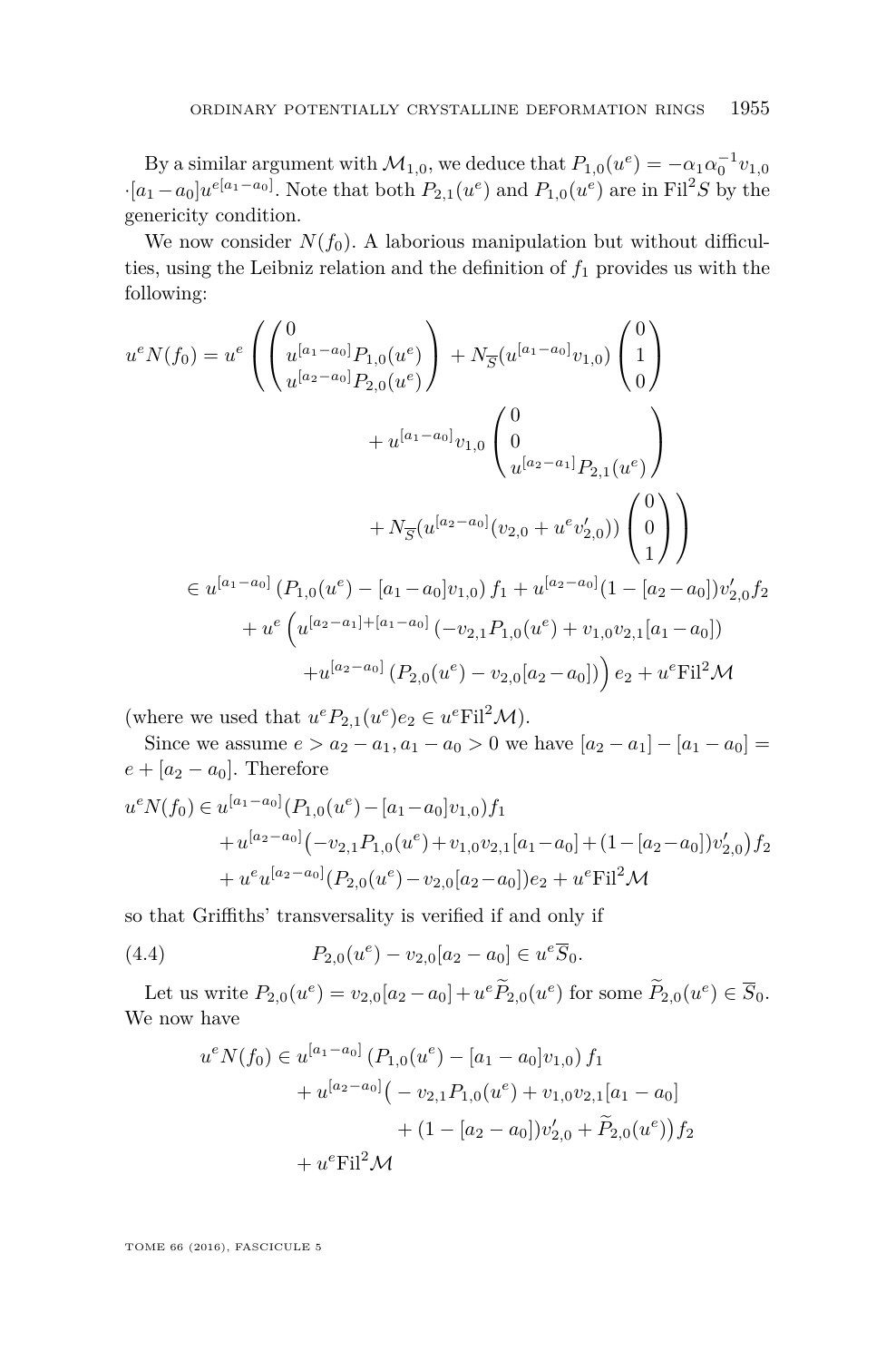hence, imposing condition (*ii*), we deduce that:

$$
\alpha_0 P_{2,0}(u^e) = u^{e[a_2 - a_0]} \alpha_2 \big( -v_{2,1} P_{1,0}(0) + v_{1,0} v_{2,1}[a_1 - a_0] + (1 - [a_2 - a_0]) v'_{2,0} + \widetilde{P}_{2,0}(0) \big).
$$

In particular,  $P_{2,0}(u^e) \in u^{2e} \overline{S}_0$  by the genericity assumption. Returning to [\(4.4\)](#page-33-0), we conclude that

$$
[a_2 - a_0] v_{2,0} = 0,
$$
  
\n
$$
P_{2,0}(u^e) = -\alpha_2 \alpha_0^{-1} \left( v'_{2,0}([a_2 - a_0] - 1) - v_{1,0} v_{2,1}[a_1 - a_0] \right) u^{e[a_2 - a_0]}.
$$

This proves the only if direction.

For the converse, it is enough to notice that, by virtue of the previous computations, a monodromy  $N : \mathcal{M} \to \mathcal{M}$  defined by

$$
N(e_0) \stackrel{\text{def}}{=} -\alpha_1 \alpha_0^{-1} v_{1,0}[a_1 - a_0] u^{e[a_1 - a_0]} e_1 + \alpha_2 \alpha_0^{-1} (v_{1,0} v_{2,1}[a_1 - a_0] - v'_{2,0}([a_2 - a_0] - 1)) u^{e[a_2 - a_0]} e_2, N(e_1) \stackrel{\text{def}}{=} -\alpha_2 \alpha_1^{-1} v_{2,1}[a_2 - a_1] u^{e[a_2 - a_1]} e_2, N(e_2) \stackrel{\text{def}}{=} 0
$$

verifies both conditions (*i*) and (*ii*), and the quasi-Breuil module  $\mathcal{M}$  is thus equipped with the structure of a Breuil module.

Remark  $4.4.$  — Following the same technique, it is possible to determine the monodromy operator even when the type  $\tau$  lies in the upper alcove. More precisely, if  $\tau = \omega^{a_2} \oplus \omega^{a_1} \oplus \omega^{a_0}$ , where  $(a_2, a_1, a_0) \in X^*_+(\mathbf{T})$  is a restricted, generic dominant weight in the upper alcove, then an ordinary quasi-Breuil module as in [\(4.2\)](#page-30-2) is endowed with a monodromy operator if and only if  $[a_2 - a_0]v_{2,0} = [a_1 - a_0]v_{1,0}v_{2,1}$ . This question is further explored in [\[25\]](#page-42-10).

#### **5. Potentially crystalline deformation rings**

In this section we explicitly compute certain potentially crystalline deformation rings with niveau 1 type. The main result is Theorem [5.7.](#page-40-0) We recall that  $\bar{\rho}: G_{\mathbf{Q}_p} \to GL_3(\mathbf{F})$  is ordinary, of the form

$$
\overline{\rho}|_{I_{\mathbf{Q}_p}} \cong \begin{pmatrix} \omega^{a_2+2} *_1 & * \\ 0 & \omega^{a_1+1} *_2 \\ 0 & 0 & \omega^{a_0} \end{pmatrix}
$$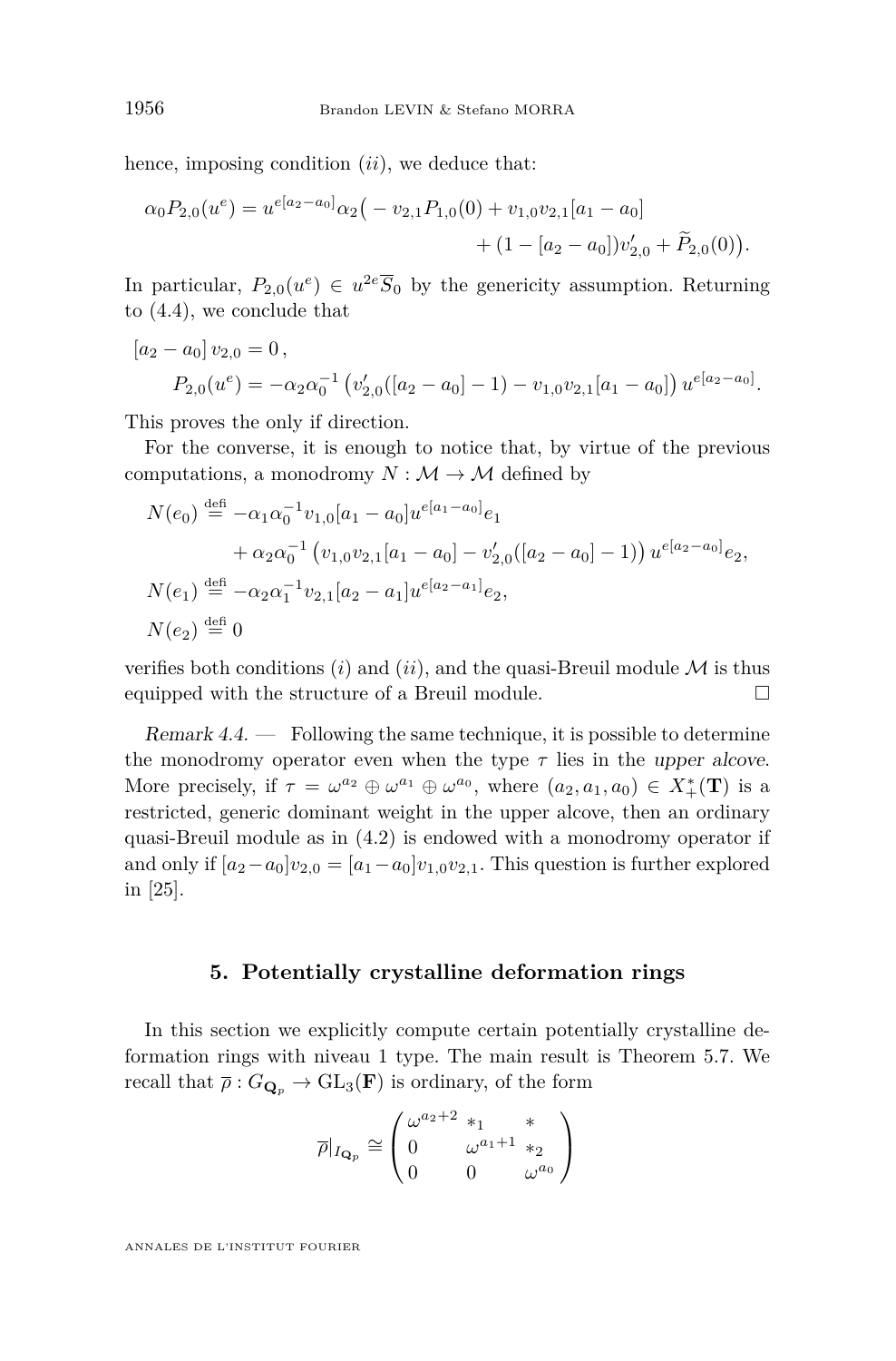verifying the genericity hypothesis  $a_1 - a_0$ ,  $a_2 - a_1 > 3$ ,  $a_2 - a_0 < p - 4$ . As before we fix the principal series tame type  $\tau \stackrel{\text{def}}{=} \tilde{\omega}^{a_2} \oplus \tilde{\omega}^{a_1} \oplus \tilde{\omega}^{a_0}$ .

If *R* is a complete local Noetherian  $\mathcal{O}_E$ -algebra, recall from Section [2](#page-6-0) the following categories of semilinear algebra data:



endowed with faithful, covariant functors  $T_x^2$  towards Galois (with  $x \in$ {st*,* qst}), verifying the natural, evident compatibilities with respect to the forgetful, restriction and mod-*p* reduction functors.

<span id="page-35-0"></span>DEFINITION 5.1. — Let  $\mathcal{M} \in \mathcal{O}_E$ -Mod<sup>2</sup><sub>dd</sub> be a strongly divisible lattice of type  $\tau$  such that  $T_{st}^2(\mathcal{M}) \otimes \mathbf{F} \cong \overline{\rho}$ . A basis  $\underline{e} = (e_0, e_1, e_2)$  on M is said to be a gauge basis for  $M$  if  $\epsilon$  is compatible with the descent data and there exists  $f = (f_0, f_1, f_2) \in \text{Fil}^2 \mathcal{M}$  such that

$$
\operatorname{Mat}_{\underline{e}}([f_0, f_1, f_2]) = \begin{pmatrix} 1 & 0 & 0 \\ u^{[a_1 - a_0]}x & E(u) & 0 \\ u^{[a_2 - a_0]}(y' + E(u)y) & E(u)u^{[a_2 - a_1]}z \ u^{2e} \end{pmatrix}
$$

and  $\text{Mat}_{\underline{e},\underline{f}}(\varphi_2) = \text{Diag}(\alpha_0, \alpha_1, \alpha_2)$ , where  $x, y, y', z \in \mathcal{O}_E$  and  $\alpha_i \in \mathcal{O}_E^{\times}$ .

If *R* is a complete local Noetherian  $\mathcal{O}_E$ -algebra we define in an analogous way the notion of gauge basis for modules  $M \in R\text{-Mod}_{\text{dd}}^2$ ,  $\overline{M} \in$  $\overline{R}$ -BrMod<sub>dd</sub> (resp.  $M \in R$ -Mod<sub>dd,0</sub>,  $\overline{M} \in \overline{R}$ -BrMod<sub>dd,0</sub>) of type  $\tau$  such that  $T_{st}^2(\mathcal{M}) \otimes_R \mathbf{F} \cong \overline{\rho}$  (resp.  $T_{qst}^2(\mathcal{M}) \otimes_R \mathbf{F} \cong \overline{\rho}|_{G_{(\mathbf{Q}_p)}(\mathbf{Q})}}$ ).

A morphism of strongly divisible lattices with gauge basis  $(\mathcal{M}_1, \underline{e}_1) \rightarrow$  $(\mathcal{M}_2, \underline{e}_2)$  is defined as a morphism  $\mathcal{M}_1 \to \mathcal{M}_2$  in  $\mathcal{O}_E$ -Mod<sub>dd</sub> such that  $e_{i,1} \mapsto e_{i,2}$  for  $i \in \{0,1,2\}$ . We have the analogous definition for a morphism of *R*-valued (quasi)-strongly divisible lattices and (quasi)-Breuil modules, where *R* is a complete local Noetherian  $\mathcal{O}_E$ -algebra (resp. **F**-algebra).

We record the following:

<span id="page-35-1"></span>LEMMA 5.2. — Let  $\mathcal{M} \in \mathcal{O}_E$ -Mod<sub>dd</sub> be a strongly divisible lattice of type  $\tau$  such that  $T_{st}^2(\mathcal{M}) \otimes \mathbf{F} \cong \overline{\rho}$ . Then  $\mathcal M$  is endowed with a gauge basis  $\underline{e}$ . Moreover if <u>e</u>, <u>e</u><sup> $\prime$ </sup> are two gauge bases on M, then there exists  $t \in \mathbf{T}_3(\mathcal{O}_E)$ such that  $\underline{e} = \underline{e}' \cdot t$ .

If *R* is a complete local noetherian  $\mathcal{O}_E$ -algebra we have the evident, analogous statement for Breuil modules and quasi-Breuil modules with *R*coefficients.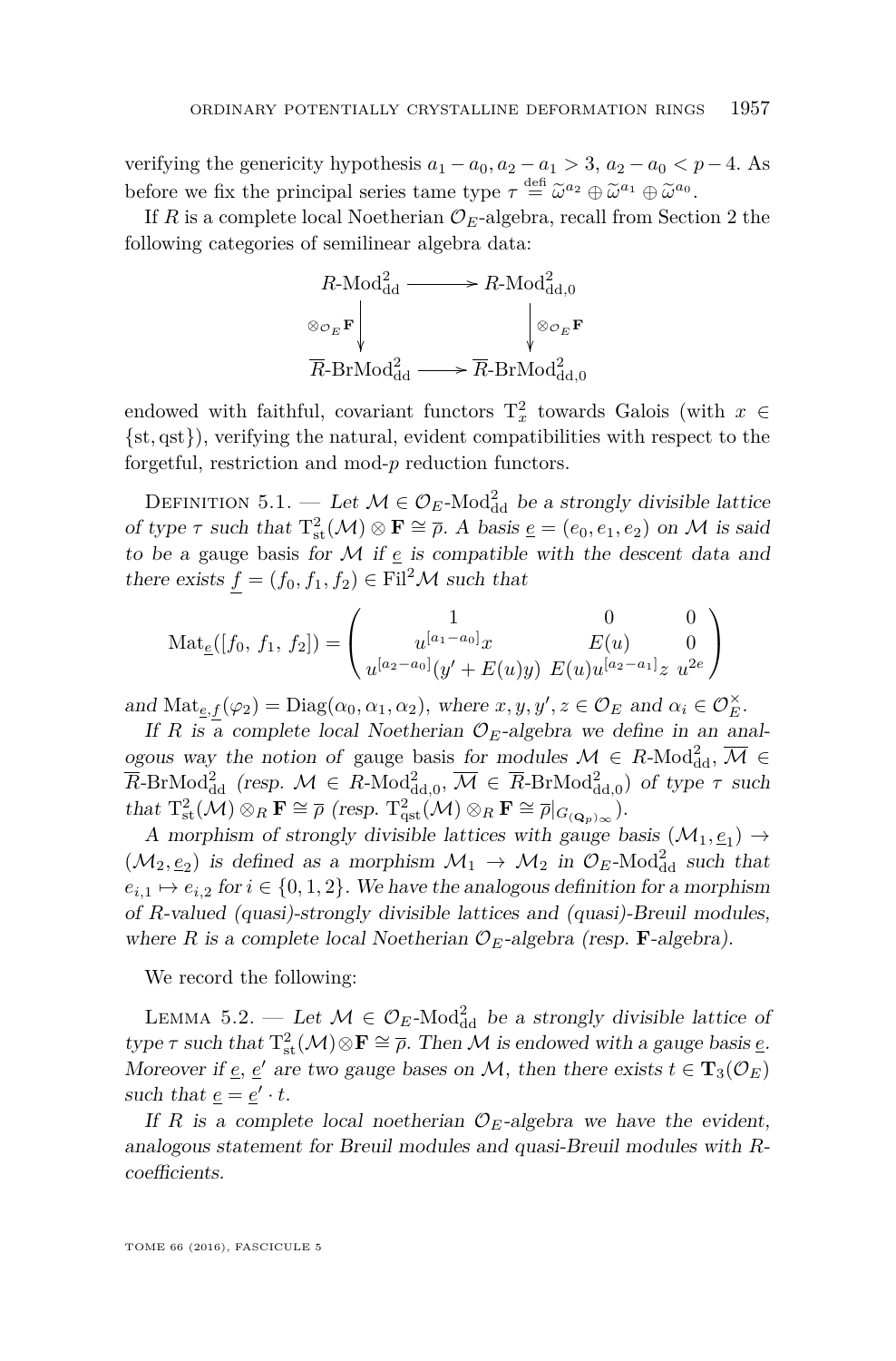Proof. — The fact that  $\mathcal M$  is endowed with a gauge basis is immediate from Theorem [3.7.](#page-18-0) Moreover, given two gauge basis  $\underline{e}$ ,  $\underline{e}'$  for  $\mathcal{M}$ , one has

$$
\widehat{e}'_{\bullet} = s_{\bullet} \widehat{e}_{\bullet}
$$

for  $\bullet \in \{0,1,2\}$  and  $s_{\bullet} \in (S)_{\sim 0}^{\times}$  (the latter denoting the invertible element in the  $\tilde{\omega}^0$ -isotypical component of the Breuil ring *S*).

As  $\hat{\underline{e}}'$ ,  $\hat{\underline{e}}$  are gauge basis, the effect of the change of basis on the Frobenius<br>tion gives action gives

$$
\alpha'_{\bullet} = \frac{\varphi(s_{\bullet})}{s_{\bullet}} \alpha_{\bullet}
$$

for  $\bullet \in \{0, b, a\}$ . As  $x_{\bullet} \stackrel{\text{def}}{=} \alpha'_{\bullet} \alpha_{\bullet}^{-1} \in \mathcal{O}_{E}^{\times}$  one deduces that  $s_{\bullet} \in S^{\varphi=x_{\bullet}} = \mathcal{O}_{E}$ .

The statement for Breuil modules and quasi-Breuil modules with  $\overline{R}$ coefficients is deduced following the analogous argument, using Proposi-tion [4.1.](#page-30-1)

In what follows, we need the unicity of Breuil modules  $\overline{\mathcal{M}}$  verifying  $T_{\text{st}}^2(\overline{\mathcal{M}}) = \overline{\rho}$ . The following proposition shows that this is the case when the descent datum on  $\overline{\mathcal{M}}$  is sufficiently generic with respect to the inertial weights of  $\bar{\rho}^{\rm ss}$ .

<span id="page-36-0"></span>PROPOSITION 5.3. — Let  $\overline{M}_1, \overline{M}_2 \in \mathbf{F}\text{-BrMod}^2_{\text{dd}}$  be Breuil modules with descent data of type  $\tau$ . Assume that  $T_{st}^2(\overline{\mathcal{M}}_i) \cong \overline{\rho}$  for  $i \in \{1,2\},\$ where  $\bar{\rho}$  is ordinary Fontaine-Laffaille and strongly generic as in [\(3.1\)](#page-12-0).

Then we have an isomorphism of Breuil modules  $\overline{\mathcal{M}}_1 \stackrel{\sim}{\longrightarrow} \overline{\mathcal{M}}_2$ .

Proof. — Let  $\overline{\mathcal{M}} \in \mathbf{F}\text{-BrMod}^2_{\text{dd}}$  be a Breuil module with descent data of type *τ* .

By Proposition [4.3](#page-31-0) we have a gauge basis *e* and a system of generators *f* for Fil<sup>2</sup> $\overline{\mathcal{M}}$  such that:

$$
\operatorname{Mat}_{\underline{e}}(\mathrm{Fil}^2 \overline{\mathcal{M}}_0) = \begin{pmatrix} 1 & 0 & 0 \\ u^{[a_1 - a_0]} x & u^e & 0 \\ u^e u^{[a_2 - a_0]} y & u^e u^{[a_2 - a_1]} z & u^{2e} \end{pmatrix},
$$

$$
\operatorname{Mat}_{\underline{e},f}(\varphi_2) = \operatorname{Diag}(\alpha_0, \alpha_1, \alpha_2)
$$

for some  $x, y, z \in \mathbf{F}$ ,  $\alpha_i \in \mathbf{F}^\times$ . By Lemma [2.4](#page-10-0) the  $(\mathbf{F}(\underline{\pi}), \phi)$ -module  $\mathfrak{M} \stackrel{\text{def}}{=}$  $M_{\mathbf{F}_p(\!(\underline{\pi})\!)}(\overline{\mathcal{M}}^*)$  is described by

$$
Mat_{\underline{\mathfrak{e}}}(\phi) = \begin{pmatrix} 1 & \underline{\pi}^{[a_1 - a_0]} x & \underline{\pi}^{e + [a_2 - a_0]} y \\ 0 & \underline{\pi}^e & \underline{\pi}^{e + [a_2 - a_1]} z \\ 0 & 0 & \underline{\pi}^{2e} \end{pmatrix} \text{Diag}(\alpha_0^{-1}, \alpha_1^{-1}, \alpha_2^{-1}).
$$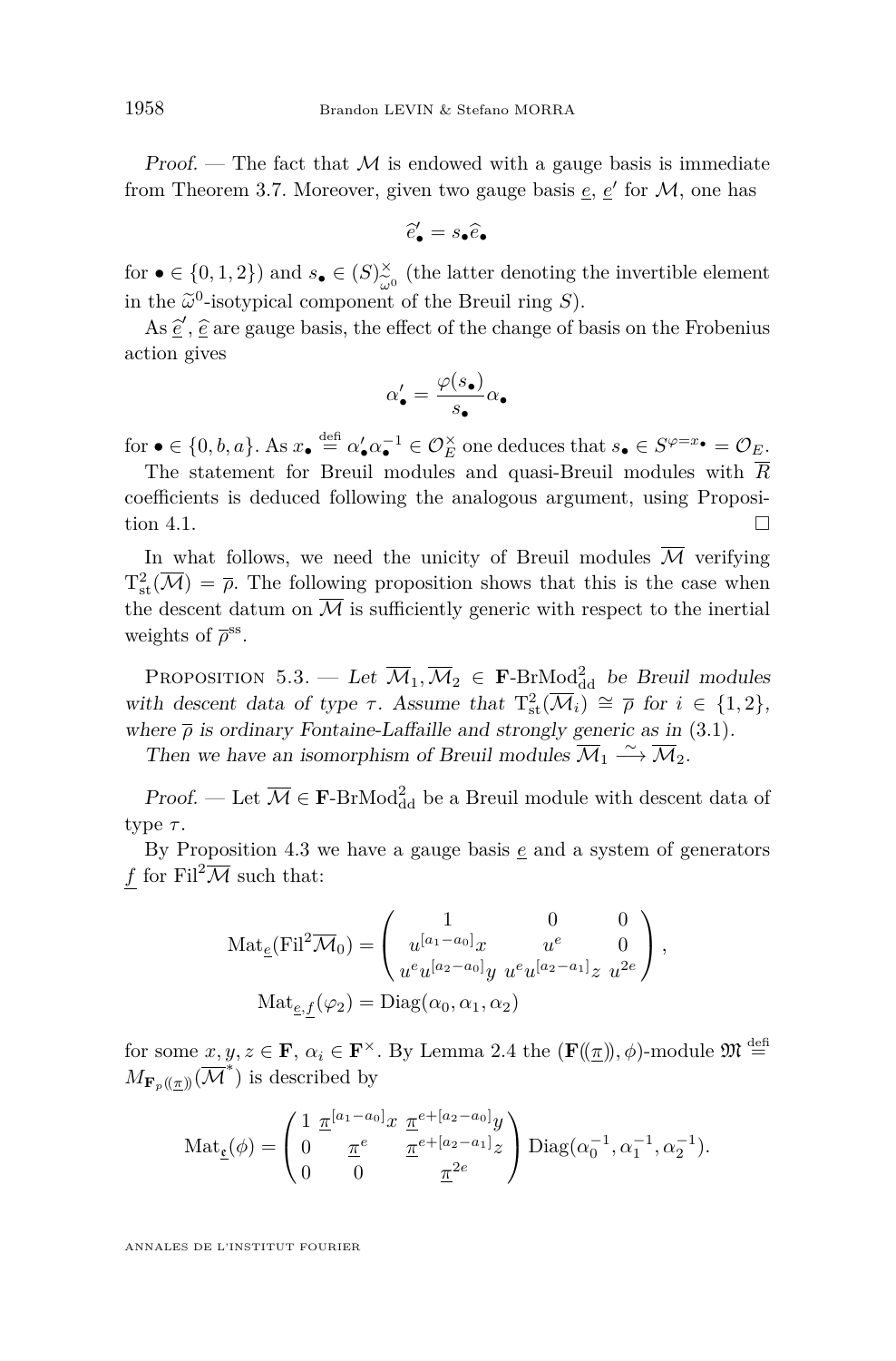By considering the change of basis  $\underline{\mathfrak{e}}' \stackrel{\text{def}}{=} (\underline{\pi}^{a_0} \mathfrak{e}_0, \underline{\pi}^{a_1} \mathfrak{e}_1, \underline{\pi}^{a_2} \mathfrak{e}_2)$  (i.e., by considering the  $\omega^{a_0}$ -isotypical component of  $\mathfrak{M}$ ), we obtain

$$
\operatorname{Mat}_{\underline{\mathfrak{c}'}}(\phi) = \begin{pmatrix} \frac{\pi^{a_0}}{a} & \frac{\pi^{e(a_1+1)}x}{a} & \frac{\pi^{e(a_2+2)}y}{a} \\ 0 & \frac{\pi^{e(a_1+1)}}{a} & \frac{\pi^{e(a_2+2)}z}{a} \end{pmatrix} \operatorname{Diag}(\alpha_0^{-1}, \alpha_1^{-1}, \alpha_2^{-1}).
$$

which shows that  $\mathfrak{M}$  is the base change to  $\mathbf{F}(\mathbf{r})$  of the  $(\mathbf{F}(\mathbf{r}))$ *,*  $\phi$ )-module  $\mathfrak{M}_0$  defined by

$$
Mat_{\underline{f}}(\phi) = \begin{pmatrix} \alpha_0^{-1} & \alpha_1^{-1}x & \alpha_2^{-1}y \\ 0 & \alpha_1^{-1} & \alpha_2^{-1}z \\ 0 & 0 & \alpha_2^{-1} \end{pmatrix} \text{Diag}(\underline{p}^{a_0}, \underline{p}^{a_1+1}, \underline{p}^{a_2+2}).
$$

for an appropriate basis f on  $\mathfrak{M}_0$ . Hence, the  $(\mathbf{F}(\pmb{\rho}), \phi)$ -module  $\mathfrak{M}_0(-a_0)$ defined by

$$
Mat_{\underline{f}}(\phi) = \begin{pmatrix} \alpha_0^{-1} & \alpha_1^{-1}x & \alpha_2^{-1}y \\ 0 & \alpha_1^{-1} & \alpha_2^{-1}z \\ 0 & 0 & \alpha_2^{-1} \end{pmatrix} \text{Diag}(1, \underline{p}^{a_1 - a_0 + 1}, \underline{p}^{a_2 - a_0 + 2})
$$

 $\text{verifies Hom}(\mathfrak{M}_0(-a_0), \mathbf{F}_p((\underline{p}))^s) \cong \overline{\rho} \otimes \omega^{-a_0} |G_{(\mathbf{Q}_p)_{\infty}}.$ 

By an evident change of basis and Proposition [2.3](#page-9-0) we deduce that  $\mathfrak{M}_0(-a_0) = \mathcal{F}(M)$  where M is the Fontaine-Laffaille module in Hodge-Tate weights  $(0, a_1 - a_0 + 1, a_2 - a_0 + 2)$  and whose Frobenii are described, in an appropriate basis, by

$$
Mat(\phi_{\bullet}) = \begin{pmatrix} 1 & x & y \\ 0 & 1 & z \\ 0 & 0 & 1 \end{pmatrix} \text{Diag}(\alpha_0^{-1}, \alpha_1^{-1}, \alpha_2^{-1}).
$$

We now specialize to our situation: for  $i \in \{1,2\}$  we have:

$$
\operatorname{Mat}_{\underline{e}}(\mathrm{Fil}^2 \overline{\mathcal{M}}_i) = \begin{pmatrix} 1 & 0 & 0 \\ u^{[a_1 - a_0]} x_i & u^e & 0 \\ u^e u^{[a_2 - a_0]} y_i & u^e u^{[a_2 - a_1]} z_i & u^{2e} \end{pmatrix},
$$
  

$$
\operatorname{Mat}_{\underline{e},\underline{f}}(\varphi_2) = \operatorname{Diag}(\alpha_0, \alpha_1, \alpha_2)
$$

for some  $x_i, y_i, z_i \in \mathbf{F}$  (and the  $\alpha_i \in \mathbf{F}^{\times}$  uniquely determined by  $\overline{\rho}_i(\text{Frob}_p)$ ) we deduce the Fontaine-Laffaille modules *M<sup>i</sup>* , in Hodge-Tate weights  $(0, a_1 - a_0 + 1, a_2 - a_0 + 2)$  Frobenii

$$
Mat(\phi_{\bullet}) = \begin{pmatrix} 1 & x_i & y_i \\ 0 & 1 & z_i \\ 0 & 0 & 1 \end{pmatrix} \text{Diag}(\alpha_0^{-1}, \alpha_1^{-1}, \alpha_2^{-1}).
$$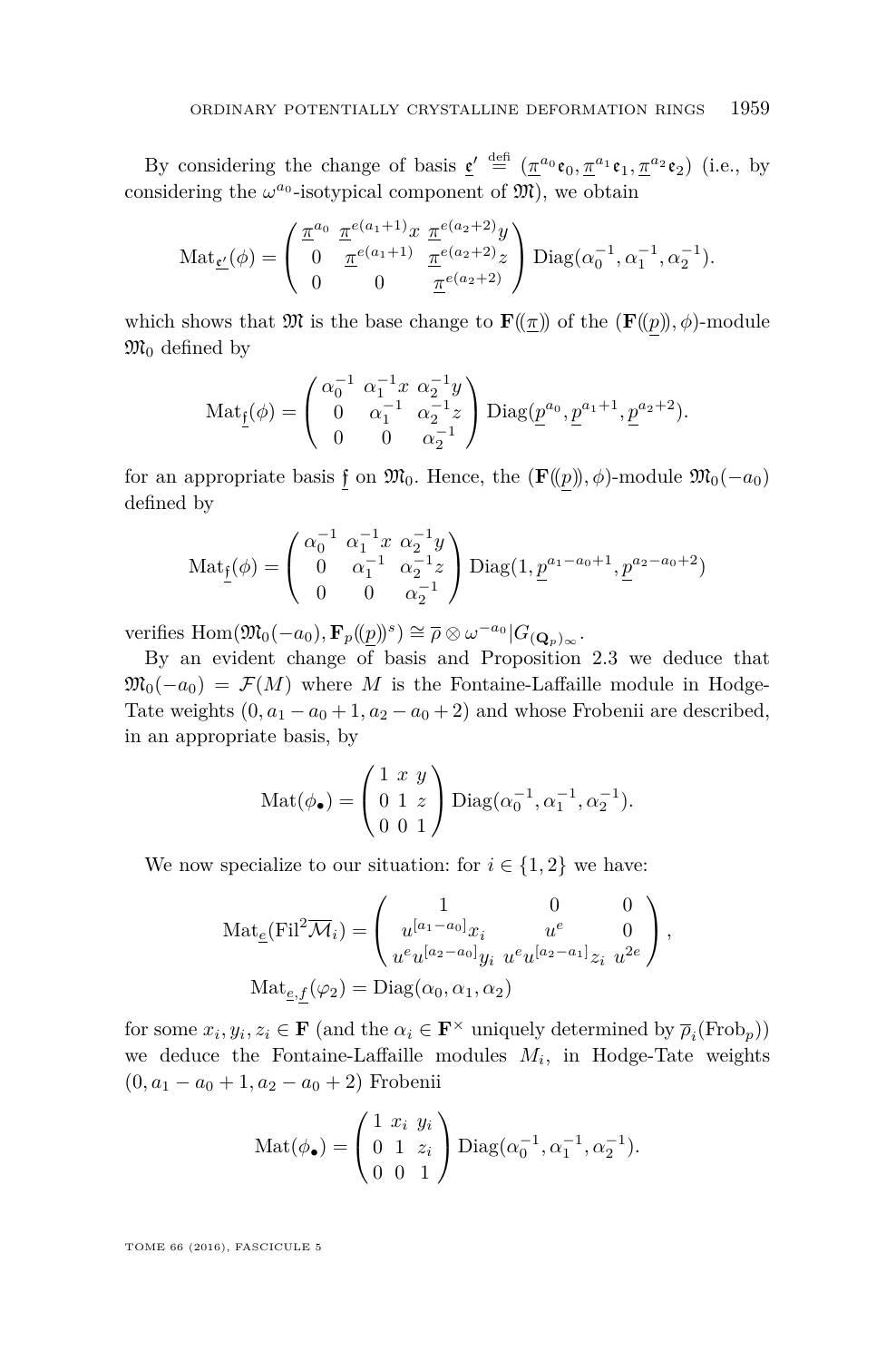As have  $T_{st}^2(\overline{\mathcal{M}}_1) \cong T_{st}^2(\overline{\mathcal{M}}_2)$  by assumption we deduce that the Fontaine-Laffaille modules above are isomorphic. By [\[21,](#page-42-7) Lemma 2.1.7], any change of basis on  $M_i$  which is compatible with both the Hodge and the submodule filtration on  $M_i$  is diagonal; in other words, one has

$$
\begin{pmatrix} 1 & x_1 & y_1 \\ 0 & 1 & z_1 \\ 0 & 0 & 1 \end{pmatrix} = \begin{pmatrix} 1 & x_2 & y_2 \\ 0 & 1 & z_2 \\ 0 & 0 & 1 \end{pmatrix} \text{Diag}(\lambda, \mu, \nu)
$$

for some  $\lambda, \mu, \nu \in \mathbf{F}^{\times}$ . We deduce an isomorphism of Breuil modules with gauge basis  $\mathcal{M}_1 \stackrel{\sim}{\longrightarrow} \mathcal{M}_2$  defined by  $\underline{e}_1 \mapsto \underline{e}_2 \cdot \text{Diag}(\lambda, \mu, \nu)$ .

We fix a pair  $(\overline{M}, \underline{e})$  where  $\overline{M} \in \mathbf{F}\text{-BrMod}^2_{\text{dd}}$  has type  $\tau$  and verifies  $T^2_{\text{st}}(\overline{\mathcal{M}}) \cong \overline{\rho}$  and  $\underline{e}$  is a gauge basis on it. The basic setup will be similar to §7.4 of [\[14\]](#page-41-9). We now introduce the following deformation rings.

- (1)  $R_{\overline{\rho}}^{\square} \stackrel{\text{def}}{=} R_{\overline{\rho}}^{\square,(0,1,2),\text{cris},\tau}$  $\frac{\Delta}{\rho}$ , (0,1,2), cris,<sup>7</sup> is the framed potentially crystalline deformation ring of  $\bar{\rho}$ , with Galois type  $\tau$  and  $p$ -adic Hodge type  $(0, 1, 2)$ ;
- (2)  $R^{\tau}_{\overline{\mathcal{M}}, \infty}$  represents the deformation functor of pairs  $(\mathcal{M}, \hat{e})$  where  $\mathcal{M}$ is a quasi-strongly divisible module lifting  $\overline{\mathcal{M}}$  and  $\widehat{\underline{e}}$  is a gauge basis on M reducing to the gauge basis  $e$  on  $\overline{\mathcal{M}}$ .
- (3)  $R^{\tau}_{\overline{\mathcal{M}}}$  represents the deformation functor of pairs  $(\mathcal{M}, \hat{\underline{e}})$  as in 2) where  $\mathcal M$  is now a strongly divisible lattice.
- $(4)$   $R^{\Box, \tau}_{\overline{14}}$  $\frac{\partial \mathcal{F}}{\partial t}$  represents deformation functor of triples  $(\mathcal{M}, \hat{\epsilon}, \rho)$  where the pair  $(\mathcal{M}, \hat{e})$  is as in 3) and  $\rho \cong T_{\text{st}}^2(\mathcal{M})$  (i.e., the pair  $(\mathcal{M}, \hat{e})$  comes with a framing on  $T^2_{st}(\mathcal{M}))$ ;
- (5)  $R_{\overline{\mathcal{M}}}^{\square}$  parameterizing pairs  $(\mathcal{M}, \rho)$  where  $\mathcal M$  is as in 3) and  $\rho \cong$  $T^2_{st}(\mathcal{M})$  (i.e. we fix a framing on  $T^2_{st}(\mathcal{M})$ ).

The relationship between the various deformation rings is summarized in the following diagram:

<span id="page-38-0"></span>

Morphisms labelled f.s. are easily seen to be formally smooth. Since the existence of monodromy is a closed condition, the leftmost arrow is a closed immersion. We will show that the rightmost arrow is an isomorphism in Theorem [5.5](#page-39-0) below.

We now deduce the two important consequences of our work in the previous sections: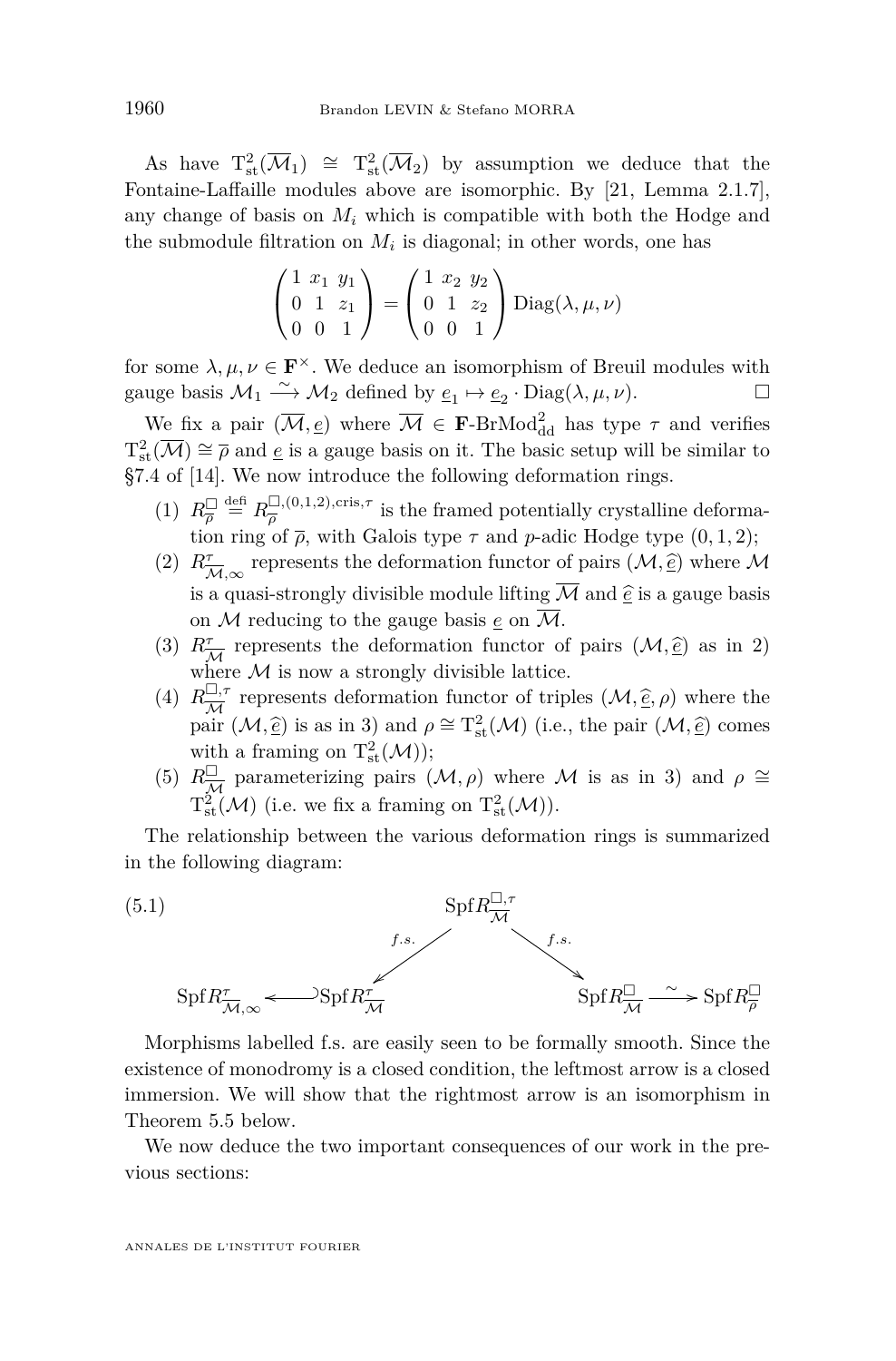<span id="page-39-2"></span>LEMMA 5.4. — The rings  $R_{\overline{\mathcal{M}}}^{\tau} \otimes_{\mathcal{O}_E} \mathbf{F}$ ,  $R_{\overline{\mathcal{M}}, \infty}^{\tau} \otimes_{\mathcal{O}_E} \mathbf{F}$  are formally smooth of dimension 6 and 7 respectively. Moreover we have a closed immersion

$$
\operatorname{Spf}(R^\tau_{\overline{\mathcal{M}}})\times \mathbf{F} \hookrightarrow \operatorname{Spf}(R^\tau_{\overline{\mathcal{M}}, \infty})\times \mathbf{F}
$$

which realizes  $\text{Spf}(R_M^{\tau}) \times \mathbf{F}$  as a linear subspace in  $\text{Spf}(R_M^{\tau}) \times \mathbf{F}$ 

Proof. — By Theorem [3.7,](#page-18-0) Proposition [4.1](#page-30-1) and Lemma [5.2](#page-35-1) we see that  $Spf(R<sup>\tau</sup><sub>M,\infty</sub>)$  is formally smooth, of relative dimension 7 over  $\mathcal{O}_E$  with a universal family of "ordinary" quasi-Breuil modules.

By Proposition [4.3,](#page-31-0) it follows immediately that  $R^{\tau}_{\overline{\mathcal{M}}} \otimes_{\mathcal{O}_E} \mathbf{F}$  is formally smooth, of relative dimension 6 and the closed immersion in the statement of the Lemma is defined by  $X_7 = 0$ , if  $X_1, \ldots, X_7$  is a system of local coordinates on  $\text{Spf}(R^{\tau}_{\overline{\mathcal{M}},\infty}) \times \mathbf{F}$ .

<span id="page-39-0"></span>THEOREM 5.5. — The natural map  $\text{Spf} R^{\square}_{\mathcal{M}} \to \text{Spf} R^{\square}_{\overline{\rho}}$  is an isomorphism.

Proof. — By Theorem [2.5,](#page-11-0) Lemma [5.2](#page-35-1) and the uniqueness of Proposition [5.3](#page-36-0) we deduce that the forgetful functor induces an isomorphism on generic fibers

<span id="page-39-1"></span>
$$
\operatorname{Spf}(R^{\square}_{\overline{\mathcal{M}}})\times \mathbf{Q}_{p} \stackrel{\sim}{\longrightarrow} \operatorname{Spf}(R^{\square}_{\overline{\rho}}) \times \mathbf{Q}_{p}.
$$

As  $R_{\overline{\rho}}^{\square}$  is flat over  $\mathcal{O}_E$ , it suffices to show that  $\text{Spf}(R_{\overline{\mathcal{M}}}^{\square}) \longrightarrow \text{Spf}(R_{\overline{\rho}}^{\square})$  is a closed immersion, i.e. that the induced map

(5.2) 
$$
\text{Hom}(R_{\overline{\mathcal{M}}}^{\square}, \mathbf{F}[\varepsilon]) \to \text{Hom}(R_{\overline{\rho}}^{\square}, \mathbf{F}[\varepsilon])
$$

between the reduced tangent spaces is injective.

This can be done by Galois descent via Proposition [2.3,](#page-9-0) following the technique of the proof of Proposition [5.3.](#page-36-0) More precisely, let  $(\overline{\mathcal{N}}, \rho)$  be a point in Hom $(R_{\overline{\mathcal{M}}}^{\square}, \mathbf{F}[\varepsilon])$ . By Lemma [5.2](#page-35-1)  $\overline{\mathcal{N}}$  is endowed with a gauge basis  $e = (e_0, e_1, e_2)$ ; in particular we have

(5.3) 
$$
\operatorname{Mat}_{\underline{e}}([f_0, f_1, f_2]) = \begin{pmatrix} 1 & 0 & 0 \\ u^{[a_1 - a_0]}x & u^e & 0 \\ u^e u^{[a_2 - a_0]}y & u^e u^{[a_2 - a_1]}z & u^{2e} \end{pmatrix},
$$

$$
\operatorname{Mat}_{\underline{e}, f}(\varphi_2) = \operatorname{Diag}(\alpha_0, \alpha_1, \alpha_2)
$$

where  $f = (f_0, f_1, f_2)$  is a system of generators for Fil<sup>2</sup>N and  $x, y, x \in \mathbf{F}[\varepsilon]$ ,  $\alpha_i \in \mathbf{F}[\varepsilon]^\times$ .

As in the proof of Proposition [5.3,](#page-36-0) we deduce that

$$
\rho \cong \mathrm{T}^*_{\mathrm{cris}}(N) \otimes \omega^{a_0}
$$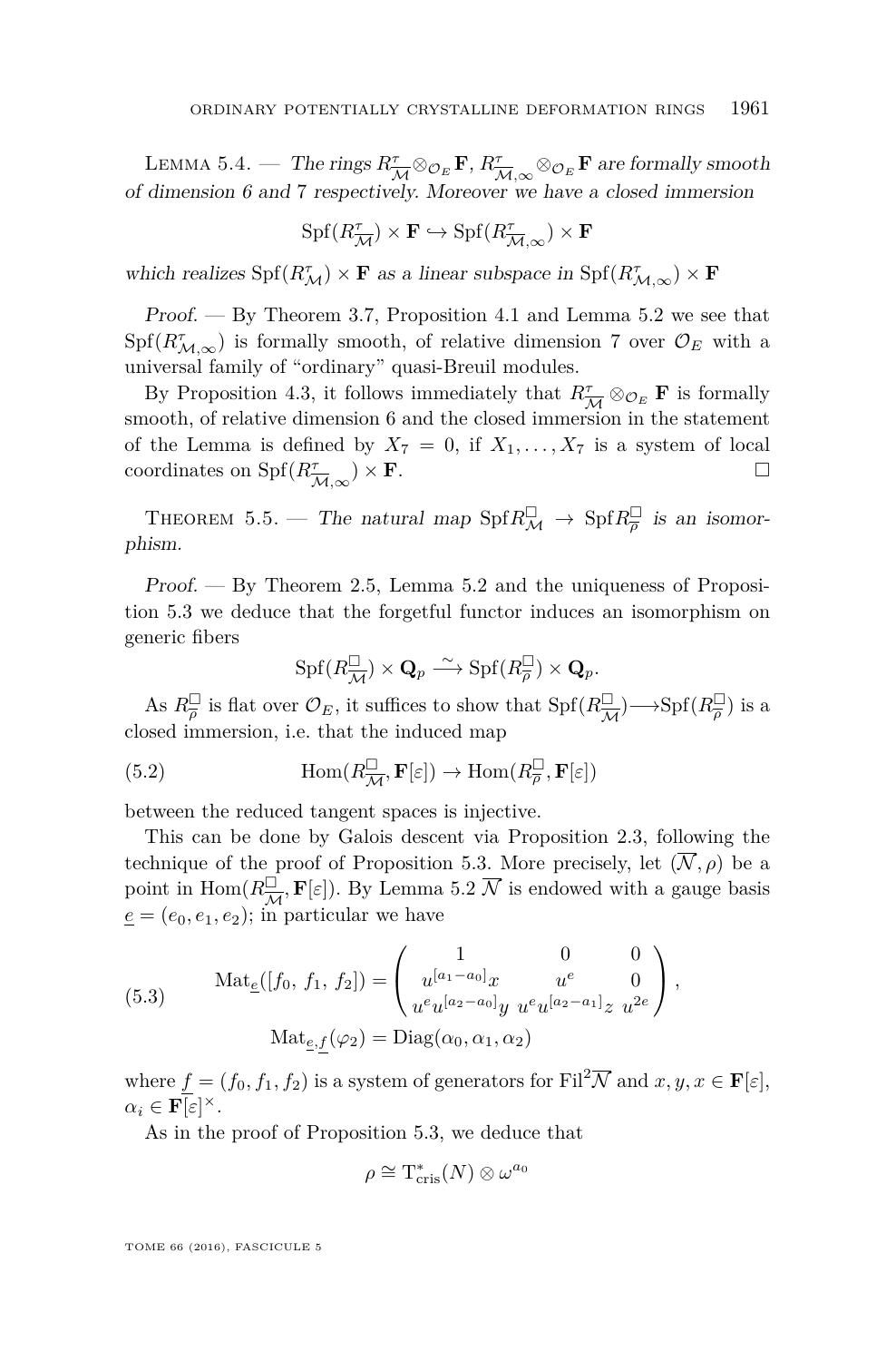where *N* is a Fontaine-Laffaille module over  $\mathbf{F}[\varepsilon]$ , in Hodge-Tate weights  $(0, a_1 - a_0 + 1, a_2 - a_0 + 2)$  and Frobenii given by:

$$
Mat(\phi_{\bullet}) = \begin{pmatrix} 1 & x & y \\ 0 & 1 & z \\ 0 & 0 & 1 \end{pmatrix} \text{Diag}(\alpha_0^{-1}, \alpha_1^{-1}, \alpha_2^{-1}).
$$

Hence, the image of the reduced tangent map [\(5.2\)](#page-39-1) consists of Fontaine-Laffaille tangent vectors, and the map is therefore injective.  $\Box$ 

The following elementary result is the reason we only needed to compute the monodromy on the special fiber:

<span id="page-40-1"></span>PROPOSITION 5.6. — Let *R* be a complete local Noetherian  $\mathcal{O}_E$ -algebra with residue field **F**. If  $R \otimes_{\mathcal{O}_E} \mathbf{F}$  is formally smooth of dimension *d* and *R* is flat over  $\mathcal{O}_E$ , then *R* is formally smooth over  $\mathcal{O}_E$  of dimension *d*.

Proof. — As the special fiber  $R \otimes_{\mathcal{O}_E} \mathbf{F}$  is formally smooth over **F**, we have an isomorphism  $R \otimes_{\mathcal{O}_E} \mathbf{F} = \mathbf{F}[\![x_1, \ldots, x_d]\!]$ . Choose any lifts  $\widetilde{x}_i \in m_R$ where  $m_R$  is the maximal ideal of  $R$ . By Nakayama, we have a surjective map

$$
\mathcal{O}_E[\![X_1,\ldots,X_n]\!]\to R
$$

which is an isomorphism on the special fiber. As  $R$  is  $\mathcal{O}_E$ -flat, the above map is in fact an isomorphism.  $\Box$ 

We are now ready to prove our main result:

<span id="page-40-0"></span> $\text{THEOREM 5.7.} \longrightarrow \text{Let } R_{\overline{a}}^{\square,(0,1,2),\text{cris},\tau}$  $\frac{\Box_{\gamma}(0,1,2),\text{cris},\gamma}{\overline{\rho}}$  be the framed potentially crystalline deformation ring for  $\bar{\rho}$ , with Galois type  $\tau$  and *p*-adic Hodge type  $(0, 1, 2)$ . Assume that  $\text{Spf} R_{\overline{a}}^{\square, (0,1,2), \text{cris}, \tau}$  $\frac{D}{\overline{\rho}}$ ,(0*,*1*,2*)*,cris<sub><i>τ*</sub></sub> is non-empty. Then  $R_{\overline{\rho}}^{\square,(0,1,2)}$ *,cris<sub><i>τ*</sub></sub> *ρ* is formally smooth over  $\mathcal{O}_E$  of relative dimension 12.

Proof of Theorem [5.7.](#page-40-0) — By Theorem [5.5,](#page-39-0) we have  $\text{Spf } R_M^{\square}$  is nonempty and flat over  $\mathcal{O}_E$ . Thus, the same is true for Spf $R_{\overline{M}}^{\square, \tau}$  $\frac{\Box, \tau}{\mathcal{M}}$  and  $\text{Spf}R^{\tau}_{\overline{\mathcal{M}}}$ . Combining Lemma [5.4](#page-39-2) and Proposition [5.6,](#page-40-1) we deduce that  $R^{\tau}_{\overline{\mathcal{M}}}$  is formally smooth over  $\mathcal{O}_E$ .

From diagram [\(5.1\)](#page-38-0), we deduce that  $\text{Spf} R^{\square}_{\mathcal{M}}$  is formally smooth over  $\mathcal{O}_E$ . The relative dimension follows from [\[23,](#page-42-11) Theorem 3.3.8] given that  $R_{\overline{\rho}}^{\square}$  is formally smooth over  $\mathcal{O}_E$ .

Remark 5.8. — The condition that  $\text{Spf}R_{\overline{\sigma}}^{\square,(0,1,2),\text{cris},\tau}$  $\frac{\Box}{\rho}$ , (0,1,2), cris, <sup>*T*</sup> is non-empty arises because we only compute the monodromy on the special fiber. As a result, we do not exhibit any potentially crystalline lifts of *ρ*. This problem is addressed in [\[25\]](#page-42-10). In personal correspondence, Hui Gao informed us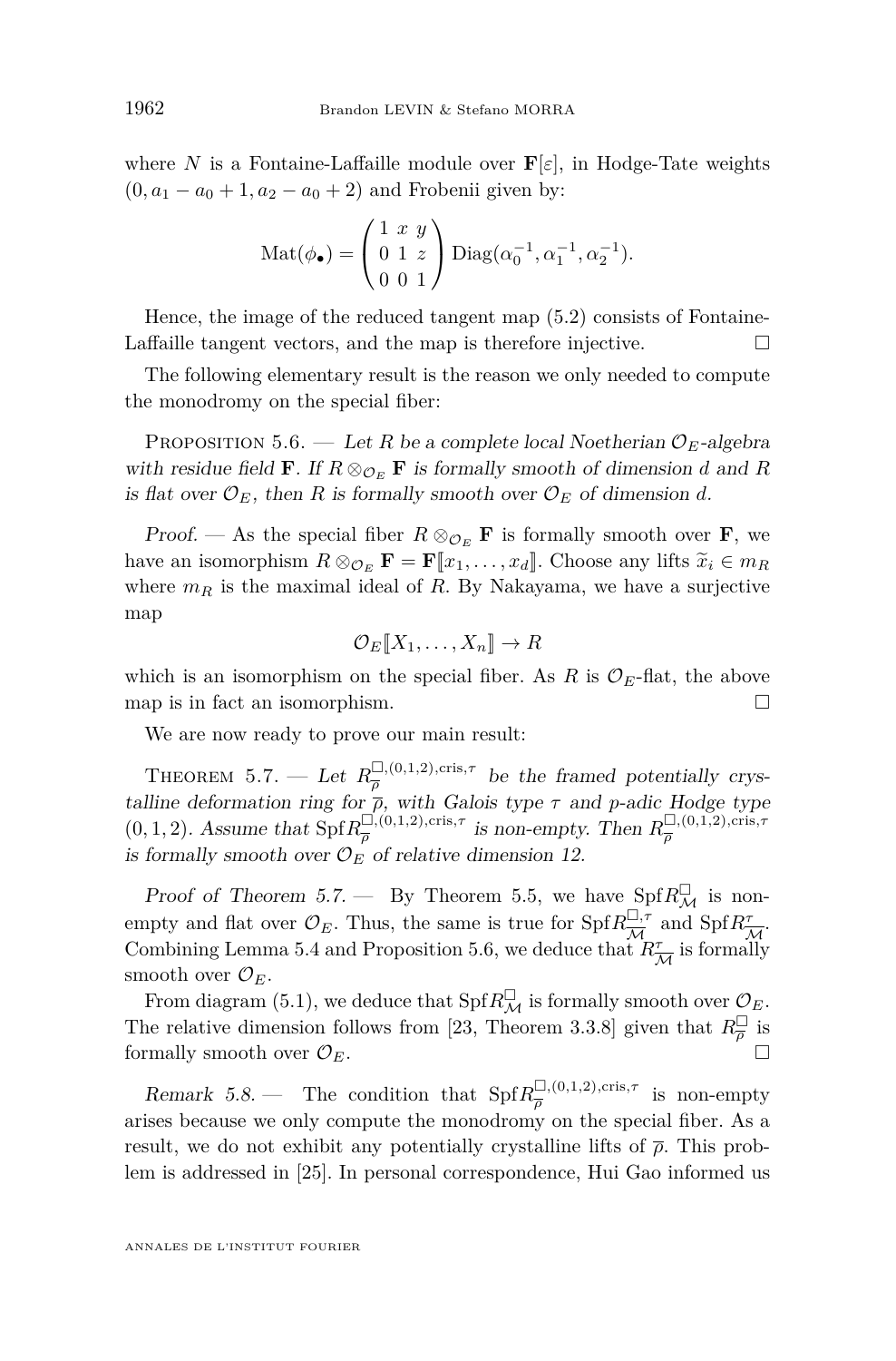that he was able independently to prove that the ring  $\text{Spf} R_{\overline{o}}^{\square,(0,1,2),\text{cris},\tau}$  $\frac{\Box}{\overline{\rho}}$ <sup>*,*(0,1,2), cris,7</sup> in Theorem [5.7](#page-40-0) is non-empty  $([16])$  $([16])$  $([16])$ .

We can also deduce the following:

COROLLARY 5.9. — The ring  $R^{\tau}_{\overline{\mathcal{M}}, \infty}$  is formally smooth over  $\mathcal{O}_E$  of relative dimension 7. Assume that  $R_{\overline{\mathcal{M}}}^{\tau} \otimes_{\mathcal{O}_E} E$  is non-empty, then  $\text{Spf}_{{\overline{\mathcal{M}}}}^{\tau}$ is formally smooth over  $\mathcal{O}_E$  of dimension 6 respectively.

Proof. — It follows immediately from Proposition [5.6](#page-40-1) and Lemma [5.4](#page-39-2) if the rings are  $\mathcal{O}_E$ -flat. The ring  $R^{\tau}_{\overline{\mathcal{M}}, \infty}$  is flat since we produced families of quasi-strongly divisible modules lifting  $\overline{\mathcal{M}}$  in §3. If  $R_{\overline{\mathcal{M}}}^{\tau} \otimes_{\mathcal{O}_E} E$  is non-empty then so is  $R_{\overline{\rho}}^{\square} \otimes_{\mathcal{O}_E} E$  and so we can argue as in the proof of Theorem [5.7.](#page-40-0)  $\square$ 

#### BIBLIOGRAPHY

- <span id="page-41-11"></span>[1] C. Breuil, "Représentations semi-stables et modules fortement divisibles", Invent. Math. **136** (1999), no. 1, p. 89-122.
- <span id="page-41-13"></span>[2] ——— , "Une application de corps des normes", Compositio Math. **117** (1999), no. 2, p. 189-203.
- <span id="page-41-1"></span>[3] ——, "Sur quelques représentations modulaires et *p*-adiques de  $GL_2(\mathbf{Q}_p)$ . I", Compositio Math. **138** (2003), no. 2, p. 165-188.
- <span id="page-41-8"></span>[4] ——— , "Sur un problème de compatibilité local-global modulo *p* pour GL2", J. Reine Angew. Math. **692** (2014), p. 1-76.
- <span id="page-41-3"></span>[5] C. BREUIL & F. HERZIG, "Ordinary representations of  $G(\mathbb{Q}_p)$  and fundamental algebraic representations", Duke Math. J. **164** (2015), no. 7, p. 1271-1352.
- <span id="page-41-4"></span>[6] C. BREUIL & A. MÉZARD, "Multiplicités modulaires et représentations de  $GL_2(\mathbb{Z}_p)$ et de Gal $(\overline{\bf Q}_p/{\bf Q}_p)$  en  $l = p$ ", Duke Math. J. 115 (2002), no. 2, p. 205-310, With an appendix by Guy Henniart.
- <span id="page-41-5"></span>[7] ——— , "Multiplicités modulaires raffinées", Bull. Soc. Math. France **142** (2014), no. 1, p. 127-175.
- <span id="page-41-2"></span>[8] C. BREUIL & V. PAŠKŪNAS, *Towards a modulo p Langlands correspondence for* **GL**2, vol. 2016, Memoirs of Amer. Math. Soc., 2013.
- <span id="page-41-0"></span>[9] K. BUZZARD, F. DIAMOND & F. JARVIS, "On Serre's conjecture for mod  $\ell$  Galois representations over totally real fields", Duke Math. J. **155** (2010), no. 1, p. 105-161.
- <span id="page-41-14"></span>[10] X. Caruso & T. Liu, "Quasi-semi-stable representations", Bull. Soc. Math. France **137** (2009), no. 2, p. 185-223.
- <span id="page-41-10"></span>[11] B. CONRAD, F. DIAMOND & R. TAYLOR, "Modularity of certain potentially Barsotti-Tate Galois representations", J. Amer. Math. Soc. **12** (1999), no. 2, p. 521-567.
- <span id="page-41-6"></span>[12] M. Emerton & T. Gee, "A geometric perspective on the Breuil-Mézard conjecture", J. Inst. Math. Jussieu **13** (2014), no. 1, p. 183-223.
- <span id="page-41-7"></span>[13] M. EMERTON, T. GEE & F. HERZIG, "Weight cycling and Serre-type conjectures for unitary groups", Duke Math. J. **162** (2013), no. 9, p. 1649-1722.
- <span id="page-41-9"></span>[14] M. EMERTON, T. GEE & D. SAVITT, "Lattices in the cohomology of Shimura curves", Invent. Math. **200** (2015), no. 1, p. 1-96.
- <span id="page-41-12"></span>[15] J.-M. Fontaine, "Représentations *p*-adiques des corps locaux. II", in The Grothendieck Festschrift, Vol. II, Progr. Math., vol. 87, Birkhäuser Boston, Boston, MA, 1990, p. 249-309.